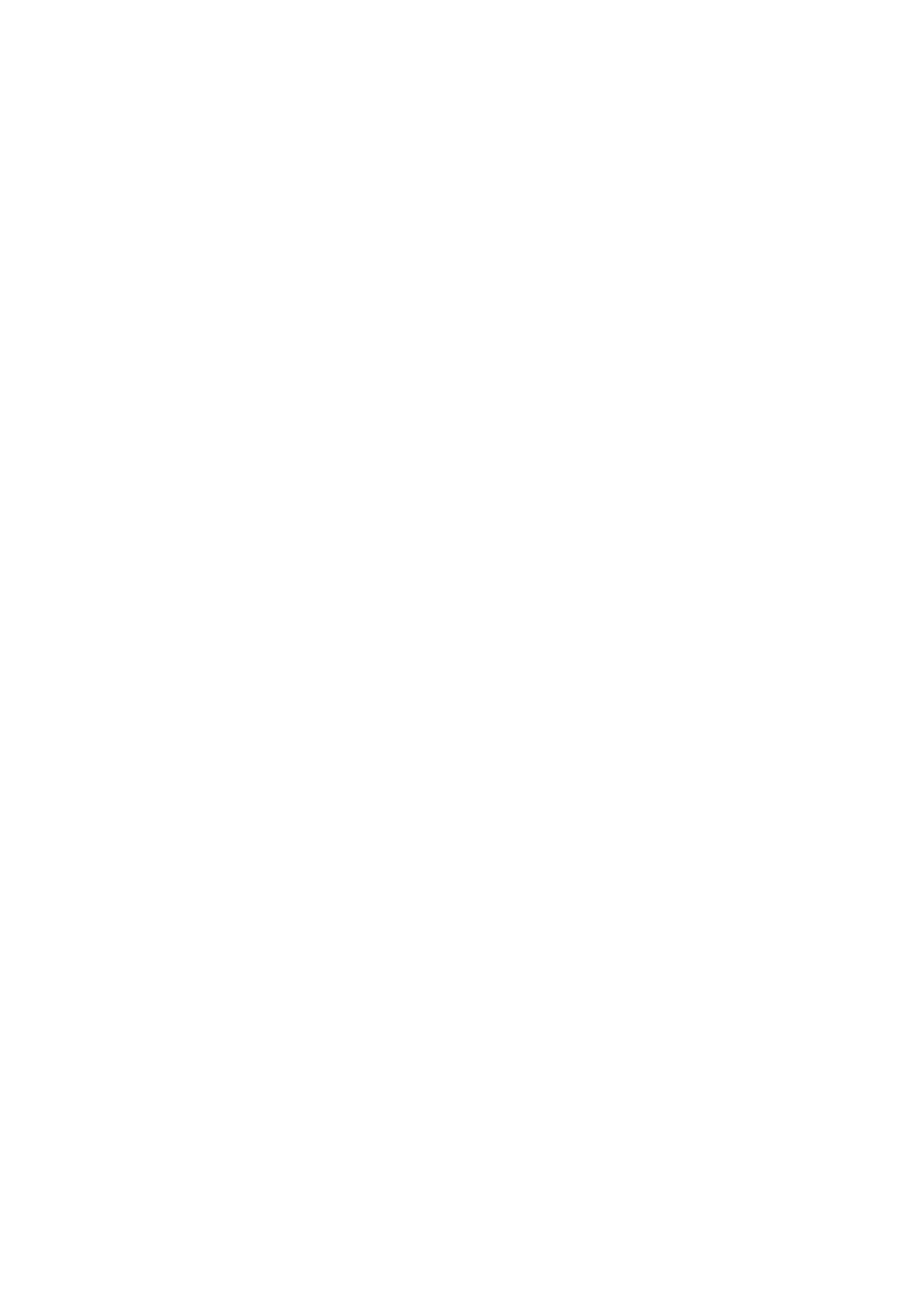RADICALIZATION & TERRORISM SERIES

# ABANDONING 'RADICALISATION'

A Conceptual Analysis Into the Usefulness and Necessity of the Concept of 'Radicalisation'

EBBA SOPHIE VERDÚ

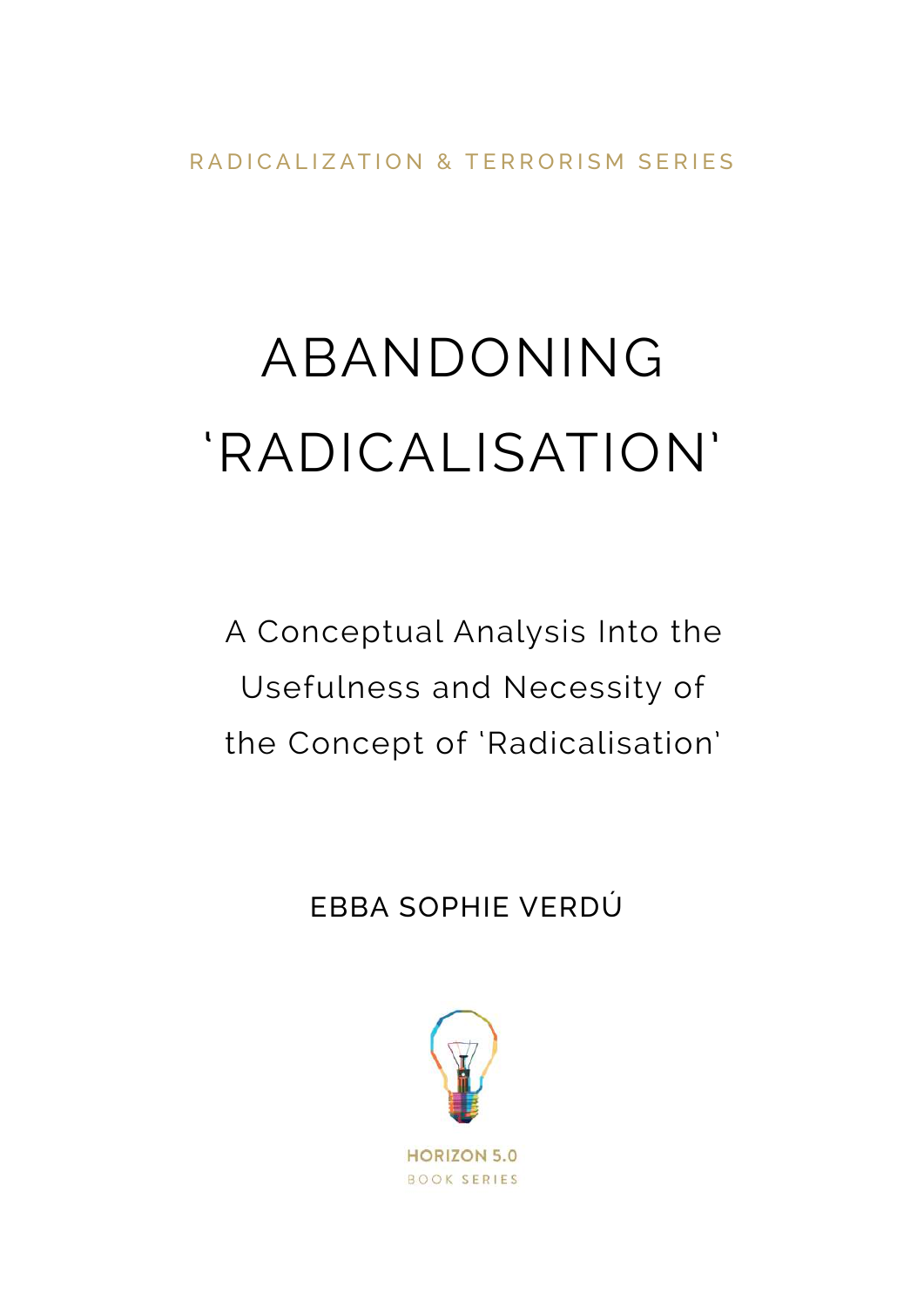#### THE AUTHOR

Ebba Sophie Verdú works as a security adviser for the Norwegian government. She obtained her Master's degree in Terrorism, Security and Society in 2019 from King's College London. Her interests include radicalisation and counterradicalisation, national security policy and comparative counter-terrorism strategy.

#### COPYRIGHT

This material is offered free of charge for personal and non-commercial use, provided the source is acknowledged. For commercial or any other use, prior written permission must be obtained from the NextGen 5.0. In no case may this material be altered, sold or rented.

Like all other NextGen 5.0 publications, this work can be downloaded free of charge from the NextGen 5.0 website: www.nextgen50.org

The views expressed in this publication are those of the author and do not necessarily reflect the views of NextGen 5.0.

©NextGen 5.0, 2019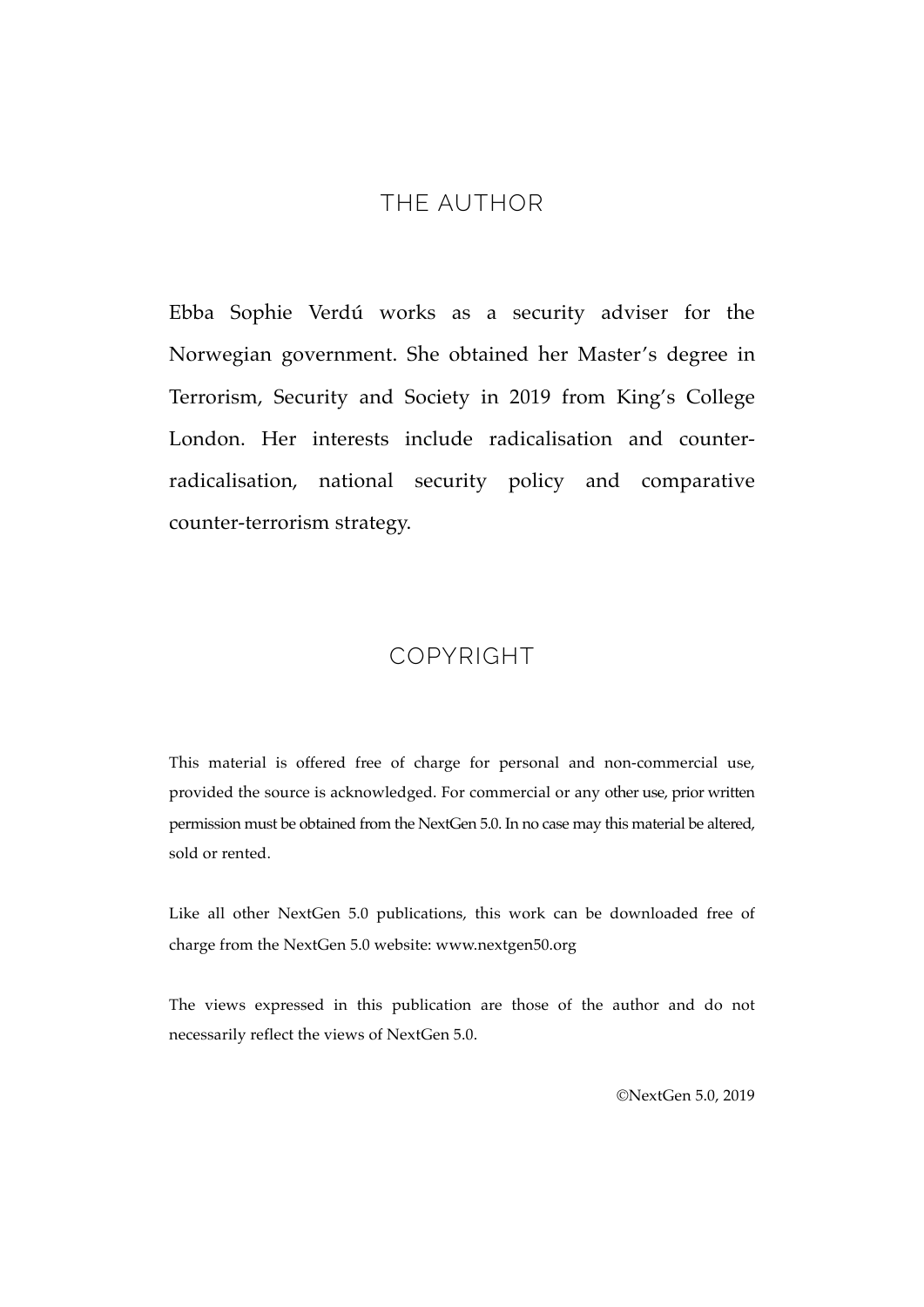### ABSTRACT

*It seems nearly impossible to discuss 'terrorism' today without the concept of 'radicalisation' making an appearance in the conversation. Despite its popularity, the concept has also been subject to a number of criticisms. This study asks the question of whether 'radicalisation' is useful and necessary for the study of 'terrorism.' The study engages in a conceptual analysis which demonstrates that the concept of 'radicalisation' is in fact not useful due to it being ill-defined, inherently relative and lacking an agreed upon end-point. It further determines that the concept is not necessary for the study of 'terrorism' by demonstrating how academics have previously been able to cover the same topics and questions as contemporary 'radicalisation' research without using the concept. Based on these findings, this study argues that the concept of 'radicalisation' should be abandoned.*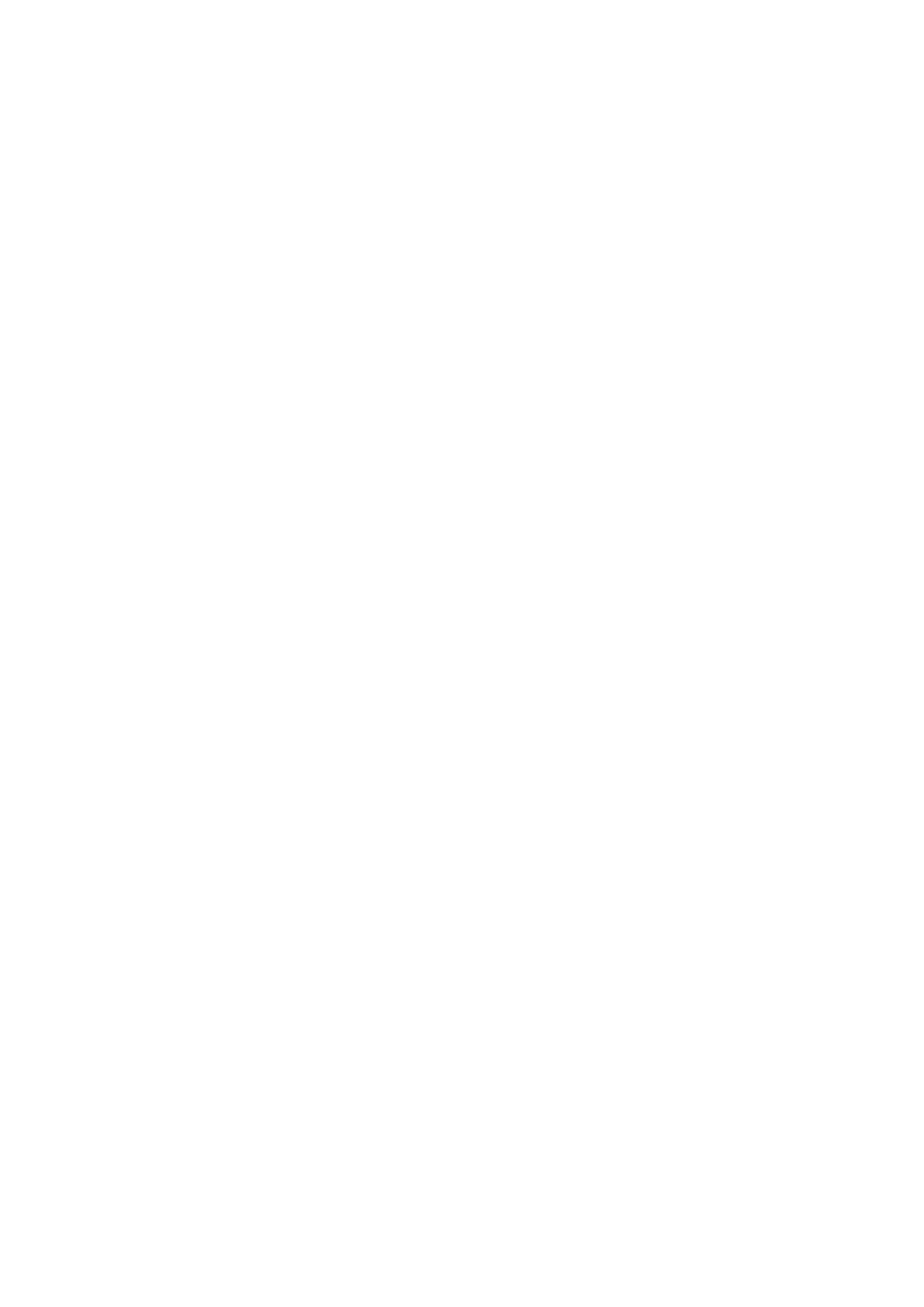### **CONTENTS**

| <b>PART I</b>   | <b>INTRODUCTION</b>                             | 7      |
|-----------------|-------------------------------------------------|--------|
|                 | <b>BACKGROUND</b><br>1 <sup>1</sup>             | $\tau$ |
|                 | 2. METHODOLOGY                                  | 10     |
|                 | 3. LITERATURE REVIEW                            | 15     |
| <b>PART II</b>  | <b>CONCEPTUAL ANALYSIS</b>                      | 24     |
|                 | DEFINING 'RADICALISATION'<br>4.                 | 24     |
|                 | 5. ANALYSIS OF EXISTING DEFINITIONS             | 29     |
|                 | 6. A RELATIVE CONCEPT                           | 36     |
|                 | "END-POINTS:" 'RADICALISATION' INTO WHAT?<br>7. | 39     |
| <b>PART III</b> | THE HISTORICAL PERSPECTIVE                      | 45     |
|                 | 8. TRACING 'RADICALISATION'                     | 46     |
|                 | COMPARISON TO POST-2000<br>9.                   | 50     |
|                 | 10. DEVELOPING THE CONCEPT                      | 51     |
|                 | 11. IF NOT 'RADICALISATION,' THEN WHAT?         | 53     |
| PART IV         | <b>CONCLUSIONS AND DISCUSSION</b>               | 57     |
|                 | <b>NOTES</b>                                    | 61     |
|                 | <b>BIBLIOGRAPHY</b>                             | 72     |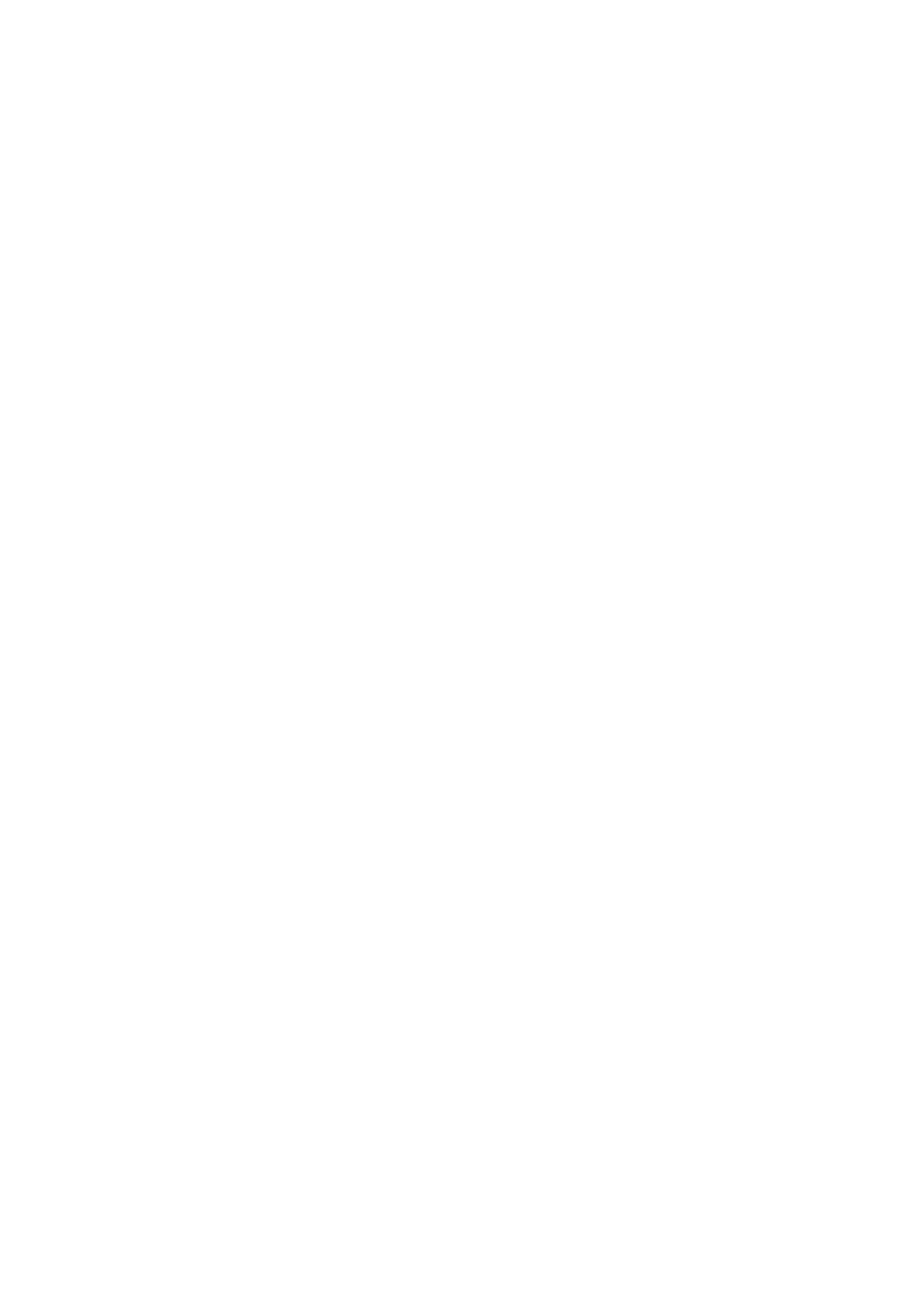### PART ONE INTRODUCTION

#### 1. BACKGROUND

It seems nearly impossible to discuss 'terrorism'1 today without the concept of 'radicalisation'2 making an appearance in the conversation.3 Given the enduring obsession with the term, it becomes easy to forget that that this concept has not always been a defining feature of the terrorism field. There is general agreement that it did not appear in academia, policy-making circles and the media until about 2004.4 The reason for its conception is largely understood as a response to the tense political climate following the September 11 terrorist attacks on the Twin Towers, NY. After 9/11 it became very difficult to talk about and explore the reasons and motivations behind terrorism without being branded sympathisers or supporters of the perpetrators.5 With the development of 'radicalisation,' discussing the causes and motivations of terrorism became more palatable and acceptable. Furthermore, the 2004 Madrid train bombings and the 2005 London bombings brought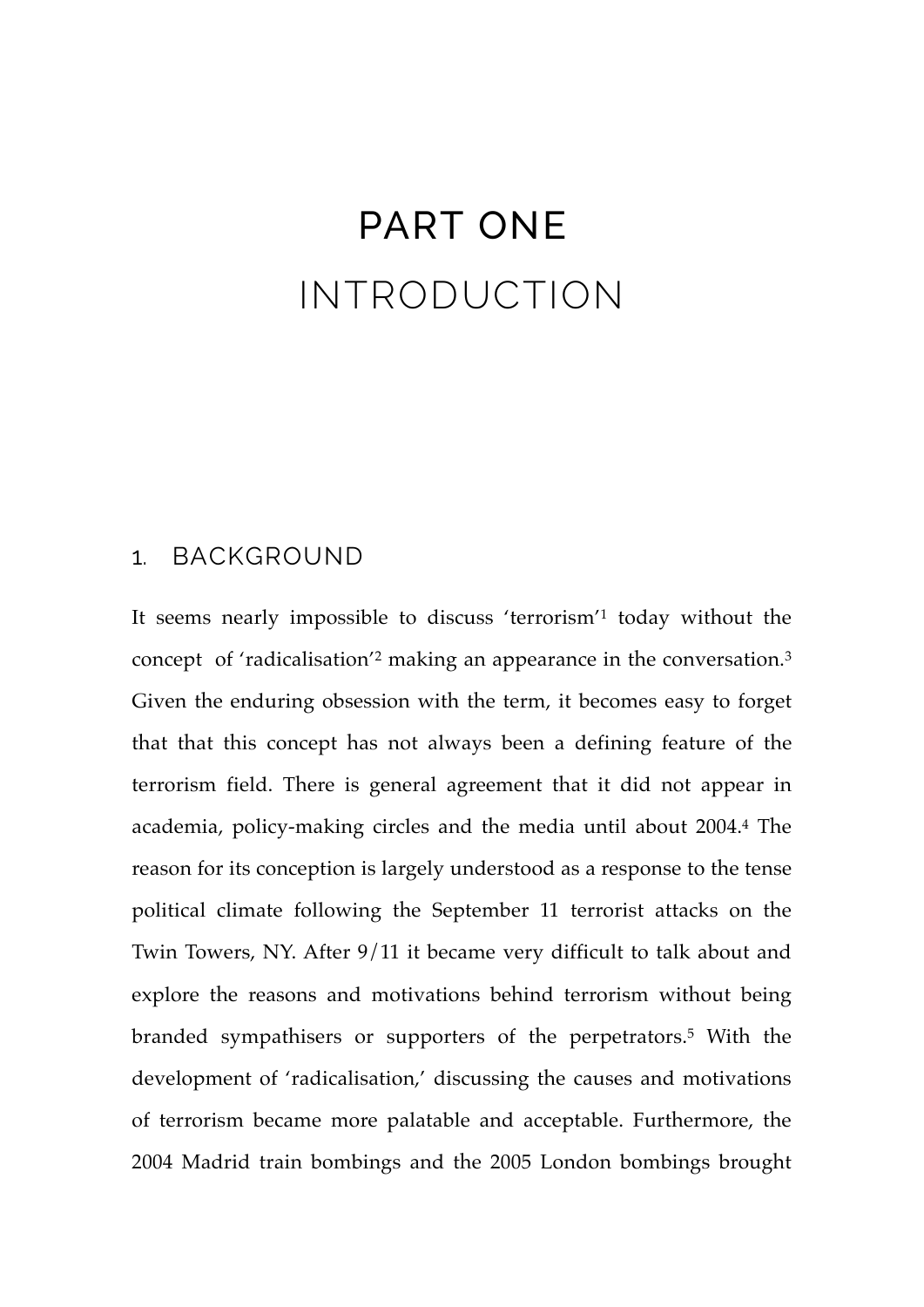about the realisation for policy-makers that they could not bomb their way to victory. If they wanted to ultimately defeat terrorism, they had to dry up the supply of recruits scrambling to join the cause by targeting their hearts and minds.6 The so-called 'home-grown' nature of the threat brought with it a new sense of urgency to the War on Terror and the focus on the threat shifted.7 The lens was turned away from the terrorist acts in the criminal space to risk and prevention in the pre-criminal space. 'Radicalisation' quickly became the "holy grail" by which to determine pre-violent indicators.8

Governments poured money into this 'new' field of research, new centres and agencies were established with a specific focus on 'radicalisation' and academics from various disciplines flooded in to take part in the goldmine.9 Much of the criticism of 'radicalisation' research is focused on this early period immediately after its conception arguing that the research produced lacked academic rigour and an empirical basis.10 This was due to a combination of the money made available by governments which tempted a number of nascent researchers with a poor understanding of the phenomenon they were studying and the pressure exerted by governments to produce results in a short space of time.11

In the tangle of this rapidly changing environment, a sufficient development of the concept of 'radicalisation' itself was neglected and the focus was instead on producing research on which governments could structure and base new prevention policies.12 This has led to a confusing collation of models, theories and identifiers all claiming to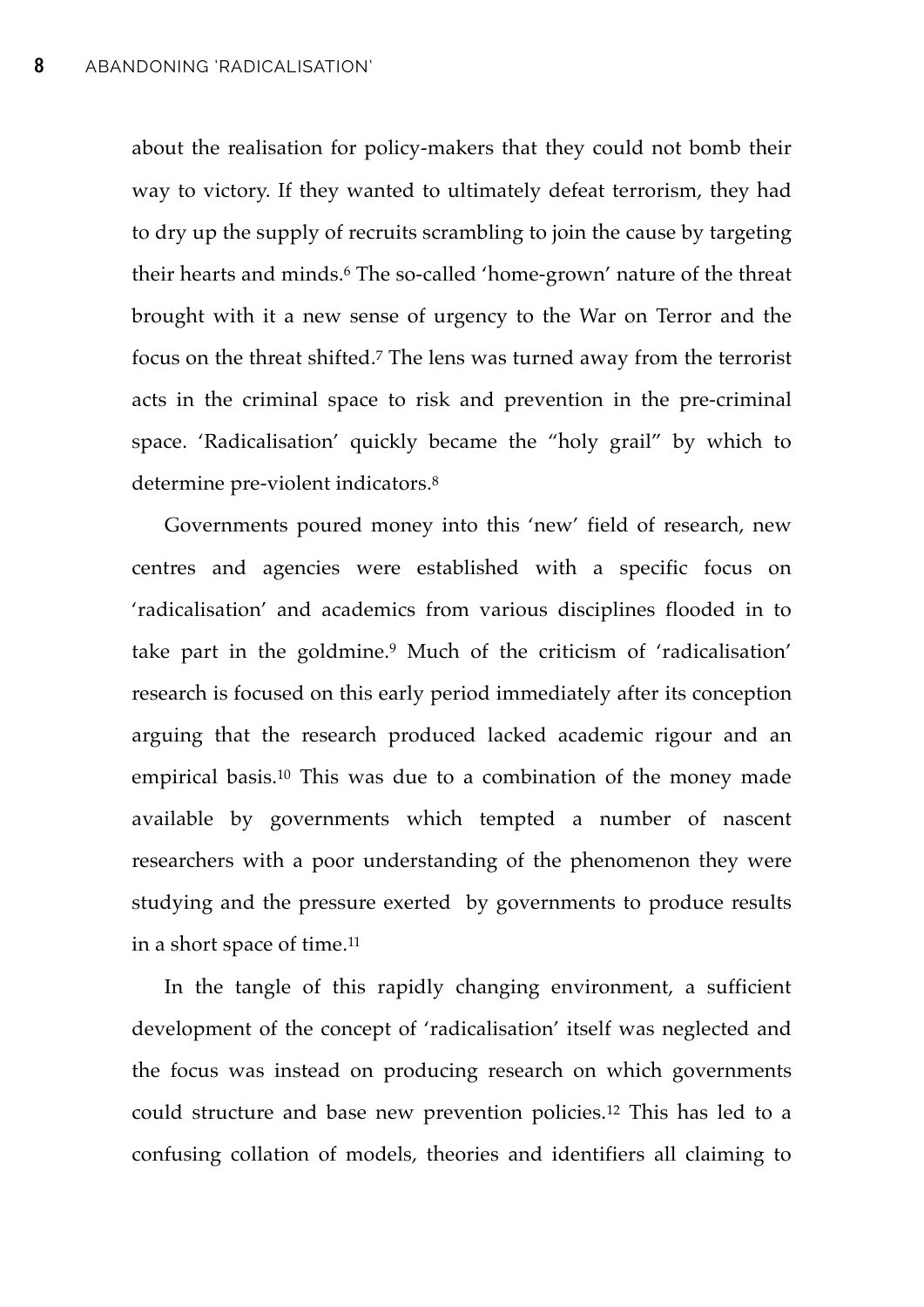represent what 'radicalisation' really is and how it happens. The models include Moghaddam's staircase,<sup>13</sup> Silber and Bhatt's conveyer belt<sup>14</sup> and McCauley and Moskalenko's pyramids,<sup>15</sup> each depicting 'radicalisation' in their own distinct ways. Theories that have been developed emphasise different factors relating to 'radicalisation' – Sageman's "bunches of guys"16 highlights alienation, friendship and kinship bonds and group processes whilst Wiktorowicz<sup>17</sup> argues that "cognitive openings" are key to understanding the move towards terrorism. Some argue it is necessary to look at root causes<sup>18</sup> while others state that we should focus instead on routes<sup>19</sup> into 'terrorism.' Furthermore there is tension between academics who favour research on behavioural 'radicalisation' and those who argue that a focus on cognition is more important. There are now endless factors identified as affecting or causing radicalisation: alienation, social networks, a search for identity and belonging, relative deprivation, actual deprivation, lack of social and economic mobility, discrimination, a sense of adventure, sexual frustration, religion, ideology, rebellion and countercultural attitudes and a lack of role models to name but a few. About the only thing that academics agree on is that 'radicalisation' is a process,20 but even that has been challenged.21 It appears almost anything could be deemed 'radicalisation,' and if this is true, what kind of explanatory power does that leave the concept?

'Radicalisation's' popularity is misleading. Despite its frequent application and use as a guiding concept in research, it lacks explanatory power. It is an underdeveloped, ill-defined and confusing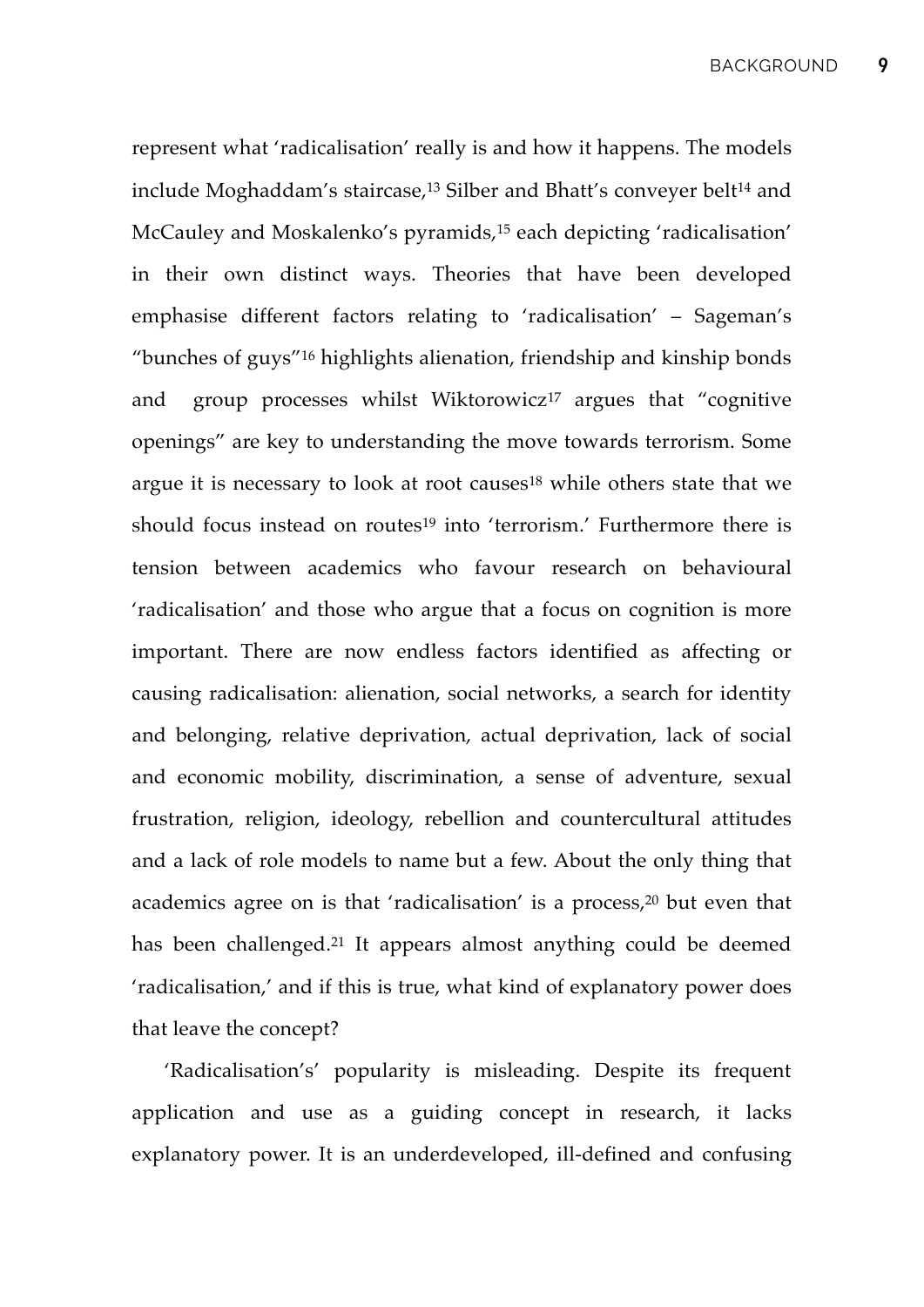concept and it is insufficient to guide research. The problems with the concept of 'radicalisation' have already been noted by various academics.22 However, their tendency is simply to conclude that more research is needed and encourage 'radicalisation's' continued use, despite its fallacies. This stands in no logical relation to the criticisms they level at the concept.

This study aims to fill this gap in the research concerning the conceptual debate on 'radicalisation.' It is guided by two research questions: 1) Is the concept of 'radicalisation' useful for studying terrorism?; 2) Is the concept of 'radicalisation' necessary for studying terrorism?

The criticisms of the concept highlighted in this study are not new but need to be reiterated as they seem to have had little effect on the field at large. This study will argue that what follows logically from the conceptual analysis of 'radicalisation' is that the concept should be abandoned altogether.

#### 2. METHODOLOGY

There are two hypotheses guiding this study. The first is that 'radicalisation' is an unhelpful concept for terrorism studies. The second and more controversial hypothesis is that the concept of 'radicalisation' is not needed. Together, if proven to be true, these form the basis of the argument that the concept should be abandoned.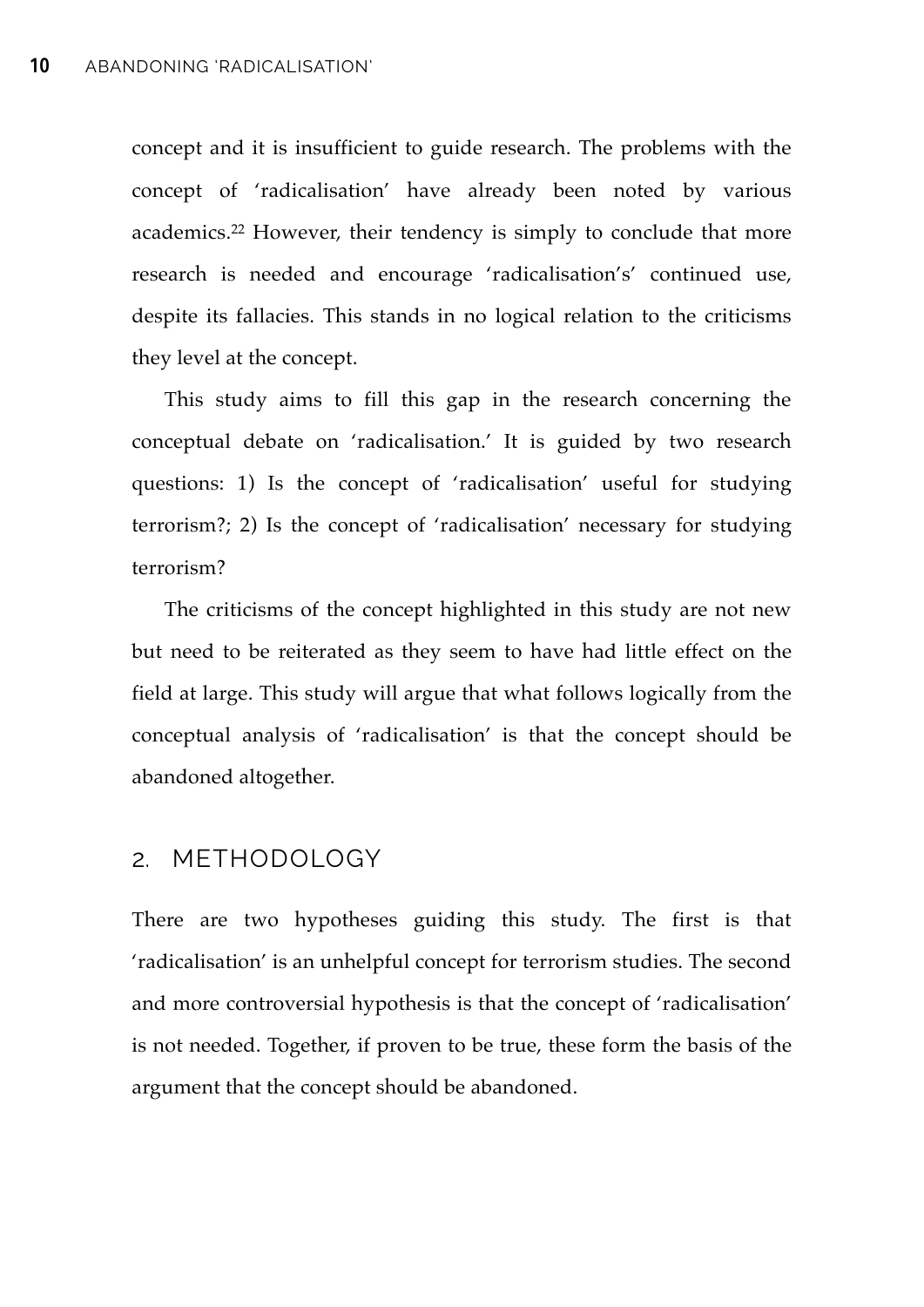In order to demonstrate 'radicalisation's' defectiveness as a concept, this study will use Sartori's principles of what makes a "bad concept:" a lack of definition, "conceptual stretching" and "degreeism." These three features are all present in the concept of 'radicalisation,' leaving it practically useless as a guide for research. Each text used in this study was read through and its efficacy in defining and explaining 'radicalisation' was judged according to Sartori's standards. It was examined whether the concept was clearly defined, discriminate and bounded or whether it suffered from an ambiguous definition, conceptual stretching and degreeism.

When forming a concept, there is a trade-off between having a concept that is discriminate and fine-grained but with narrow applicability versus a concept that is applicable to a wider variety of cases but is broad and general. The wider our lens, the broader the applicability needs to be in order to accommodate the variety of cases under observation.<sup>23</sup> Sartori calls this the concept's ability to "travel."<sup>24</sup> The range from narrow to broad concepts is termed the "ladder of abstraction" with narrow concepts placed at the bottom and broad concepts at the top.25 Narrow concepts, while superior in their explanatory power, are more context-dependent and therefore limited in their ability to travel to other time-periods, countries or cultures.26 There are two ways for a concept to climb the ladder of abstraction and become more applicable. The first is by broadening the *extension* of the concept – that is the class of *things* to which the concept applies – by reducing the *intension* of the concept; that is, the *properties* that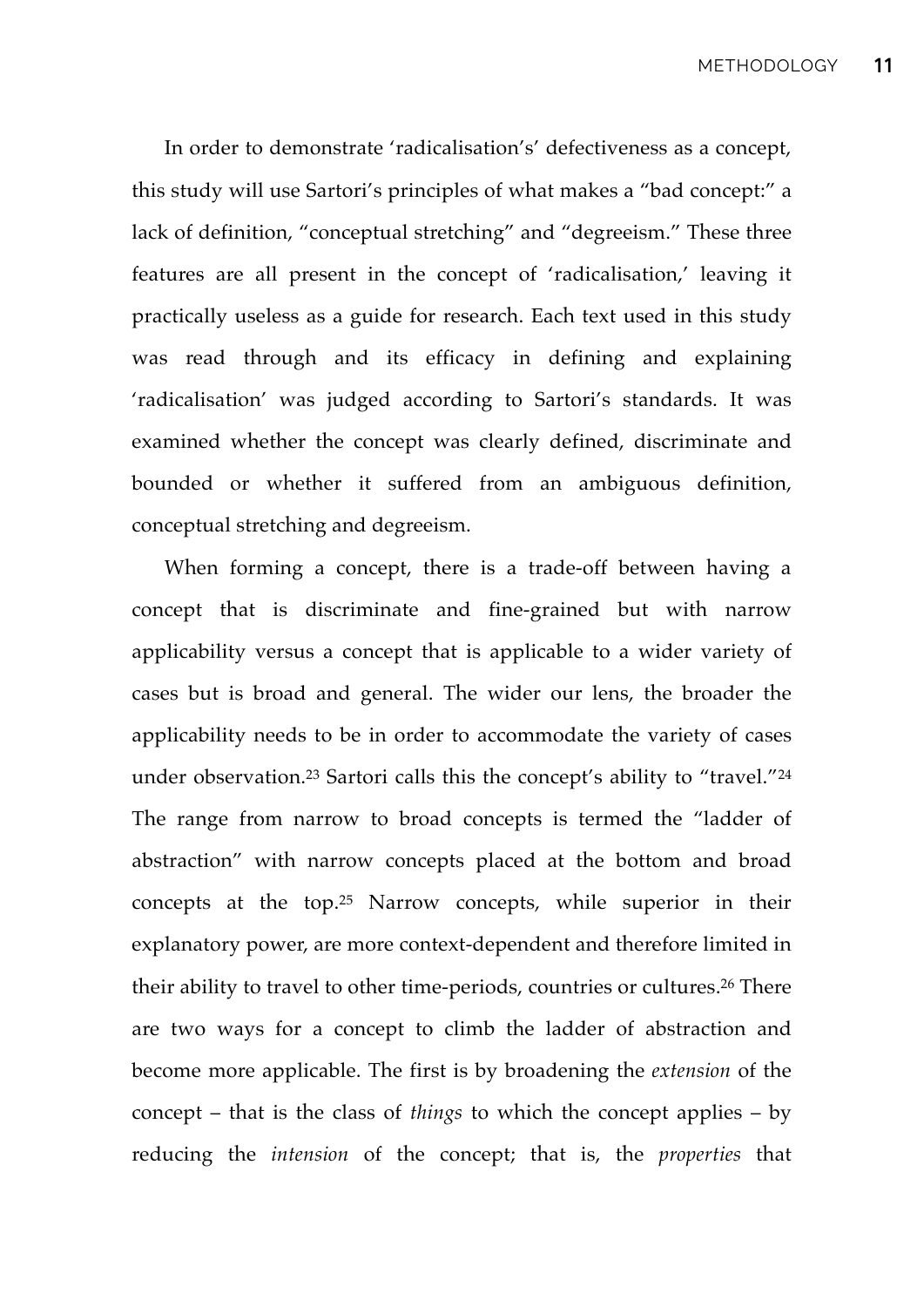determine the things to which the concept applies.27 To exemplify, the concept of 'bird' could be defined as animals with the properties of having feathers, the ability to lay eggs and fly. However, this definition excludes penguins, ostriches and chickens as they cannot fly. To extend the concept to include these three, one removes 'flying' as a necessary defining feature. This results in a more applicable concept, but it is also a concept with a reduced explanatory power as it becomes more general. The second way of climbing the ladder of abstraction is by broadening the extension without reducing the intension which in turn leads to obscuring the concept's connotation.28 This is called 'conceptual stretching' and leads to not a general concept, but a "mere generality."29 Broadening the meaning of a concept is, according to Sartori, the line of least resistance and is not conductive to research as it leads to "vagueness and conceptual obscurity."30 The way 'radicalisation' has been extended is by obscuring the defining properties opting instead for a strategy of claiming "it could be A, but it could also be B or C." Sartori concludes that "[i]t appears we can cover more … only by saying less, and by saying less in a far less precise manner."31 This holds true for the concept of 'radicalisation' as well as it appears to have been stretched beyond utility.

"Degreeism" is unacceptable in relation to concepts as it does "…not advance us by a hair's breadth toward quantification" according to Sartori.<sup>32</sup> "Degreeism," simply put, is the persistent use of the phrase "it is a matter of degree" and the argument that everything is located on a never-ending continuum. To be clear, some things are in fact a matter of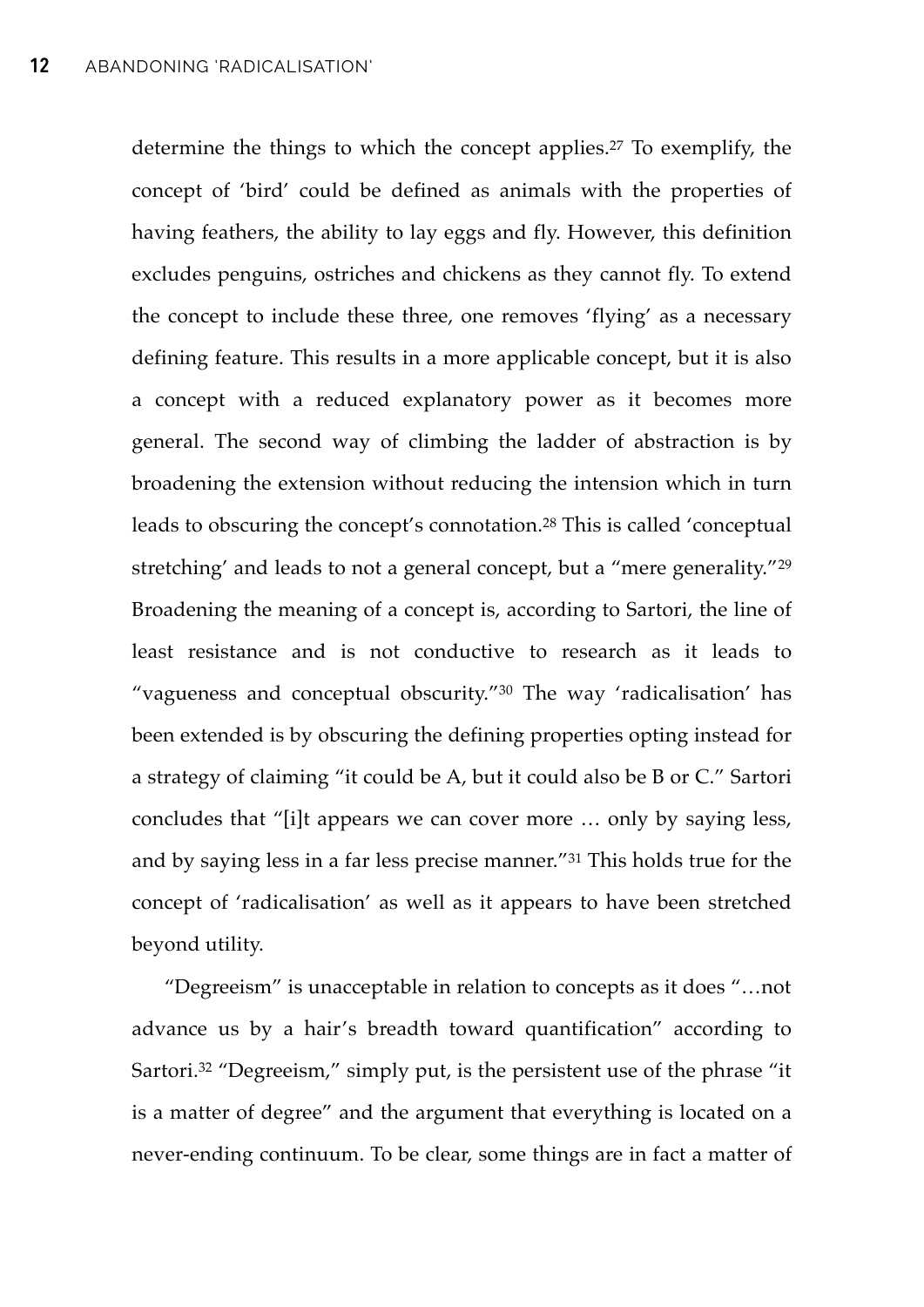degree, and the continuum image can be a useful illustration in research on 'radicalisation.' However, degreeism and the continuum image tend to be over-used. At some point, there must be a cut-off point in order for a concept to be conducive to research. Degreeism is closely linked to the ladder of abstraction and conceptual stretching. As a concept is stretched, its properties (which have not been reduced as the concept is extended) all become a 'matter of degree' obfuscating the concept's connotation and leaving it fuzzy. Claiming that everything is a matter of degree leaves us with indefinite conclusions and research that tells us little – if anything – about the subjects under observation.

While researching the concept of 'radicalisation' for this study, several questions emerged. Two in particular stood out: what did academics use before 'radicalisation' emerged as a concept? and; do we need 'radicalisation?' Despite the decades of existing research, these questions have largely been ignored by contemporary research on 'terrorism' and 'radicalisation.' These two questions formed the basis of the second hypothesis in this study. To answer them, the study focused on texts produced pre-2000 covering the questions of who becomes a terrorist, why they do and how without using the concept of 'radicalisation.' The reason the texts are pre-2000 and not pre-2005 is because some academics, albeit few in number, had started using the concept after the Madrid train bombings in 2004.33 The 5-year period is therefore intended as a buffer-period. It should also be mentioned that since its conception, and even today, there are academics who prefer not to use the concept of 'radicalisation' despite the fact that their research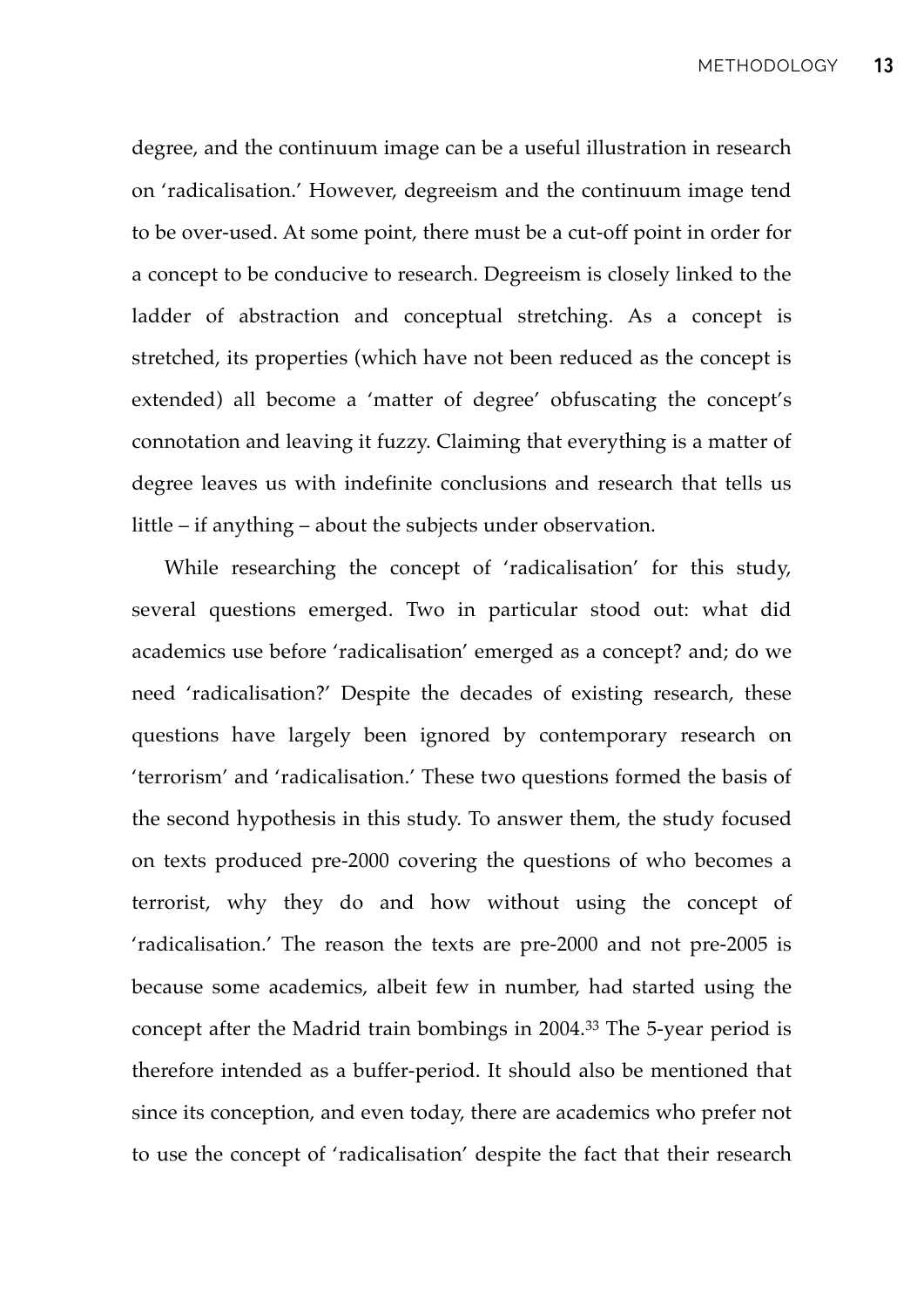covers what would be considered 'radicalisation' by other academics in the field. This demonstrates the possibility of talking about 'radicalisation,' even today, without having to use a concept replete with conceptual faults. This research forms the basis of the argument that 'radicalisation' should be abandoned.

The limitations of this study must be acknowledged. Firstly, it is not the intention of this study to pass judgement on the validity of 'radicalisation' research and its findings – that is, it will not analyse the accurateness of theories or models and their relation to the empirical world. Rather, it is a conceptual analysis dealing with the concept of 'radicalisation' itself and its usefulness for research on 'terrorism.' Secondly, Sartori's work on concepts may appear overly taxonomical to some and therefore not able to contend with the highly complex reality of 'radicalisation.' Despite this, the study believes that Sartori's guidelines are appropriate as they highlight the same concerns as academics engaged in 'radicalisation' research themselves highlight.

This study is divided into three parts. The rest of this chapter is devoted to a brief literature review covering the main existing criticisms of the concept of 'radicalisation' and will demonstrate why they are insufficient and a part of the existing problem. Chapter Two deals with the conceptual problems surrounding 'radicalisation.' It will examine the disparity between definitions and their ambiguity, the inherent relative nature of the concept and its lack of an agreed end-point – the three most contentious and most commonly acknowledged problems with the concept of 'radicalisation.' It will also discuss the problems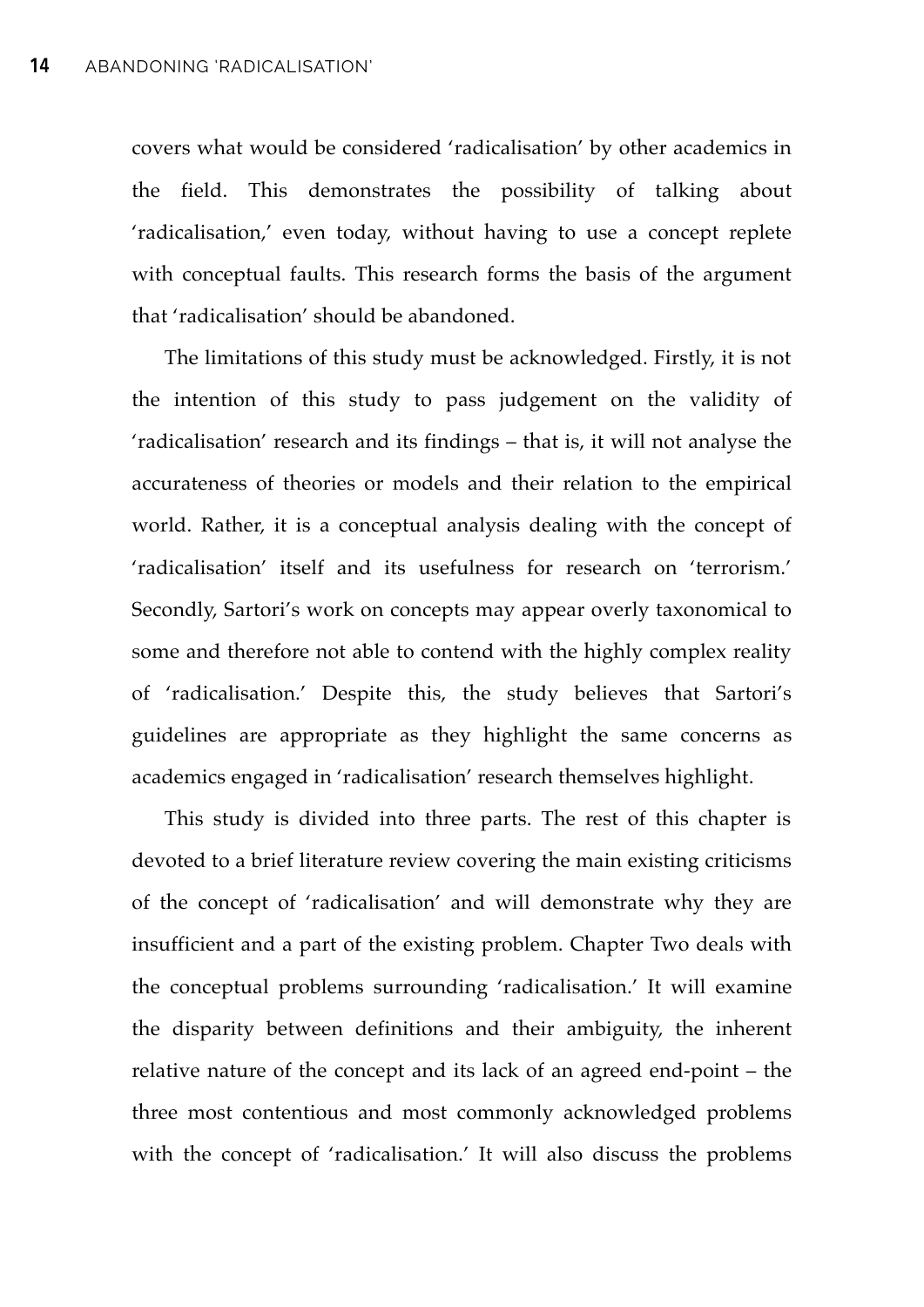associated with each of these points. In Chapter Three the study will engage in the intellectual history of both the concept and the term 'radicalisation,' tracing first the use of the term from the late 1980s to 2000 and its development into a concept post-2000. This is to demonstrate the difference in 'radicalisation's' usage pre-2000 compared to post-2000. It will then examine research produced prior to 2000 focused on the why's, who's and how's of 'terrorism' – questions typically associated with 'radicalisation' research – and demonstrate how these texts are able to cover the same questions without using the concept of 'radicalisation.' Finally, based on the findings that 'radicalisation' is neither useful nor necessary for the study of 'terrorism,' it will conclude that the concept should be abandoned.

#### 3. LITERATURE REVIEW

Academia and research are driven by the pursuit of knowledge – a search to understand and explain the world around them. Language mediates this knowledge and is therefore the most important tool in an academic's toolbox. Not only does language facilitate the expression of thought, but it also affects the way one thinks. Language names realworld referents which in turn affects how we think about these referents.34 Sartori argues that "[b]ad language generates bad thinking; and bad thinking is bad for whatever the knowledge-seeker does next."35 The language used is therefore significant for the production of meaningful research.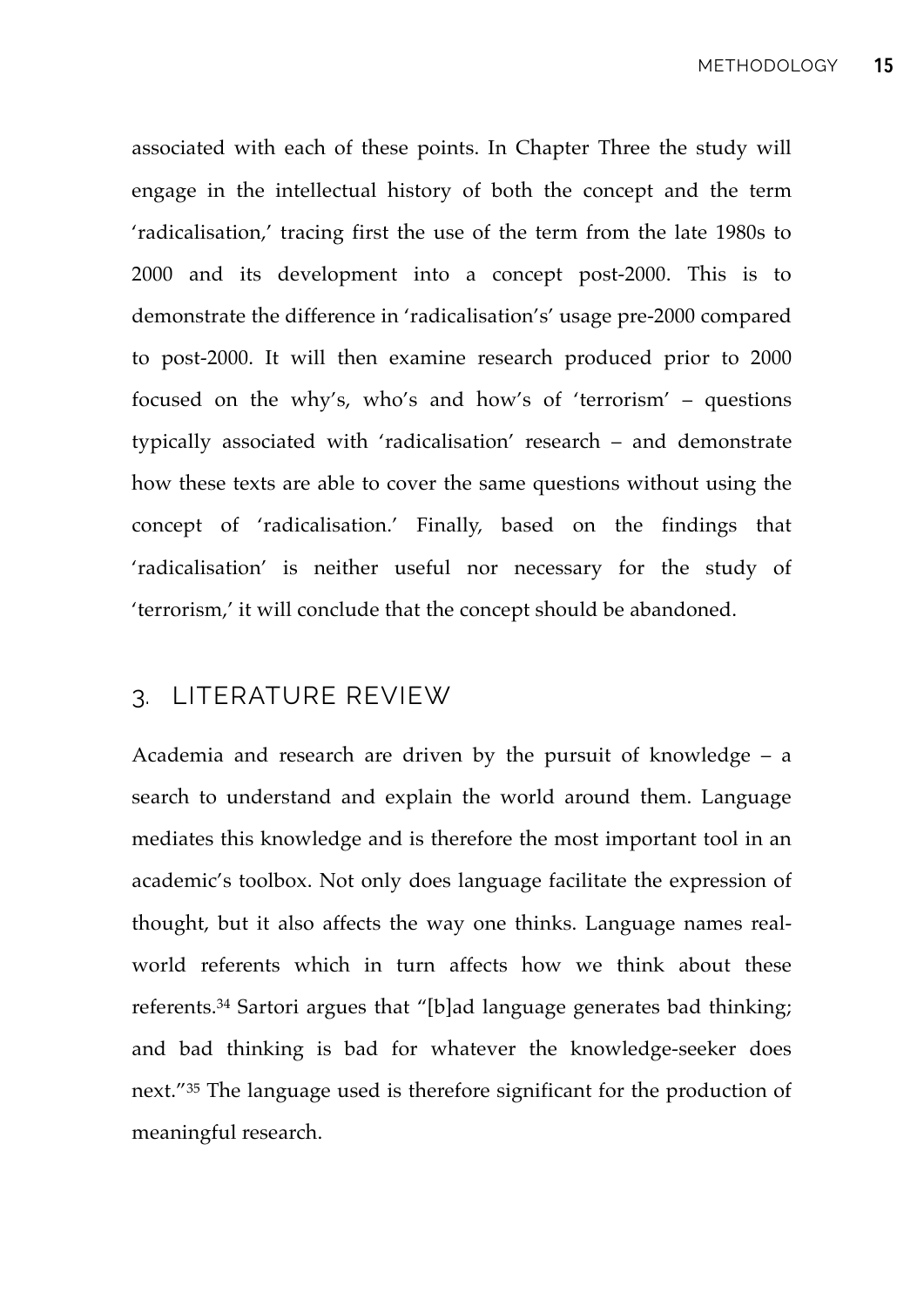Concepts are located at the intersection between language and thought. They are basic units of thought, or "fact containers," that express a certain composition of ideas.<sup>36</sup> Concepts constitute the basis on which to build frameworks and methodologies which essentially guide research and its logical structure.37 To be able to conceptualise, one needs to think about thinking– that is, to identify and understand why one thinks the way one thinks. As Sartori argues, "[o]ne may be a wonderful researcher and manipulator of data, and yet remain an unconscious thinker."38 As concepts advise methodology and methodology, in turn, guides the research, good concepts are therefore indispensable if one wants research to be useful in any meaningful way. But what makes a good concept?

Sartori has dedicated much time to identify exactly this. The concept needs to be *defined*.39 Without clearly defined concepts, how can we know what is being researched? These definitions need to be clear and unambiguous.40 A vague definition leads to a fuzzy concept, and a fuzzy concept results in imprecise research. Finally a concept needs to be discriminate.41 It needs clearly defined boundaries indicating what the concept *is* and what it *is not*. Without boundaries, the concept could be said to apply to everything, and if everything is true by definition then nothing is. Fuzzy boundaries leave us with a concept that is devoid of any explanatory power.

The concept of 'radicalisation' has all the hallmarks of a *bad* concept. It lacks an exact definition, it is ambiguous and its boundaries are fuzzy. Sartori argued in 1970 that "[p]olitical scientists eminently lack (with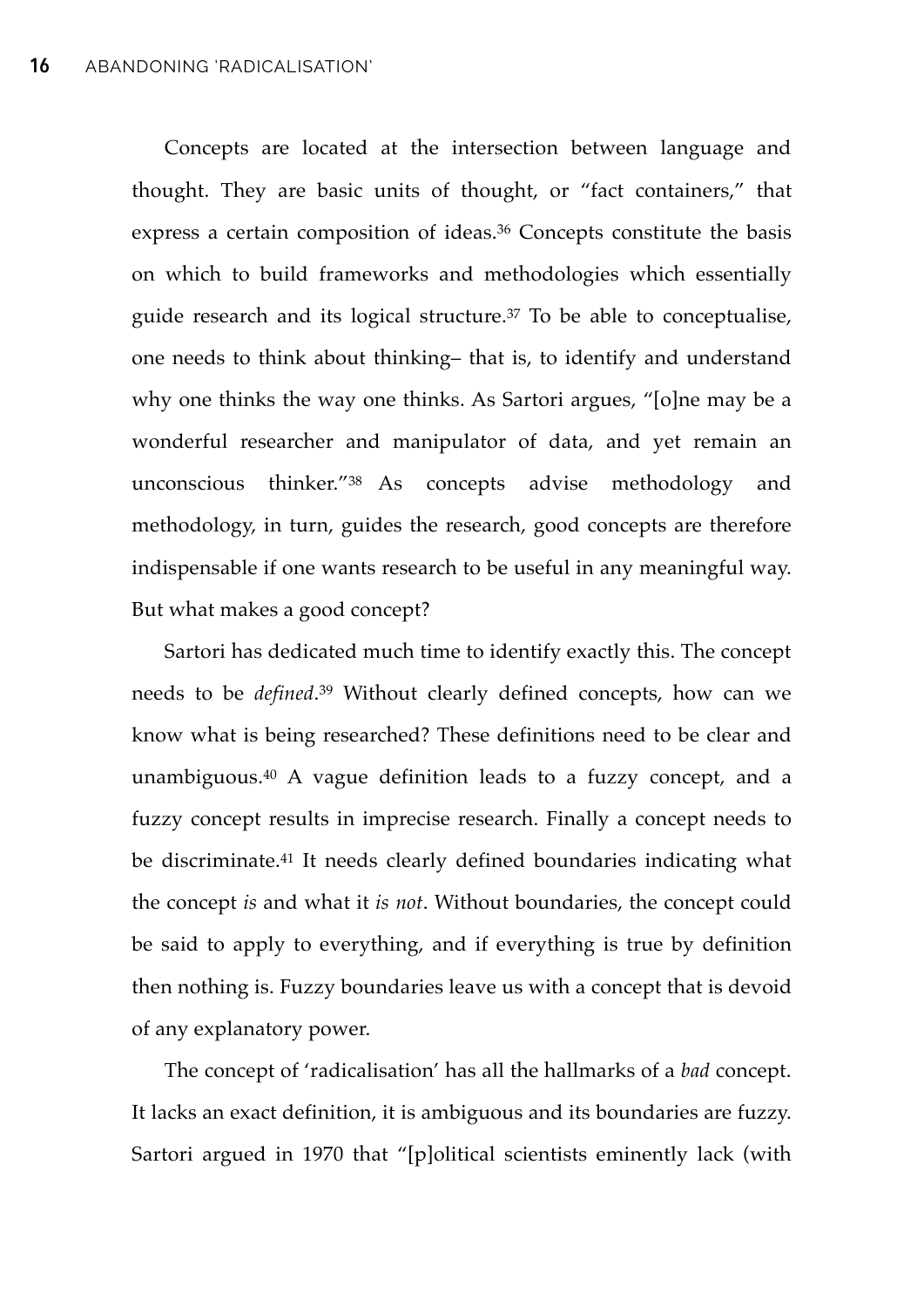exceptions) a training in logic – indeed in elementary logic."42 Not only does this statement still seem to be true but it also holds for academics from other fields – psychology, anthropology, social movement – engaged in the field of 'radicalisation.'

Several academics have already tried to tackle the thorny issues surrounding the concept of 'radicalisation.' Their critiques deal with what have now become familiar problems like the lack of an existing definition, the relative nature of the term and the relationship between cognitive and behavioural 'radicalisation.' These existing critiques are important as they bring forth very valid and critical difficulties not only with the term 'radicalisation,' but also with the very core of the concept. However, they all fail to solve any of the problems they grapple with and so the concept of 'radicalisation' remains as elusive and contentious as ever. Though providing good analyses, their conclusions mainly stress the need for more research and encourage the continued use of the concept despite its persistent problems. The authors thereby leave the issues for someone else to solve after handing out their critique. This is the wrong approach – the discipline ends up circling the issues without effectively offering viable solutions that can advance the field of research. As will become clear in the next chapters, the concept is a jargon-laden catch-all phrase that is not necessary in order to talk about and study who, why and how someone becomes involved in 'terrorism' and 'political violence.' It is a dispensable term which has run its course. It is necessary for academic work to move beyond the concept and the confusion it brings with it. Before analysing 'radicalisation' and its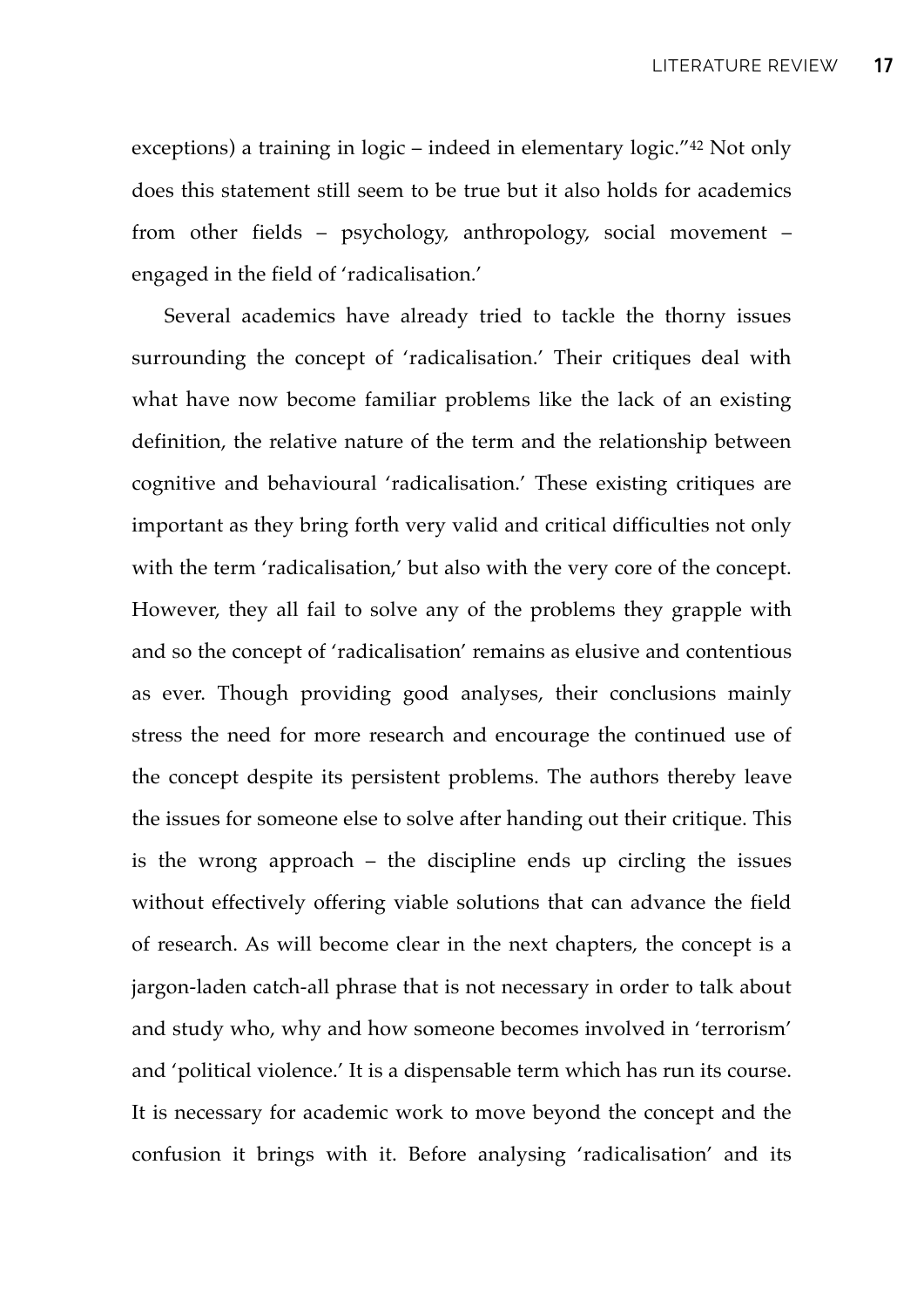fallacies, we must first examine the existing criticisms and analyses of the concept in order to understand why they are lacking.

Anja Dalgaard-Nielsen and Mark Sedgwick both offer the same message, which is that the inherent relativeness of 'radicalisation' must be recognised when using the concept. Dalgaard-Nielsen raises the important point that "…'radical' and 'radicalization' mean different things to different people."43 Though not original, this needs to be acknowledged and kept in mind whenever one uses research on 'radicalisation.' However, Dalgaard-Nielsen is unable to clear up the confusion surrounding the concept. Her critique is of an empirical nature arguing that we need to build on existing studies and broaden our empirical knowledge on the topic in order to understand what 'radicalisation' really involves, but we cannot do this until we have an agreed upon concept to guide this research.

Sedgwick's article,<sup>44</sup> like Dalgaard-Nielsen's, focuses on the relative nature of the concept of 'radicalisation' and its somewhat promiscuous use. His study demonstrates how the concept is used in three specific contexts and tailored to serve different agendas, focusing specifically on public and political discourse, security and integration, and foreign policy. The three agendas create different definitions.45 This is the main reason for the confusion surrounding 'radicalisation' as the different contexts essentially denote three differing concepts.46 His arguments highlight an important point, namely that the reason why disparate groups, governments, organisations and individuals are reluctant to come up with an agreed definition may be that keeping the concept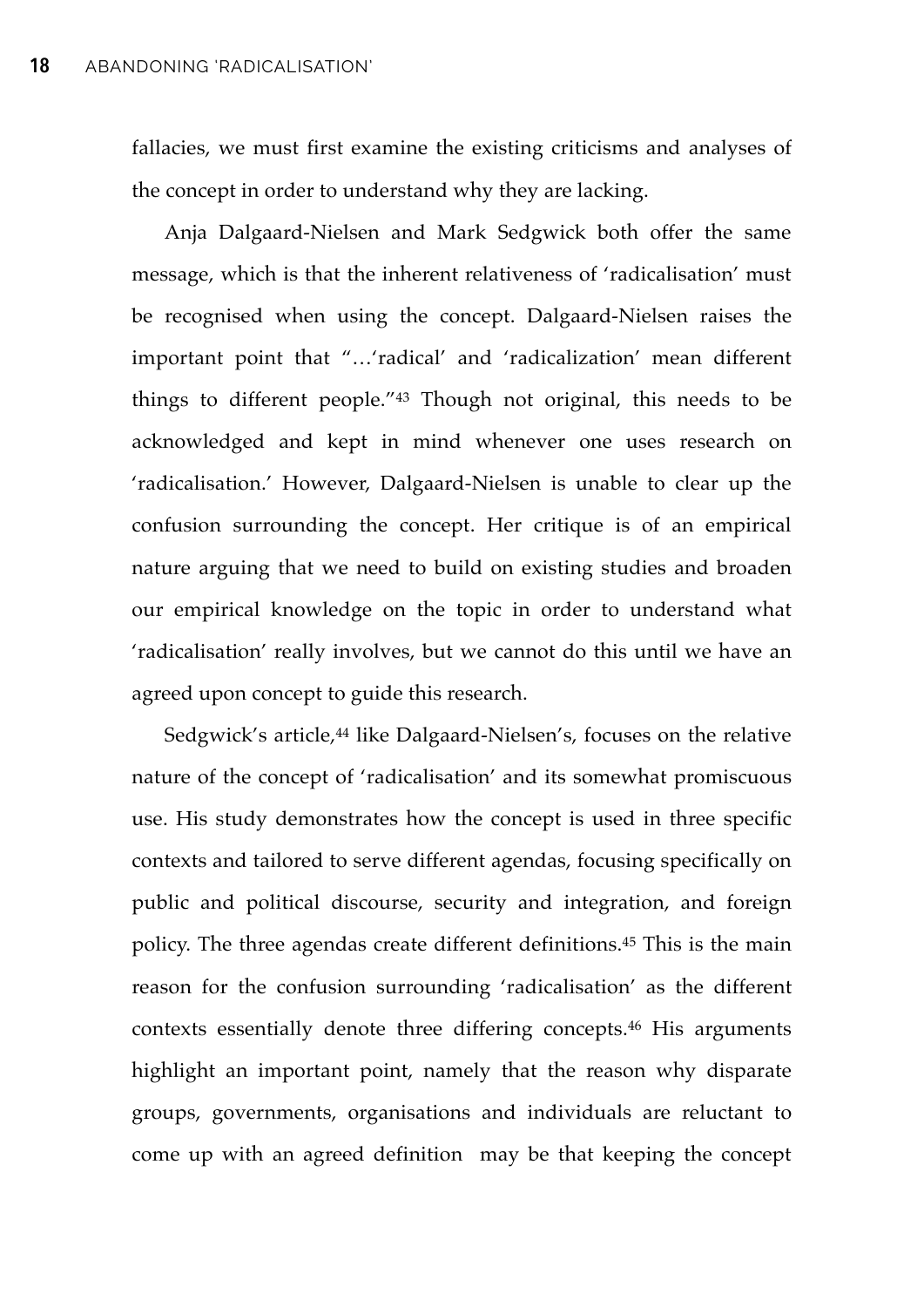ambiguous and vague allows for it to be exploited for a multitude of purposes. It is not an objective concept or "fact-container" as a concept should be, but rather a subjective and highly flexible term to be moulded to fit individual agendas. It has become a justification for policies, both domestic and foreign, and the fear-mongering surrounding terrorism and the ambiguity surrounding what 'radicalisation' actually *is* has resulted in the general acceptance of these – sometimes invasive – policies.<sup>47</sup> All this is made possible by a threat built on an elusive and underdeveloped concept. To solve this dilemma and to dispel the confusion, Sedgwick, like Dalgaard-Nielsen argues that we must simply recognise that 'radicalisation' is a relative concept.48 However, this 'solution' seems sorely lacking. Even if we do recognise the relative nature of the concept, we are still left with countless different definitions and, as Sedgwick himself points out, differing concepts. Depending on which version is chosen, academics may end up studying different phenomena and 'radicalisation' will still be an ambiguous concept vulnerable to exploitation for political gain. Despite Sedgwick's 'solution' we are nevertheless left trying to wind our way through the thorny tangles now characteristic of the field of 'radicalisation.'

Mandel's study on the concept of 'radicalisation' provides the most persuasive analysis. He argues that the concept does not in itself "… provide an explanation of how that process unfolds or why it begins."49 He contends, and rightly so, that the concept as it stands today does not help us understand 'terrorism' or 'political violence' due to the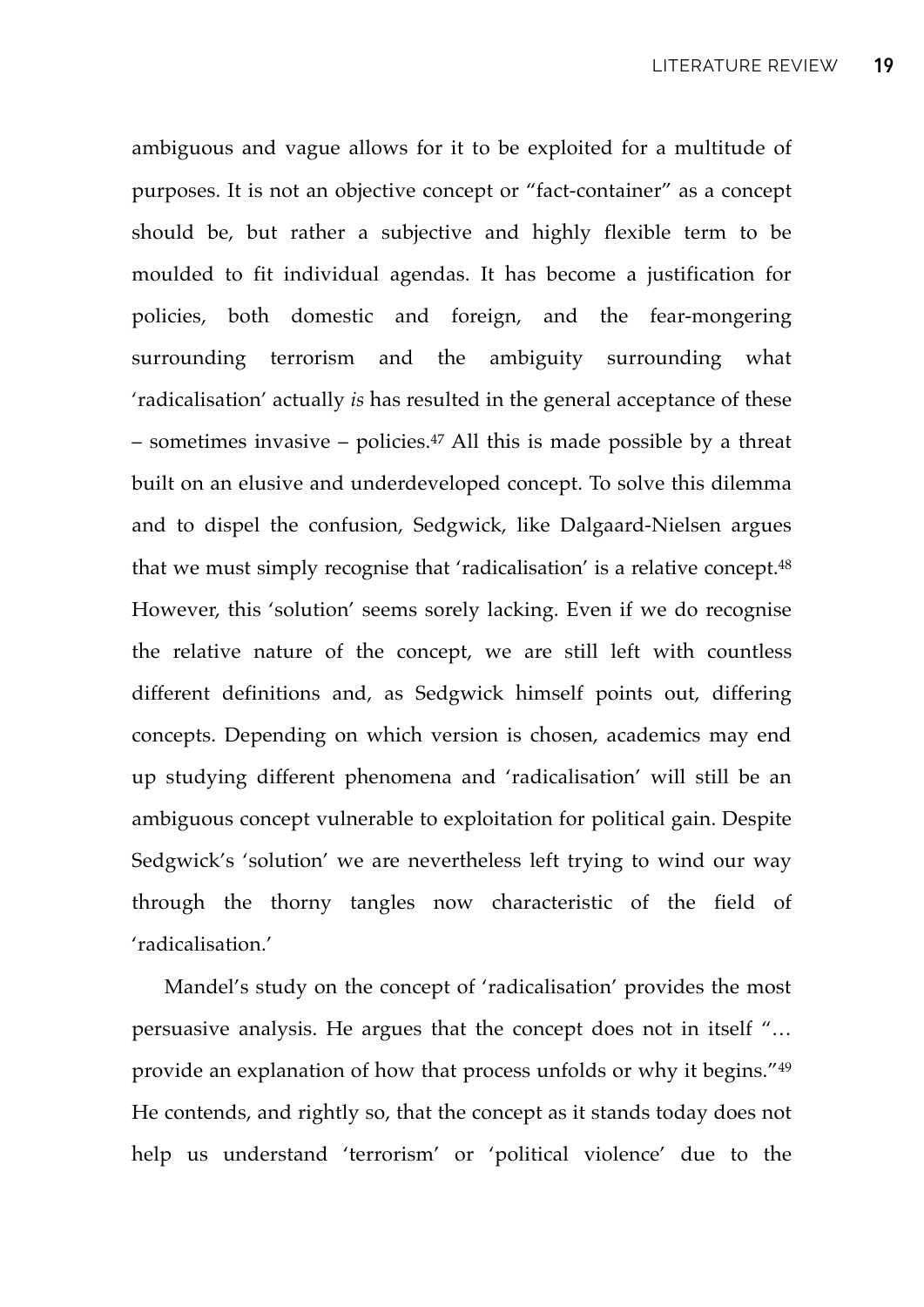subjective and value-laden way it has so far been put to use. This is caused by flawed definitions where the definientia are nothing more than synonyms for the subject being defined thereby failing to actually define the concept.50 Mandel therefore develops his own definition which he believes better defines 'radicalisation' and correctly delineates the relationship between 'radicalisation' and 'extremism.'51 However, it is not just the way that 'radicalisation' has been used that has caused the concept to be flawed. There are no ways to correct the problems as the concept itself is inherently subjective and value-laden. Mandel's own definition ends up being vulnerable to the very difficulties he is trying to overcome, as will be demonstrated in the next chapter.52

Schmid's exploration of the concept is by far the most comprehensive available. Even though it is now a couple of years old, the important questions he raises and pitfalls he identifies still stand, despite his efforts to the contrary.53 As noted in the intro, there are a host of factors identified as contributing to 'radicalisation' and Schmid argues that the "existing conceptualisations… [are] part of the problem."54 He composes his own definition of 'radicalisation,' one which he believes will go some way to rectifying the "fuzzy conceptualisation" and one-sided application that has been used up until now.55 However, through his definition, which is meant to reduce the level of abstraction usually prominent in definitions, he makes the mistake of leaving it open to interpretation by having it rely on *relative* conceptions of what is 'moderate' and 'extreme' in societies across the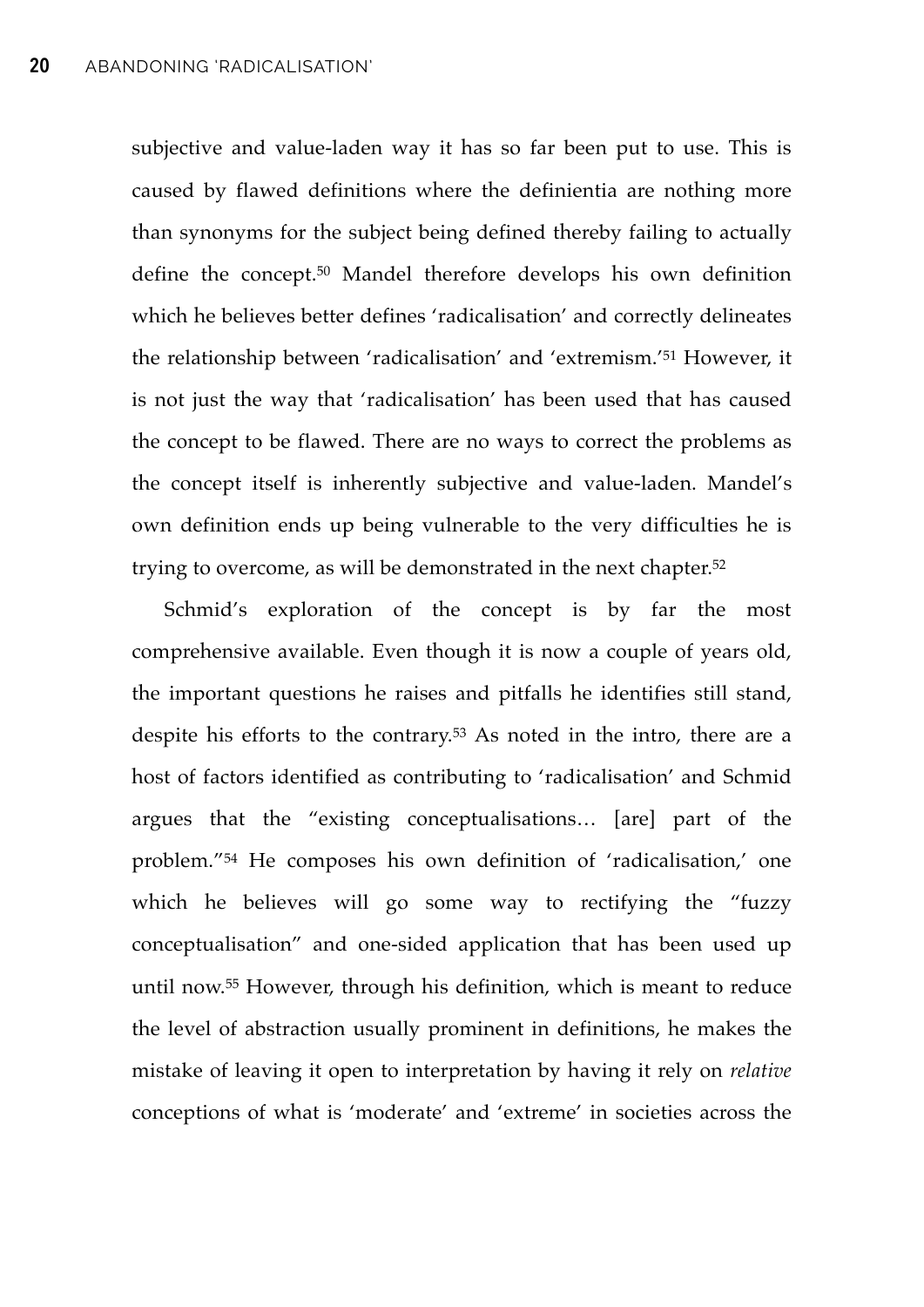world and across time. Thus, he commits the very mistake he is trying to rectify.

For the concept to be a useful tool, Schmid argues, researchers need to acknowledge that 'radicalisation' is something that can happen to anyone no matter what side they are on in a conflict and that 'radical ideology' and 'terrorism' are not dependent on each other.<sup>56</sup> To better understand 'radicalisation' he encourages more holistic research into the micro-, meso- and macro-levels of the phenomenon.57 The issue with this is that research cannot be conducted in any fruitful way without first having a solid concept on which to base it.

Schmid's conclusions add up to an insubstantial concept in which the exact nature of what 'radicalisation' *is* remains unclear. If research is to be based on this, its conclusions end up asserting that it could be A and/or it could be B, and it could lead to X on the one hand but it could also lead to Y and/or Z on the other. The concept remains unclear yet a clear concept is absolutely necessary as a basis to conduct cumulative research and construct pragmatic policies. Schmid views the concept of 'radicalisation' as indispensable and believes that research cannot do away with it,<sup>58</sup> but this conclusion does not logically follow the rest of his piece. If the concept is so devoid of clarity and subject to conflicting conceptualisations and understandings as his study argues, then we should in fact stop using it.

Peter Neumann, who has dedicated most of his career to the study of 'radicalisation,' agrees with Schmid. His paper, *The Trouble with Radicalization,* starts off as a defence of the concept of 'radicalisation'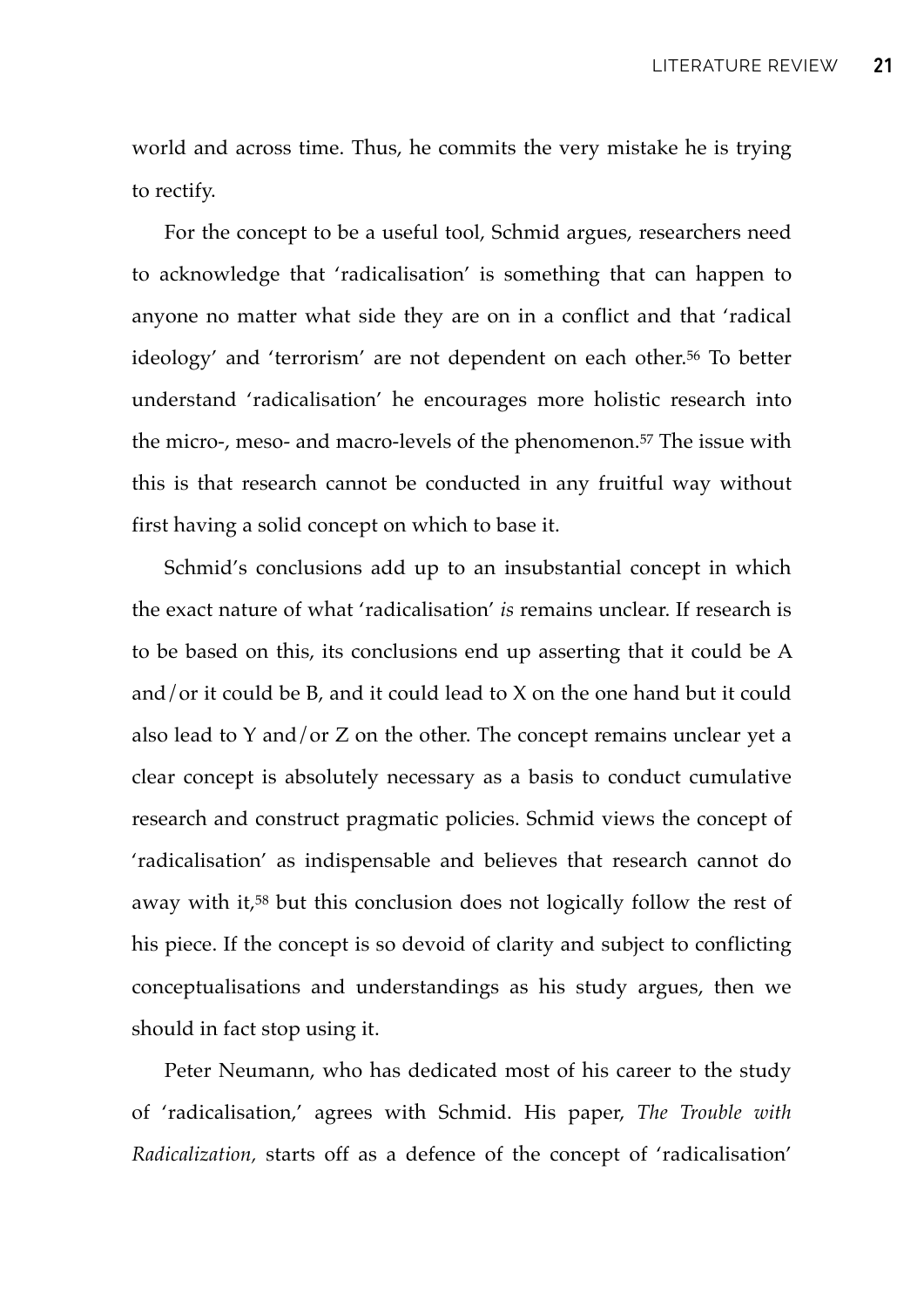despite its fallacies.59 He calls on scholars and policy-makers to embrace the concept and dedicate themselves to understanding it properly.60 He rightly acknowledges that 'radicalisation' is an ambiguous term and concept and argues that this ambiguity stems from the lack of a definition and the contention surrounding the relationship between 'extremist' ideas and 'extremist' behaviour.61 Though stating this, he does little to actually dispel the ambiguity in the rest of the article stating that "[r]adicalization…is inherently context-dependent, and its meaning will always be contested."62 However, a contested concept is unhelpful for research. His insistence on the need for 'radicalisation's' continued use is problematic for the same reason as Schmid's. Without a clear concept to guide research and policy we might end up studying differing phenomena and the research produced, on which policy is so often based, will neither be cumulative nor effective. He concludes by writing that there are no simple answers or silver bullets to the 'radicalisation' puzzle,<sup>63</sup> but that does not mean we have to make it more difficult for ourselves by using an unhelpfully confusing concept.

These studies highlight two things. Firstly, that there is a general agreement among scholars that the concept of 'racialisation' is problematic and that it needs to be clarified in order to be helpful for 'terrorism' research. Secondly, they demonstrate that the field is sorely lacking viable solutions to these problems. The general conclusions of these studies have either been to recommend further research or to develop their own definitions, neither of which really gets to the root of the issues. What is needed is some reflection on the actual *need* for the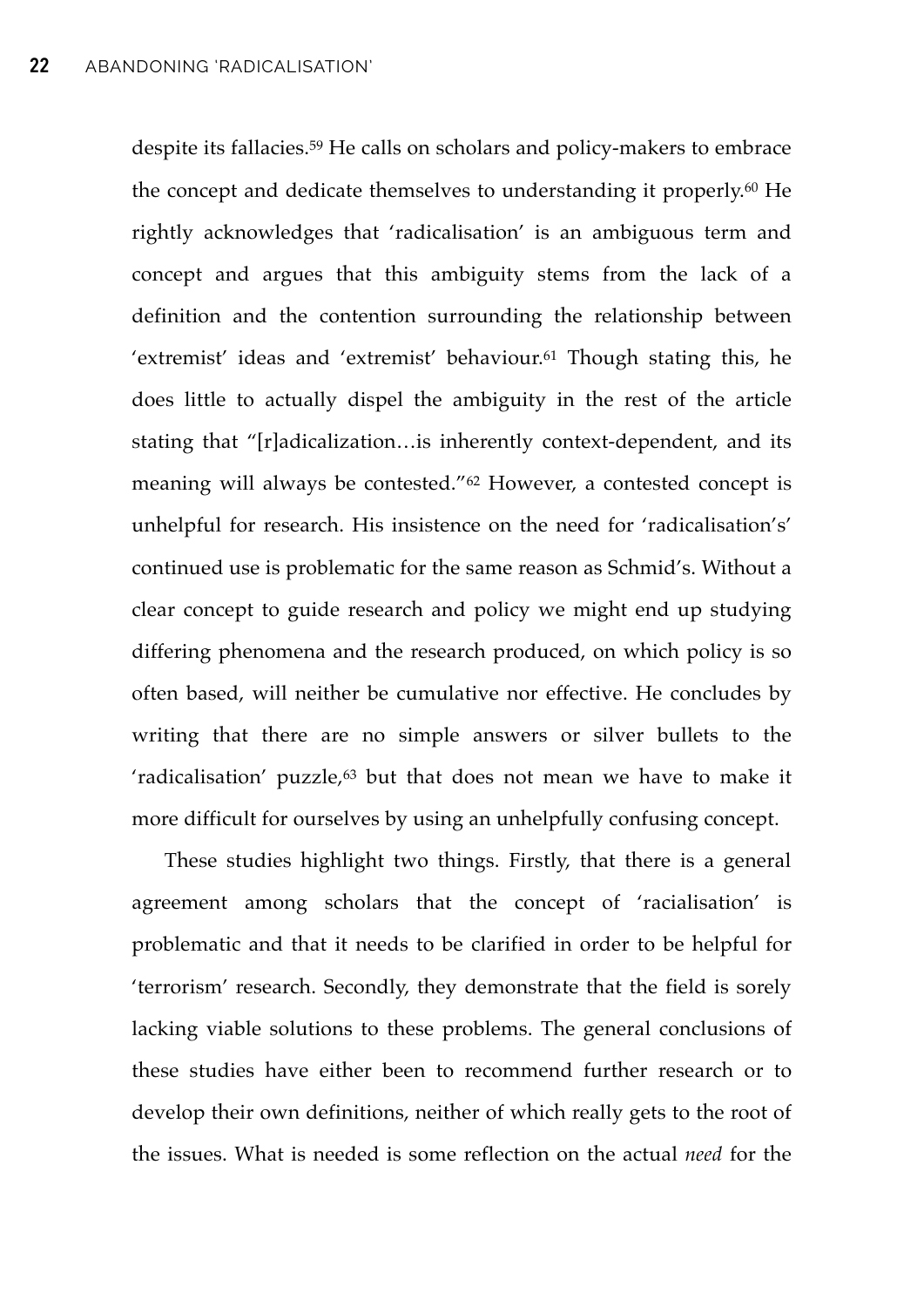concept. If it does not add to our understanding and confuses research, why continue to encourage its use?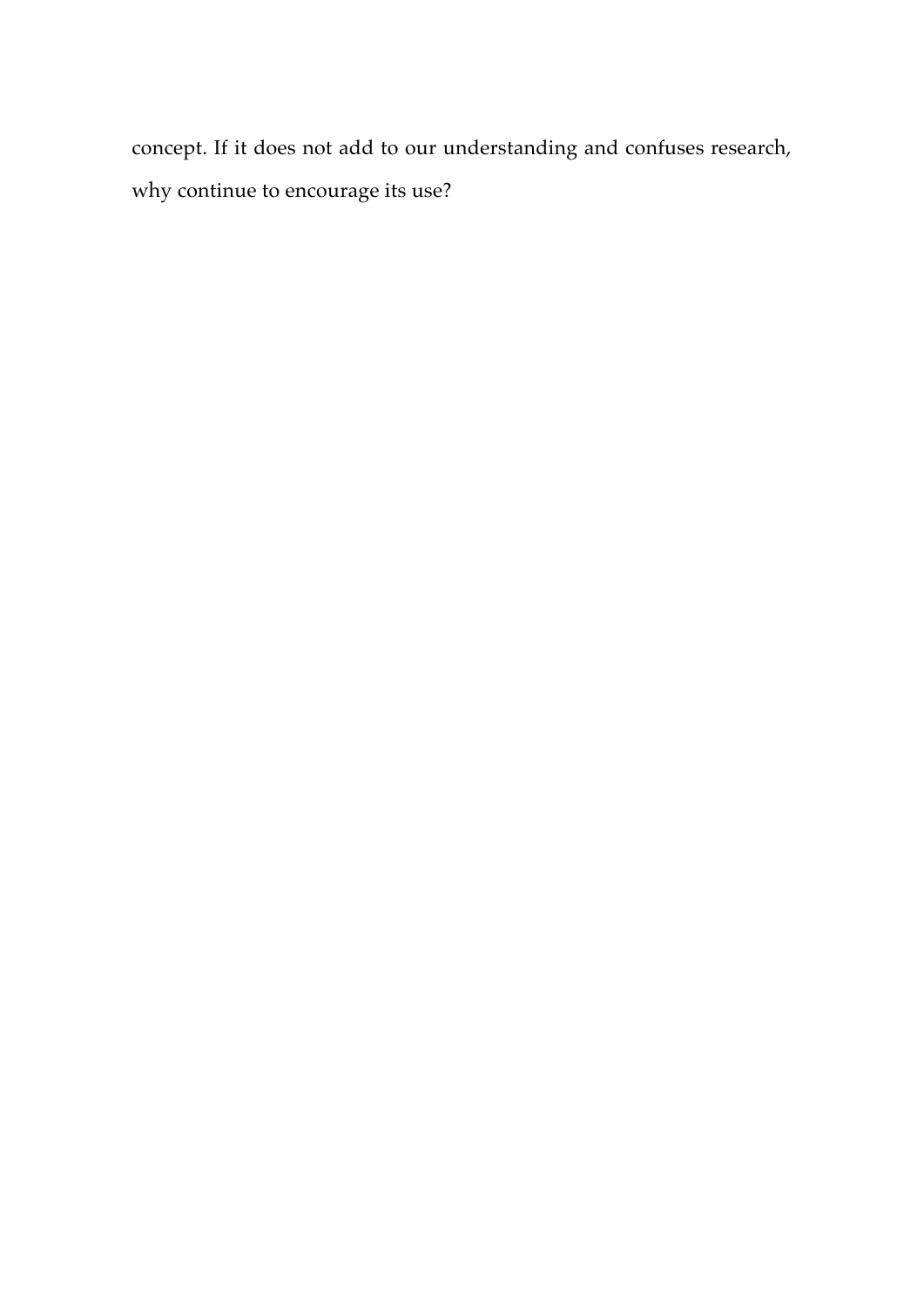## PART TWO CONCEPTUAL ANALYSIS

#### 4. DEFINING 'RADICALISATION'

Defining terms and concepts is the first, and arguably most important, task for research. Without clearly defined concepts, there are no explicit guidelines to direct the research. And without obvious guidelines, the research is vulnerable to lose sight of its objective and to be misunderstood. Furthermore, aggregating research becomes difficult when there is no unifying concept on which to build. Like with 'terrorism,' there is no agreed upon definition of 'radicalisation.' Defining 'radicalisation' has therefore become a highly subjective activity and has led to a debate of what 'radicalisation' *actually* means. At its broadest, most ambiguous conception, 'radicalisation' seems to refer to "…what goes on before the bomb goes off."64 This is a highly unsatisfactory guide for research and leaves the concept open to a number of problems. Practically, a lack of precise definition is problematic for counterterrorism, for how can we counter something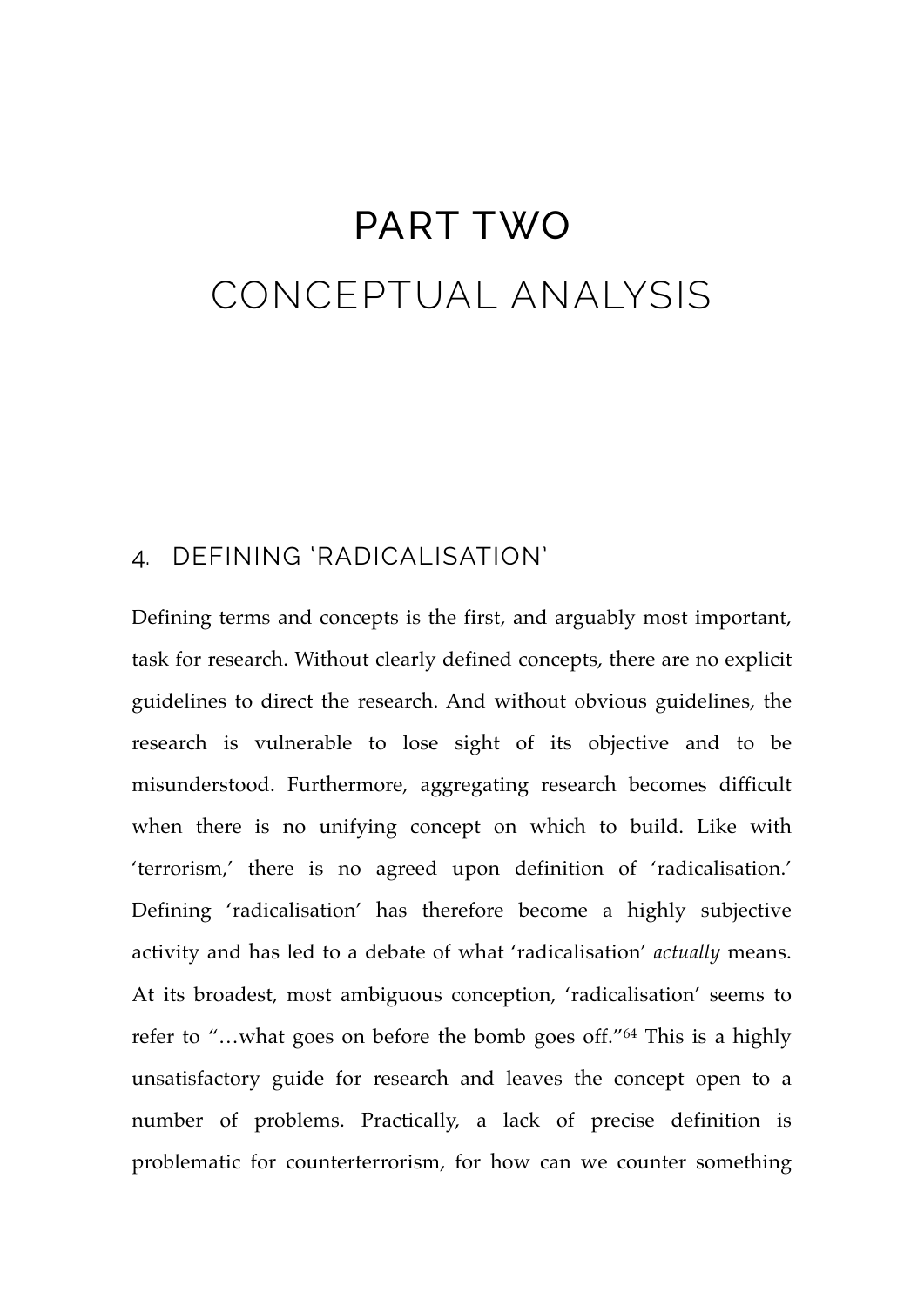when we cannot agree on what we are countering? A lack of definition is also harmful on an academic level as it leads to ambiguity which, as Giovanni Sartori argues, could destroy "…a discipline as a cumulative fabric of knowledge…".65 'Radicalisation' research seems to be suffering from what Sartori characterises as "collective ambiguity" in which each academic ascribes his or her own meaning to the term.66 Furthermore, it seems scholars engaged in this field succumb to individual ambiguity – that is, "...a single author's confusion, his own obscurity and/or inconsistency of meaning."67 The combination of both individual and collective ambiguity leaves the concept practically useless.

David Martin Jones and M.L.R. Smith argue that the issue is not with 'radicalisation's' ambiguity, but rather that it is the wrong term to use to describe the phenomenon of becoming a 'terrorist' or 'violent extremist.'68 Tracing the word's history, they find that 'radicalism' has positive connotations with an etymology firmly rooted in "rational, constitutional, social and economic reform" and progressive democratic thought.69 This is, to a degree, true. The terms 'radicalism' and 'radical' have been used to refer to advocates for liberal and democratic values and rights, including the suffragettes, Martin Luther King Jr., Nelson Mandela and the Founding Fathers of the United States. In Jones' and Smith's view, 'radicalism' and 'radicalisation' lead to mislabelling the process that induces 'extremism.' Because its definition has been linked to positive change in the past, they argue that its contemporary usage distorts the phenomenon and should therefore be abandoned. Though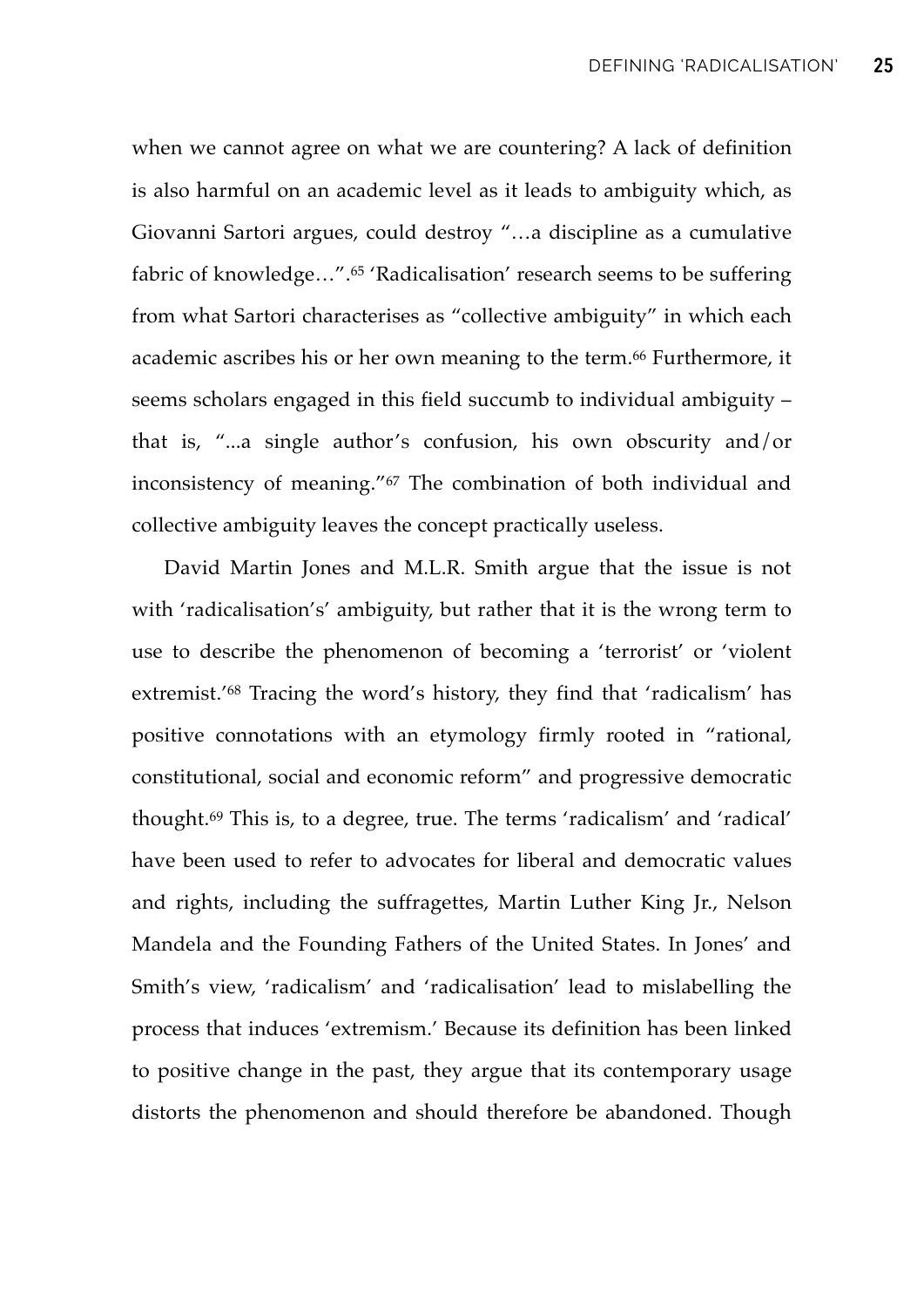their conclusion is accurate and the concept should be abandoned, the analysis on which it is based is flawed for two reasons.

Firstly, it must be remembered that 'radicalisation' is a relative term – what appears 'extremist' or 'fanatical' today was considered mainstream in earlier time periods and vice versa. Nelson Mandela, the suffragettes, Martin Luther King Jr. and the Founding Fathers could legitimately be characterised as 'extremists' in their time as what they were advocating was positioned far outside the accepted 'mainstream.' Furthermore, the suffragettes, the African National Congress and the revolutionary movement in the United States, of which the Founding Fathers were a part, all used violent methods at some point in their campaigns. Regardless of the legitimacy of their goals, the contemporary usage of 'radicalism' could accurately be applied to them.

Secondly, 'radical' and 'radicalism' of which 'radicalisation' is derived, are terms that have evolved since their earliest conceptions. David Mandel has mapped the etymology of the term 'radical.' He found that as early as the  $18<sup>th</sup>$  century it was used to refer to comprehensive or sweeping political change.70 By the end of the 19th century it had evolved again and referred to someone supporting an 'extreme' faction of a political party or to a deviation from the 'mainstream' more generally.71 This is consistent with today's overall usage of the word, as most of the authors reviewed for this dissertation used 'radicalisation' to refer to a process in some shape or form which encourages the move towards the 'extreme.' These findings are also supported by Schmid.72 Our current understanding and usage of the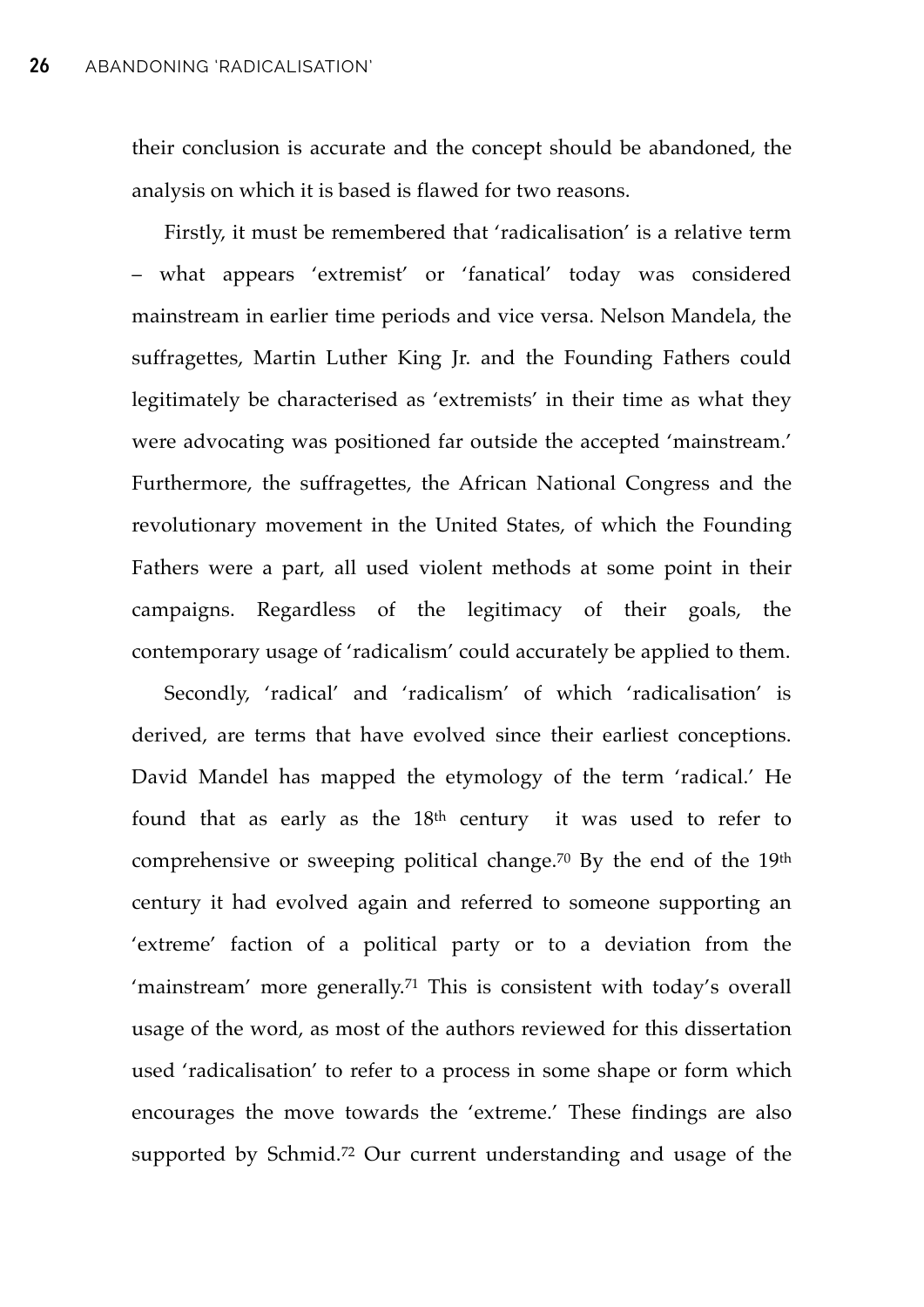term 'radical,' then, has in fact been around for more than a century and therefore has a somewhat established, although still ambiguous, understanding.

Though this dissertation agrees with Jones and Smith in that the language of 'radicalisation' should be abandoned, their argument on which this conclusion is reached is misguided. Jones and Smith argue that we should use the 'original' meaning of the term which in their view is 'radical' as progressive. If we are to take their argument seriously, however, then we should use the *actual* original meaning of the term 'radical' which referred to the "root" or "fundamentals" of something.73 They fail to acknowledge that its association with progressive liberalism and democracy is in fact an evolution of an earlier conception. Their argument, it seems, does not hold up to serious scrutiny. The real issue with the words 'radical,' 'radicalism,' and their derivation 'radicalisation,' is that they are equivocal: they have several supposed meanings. Using these terms to define a concept becomes problematic because it is not immediately clear what exactly academics are referring to. This is one, but by no means the only, factor that contributes to 'radicalisation's' ambiguity.

Academics and policy makers usually approach the concept in one of two ways. Either, they do not define 'radicalisation' when used in their work, but simply assume that its meaning is implicit. This is demonstrated most clearly in the edited volume *Jihadi Terrorism and the Radicalisation Challenge. European and American Experiences* by Rik Coolsaet.74 This is a book, as the title suggests, that is dedicated to the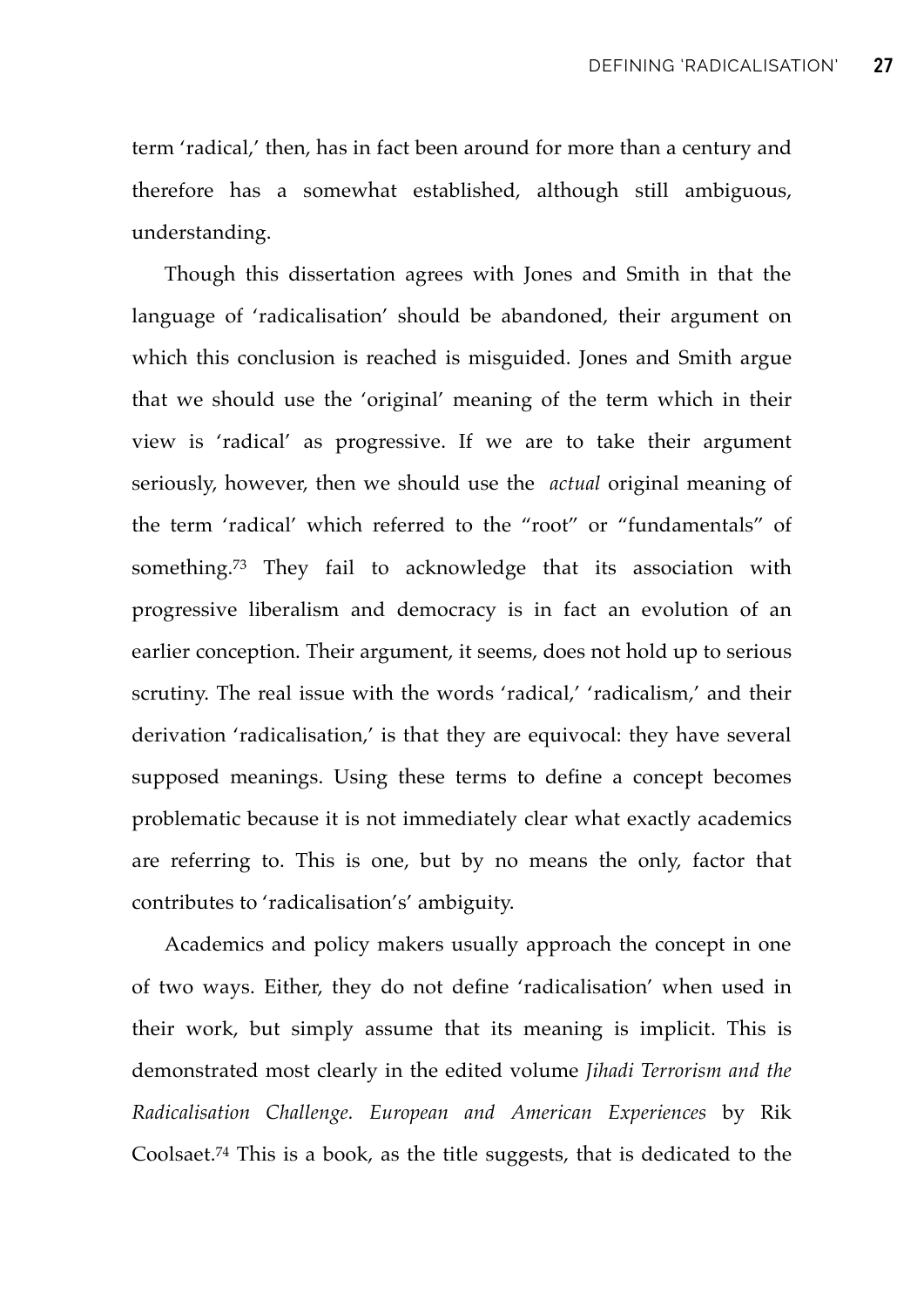'radicalisation' phenomenon. Yet out of the 20 chapters, only two actually try to define it.75 Another example is Mark Sageman's *Leaderless Jihad: Terror Networks in the Twenty-First Century*.76 Throughout the book, Sageman refers back to 'radicalisation' as a concept guiding his research but he does not once define what he means by it. This is problematic firstly because the concept's meaning is *not* implicit but rather highly subjective and controversial. Secondly, as Sartori points out, "[w]hen an author avoids defining his key terms, the odds are his argument will rest on the *word,* not the *concept*" which means "he is unnecessarily exposed, among other things, to the risk of changing his meanings as his argument proceeds."77 And the problem with an argument resting on a word like 'radicalisation' is that, as previously mentioned, it is not a univocal term but rather has many different meanings and meanings that have changed over time.

If a definition of 'radicalisation' *is* provided, be it by academics, governments or institutions, more often than not they develop their own, new, definition and add it to the endless mix of already existing ones. We are now left with countless versions of how to define this concept which begs the question: which one is the right one? Though the definitions may possess some similarities or core characteristics, there are enough deviations so as to make it impossible to come up with a unifying one that could replace the existing array of definitions. Neumann states that 'radicalisation' is "…inherently contextdependent, and its meaning will always be contested."78 But this is problematic and should not be treated in the blasé way Neumann does.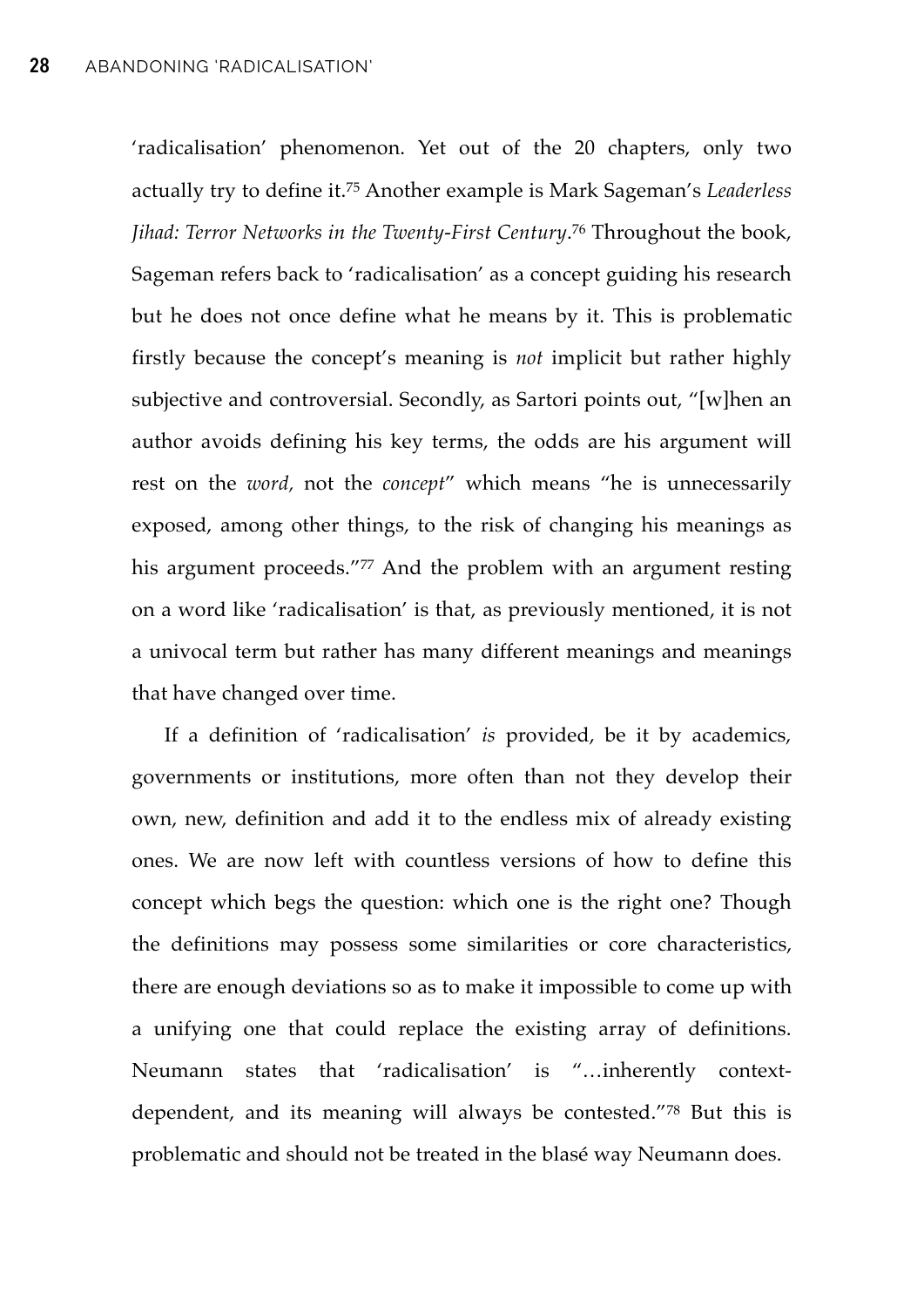The choice of definition guides the research and, more seriously, policy choices. Differing definitions will lead to researchers studying (to a degree) differing phenomena. There are countless works to choose from to illustrate this point, but only a few will now be examined. The works have been chosen specifically because the authors raise a number of important issues regarding 'radicalisation' but, as will be demonstrated, they are also a part of the problem.

#### 5. ANALYSIS OF EXISTING DEFINITIONS

In her literature review on 'radicalisation' Dalgaard-Nielsen differentiates between the concept of *radicalism* and *radicalisation*.79 She defines them as such:

*Here, radical is understood as a person harboring a deep-felt desire for fundamental socio-political changes and radicalization is understood as a growing readiness to pursue and support far-reaching changes in society that conflict with, or pose a direct threat to, the existing order.80*

This definition contains several problematic aspects. Her definition says nothing about violence, a prominent feature in many other definitions of 'radicalisation.' This demonstrates the disparity between existing academic definitions. Furthermore, her definition is ambiguous. This allows for her definition to travel across space and time, but at the same time leads it to become very abstract and does not allow for comparative analyses if those analyses are based on countries with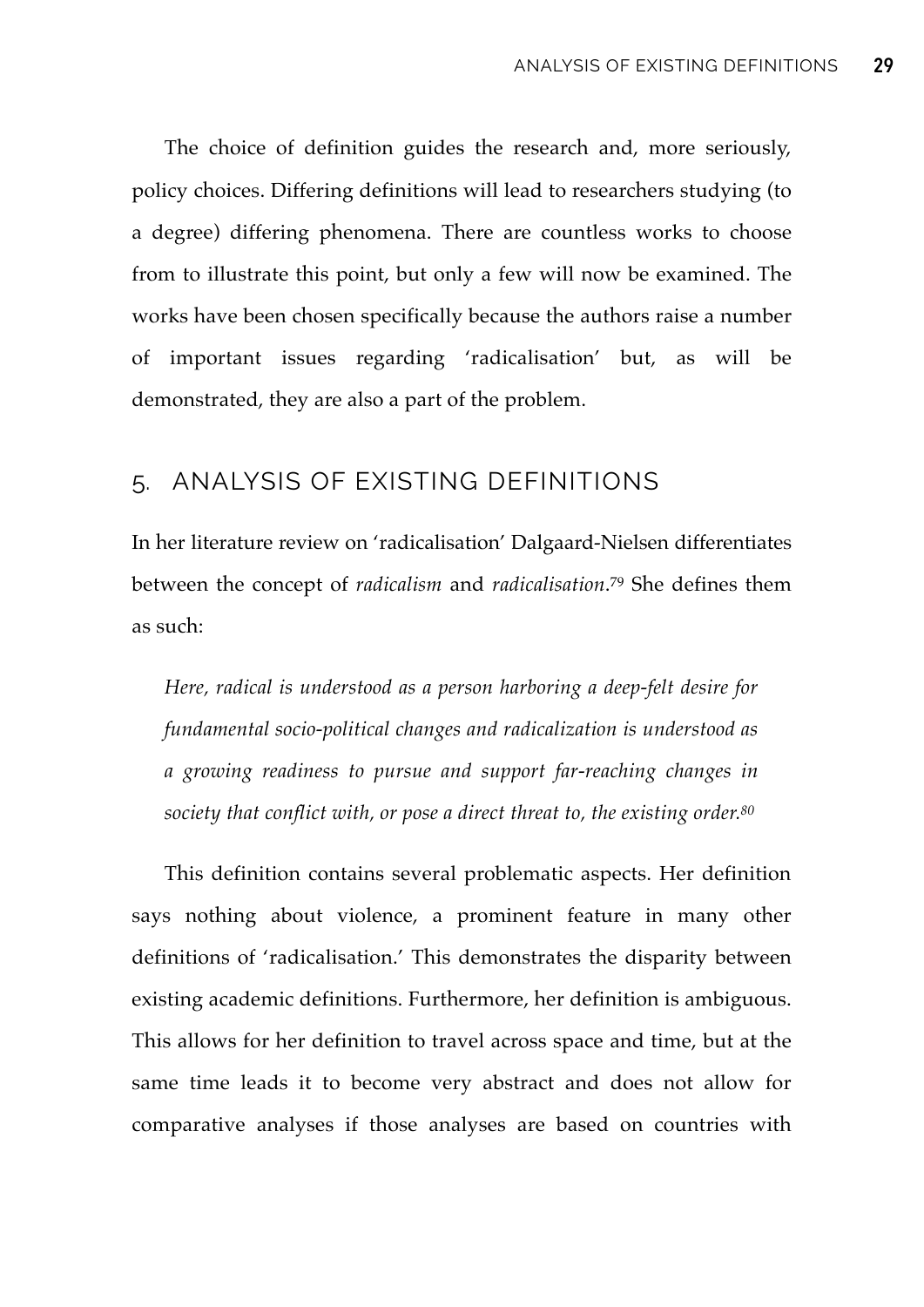considerable differences in their "existing order." Her definition appears to cover legal methods of democratic change – in fact, it appears to *only* refer to legal methods. It could, for example, be argued that the Labour party in England currently wants to pursue far-reaching changes in British society and that these changes in fact pose a threat to the existing order which is based on more conservative politics. As there is no mention of violence in her definition, "threat" does not have to be something causing bodily or societal harm and so could simply refer to a major socio-political change. Even if Labour does not pose a "threat," it could certainly be argued that they support changes that "conflict with" the existing order. Does that mean the Labour party and all of their supporters are 'radicals' who have become 'radicalised?' Most would argue they are not 'radicalised' in the contemporary sense of the word. Dalgaard-Nielsen uses her definition in relation to terrorism and political violence and so it becomes problematic to define it in such an ambiguous way without any mention of the possibility of violence.

Like Dalgaard-Nielsen, the Change Institute emphasises *cognition* rather than *violent behaviour.* They define (violent) 'radicalisation' as:

*The phenomenon of people embracing opinions, views and ideas which could lead to acts of terrorism.81*

Here, the emphasis is on "opinions, view and ideas" indicating its focus on cognitive 'radicalisation.' Their choice of wording is curious as a key word in this definition is "could." Their focus is on *violent* 'radicalisation,' yet their definition implies that violence may *not* be the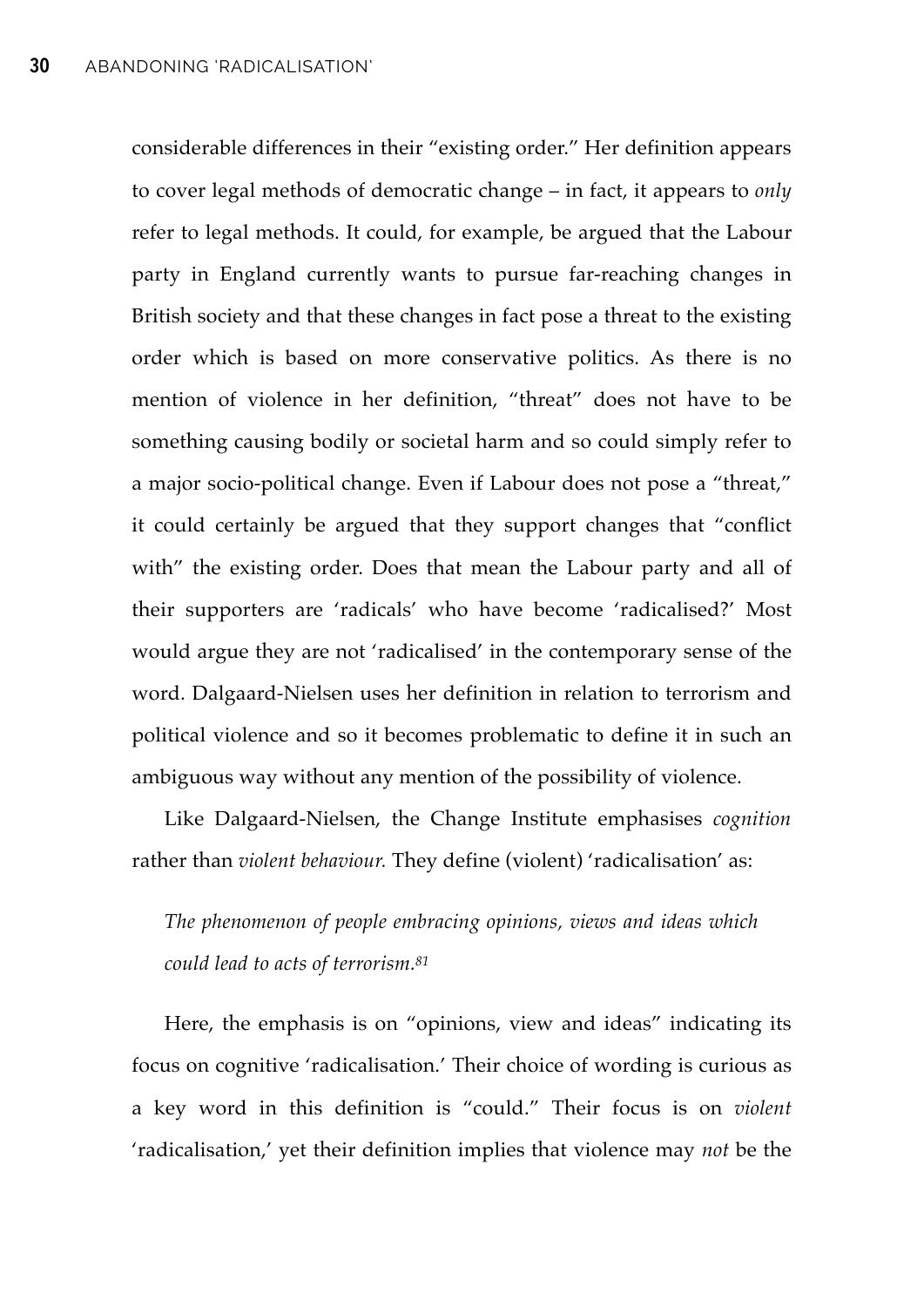actual end-point. Considering the extensive collection of causes and processes identified as possibly contributing to 'radicalisation' and terrorism, one could almost argue that anything *could* lead to acts of terrorism. But if anything could be 'radicalisation,' then nothing would. The definition loses all of its meaning and surrenders its informative power.

Schmid chooses to make the distinction between 'radicals' and 'extremists' arguing that what separates them is the ability and "willingness to engage in critical thinking."82 In a view more closely related to Jones and Smith, 'radicals' are defined as able and willing to engage in critical thinking and dialogue, whilst 'extremists' are not.83 Definitions by governments and academics alike highlight that their focus is on 'radicalisation' into '*extremism*.' What follows logically from this train of thought is that 'radicalisation' is perhaps the wrong term to use as we are concerned with 'extremists,' not 'radicals.' Could a solution perhaps be to use a different term  $-$  a new term  $-$  related to 'extremism' rather than 'radicalisation' to dispel some of the confusion? Unfortunately, constructing a new term like 'extremization' is not a viable solution as this would, like 'radicalisation,' be subject to disagreements and contradictions surrounding the definition. 'Extremism' is itself a highly relative term and so would be subject to the same pitfalls. Schmid presents his own definition of 'radicalisation:'

*An individual or collective (group) process whereby, usually in a situation of political polarisation, normal practices of dialogue,*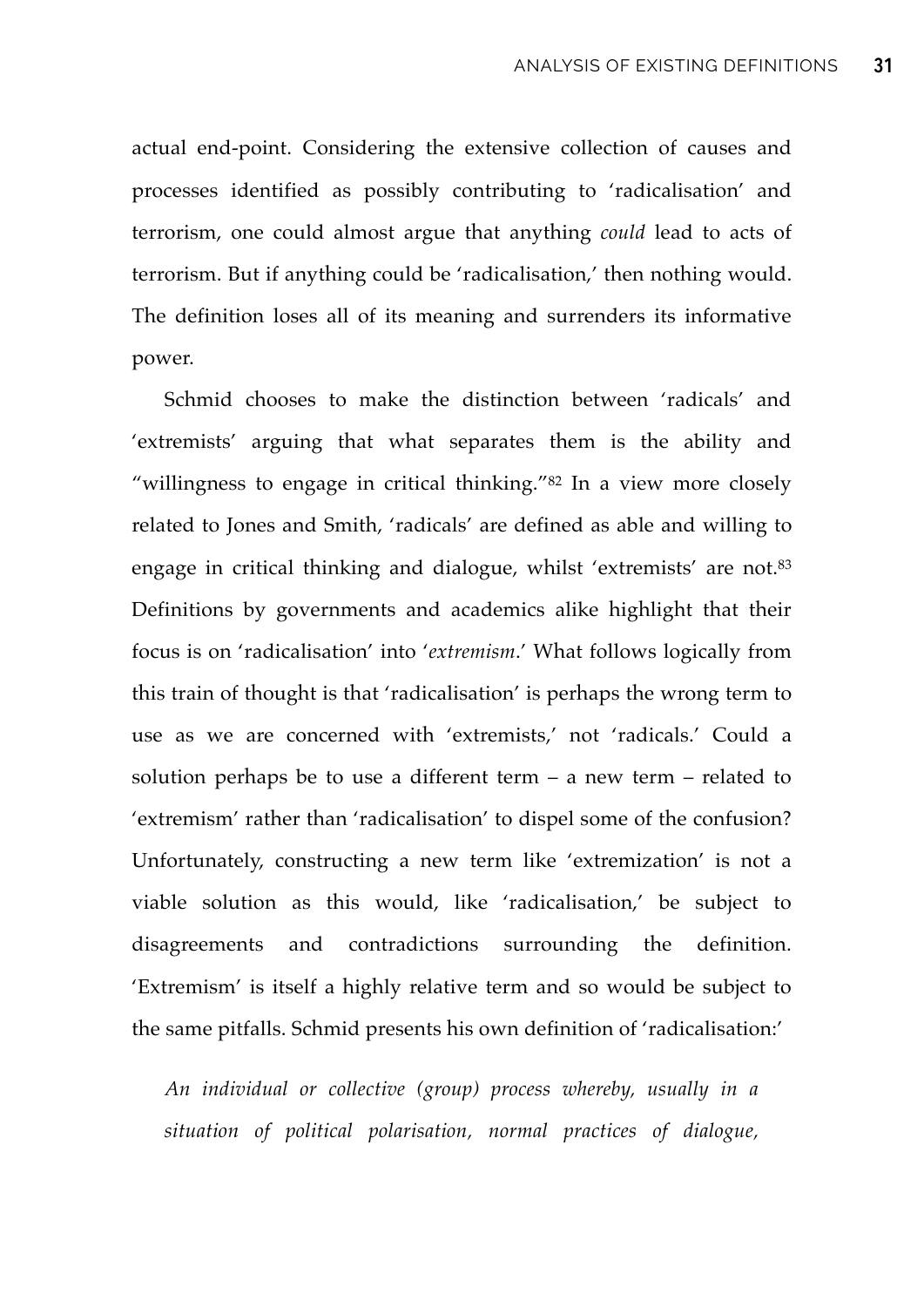*compromise and tolerance between political actors and groups with diverging interests are abandoned by one or both sides in a conflict dyad in favour of a growing commitment to engage in confrontational tactics of conflict-waging. These can include either (i) the use of (nonviolent) pressure and coercion, (ii) various forms of political violence other than terrorism or (iii) acts of violent extremism in the form of terrorism and war crimes. The process is, on the side of rebel factions, generally accompanied by an ideological socialization away from mainstream or status quo-oriented positions towards more radical or extremist positions involving a dichotomous world view and the acceptance of an alternative focal point of political mobilization outside the dominant political order as the existing system is no longer recognized as appropriate or legitimate.84*

Like Dalgaard-Nielsen and the Change Institute, legitimate forms of political action are covered in Schmid's definition as he states that 'radicalisation' includes "…the use of (non-violent) pressure and coercion…" which could be considered a part of normal political processes. Unlike Dalgaard-Nielsen, however, he also includes various forms of political violence, terrorism and war crimes. There is a clear divergence between the two definitions.

Schmid uses words to define 'radicalisation' that are themselves vague and open to interpretation. These include, "normal practices," "extremist," "mainstream" and "status-quo." These terms will refer to something different depending on when and where you are in the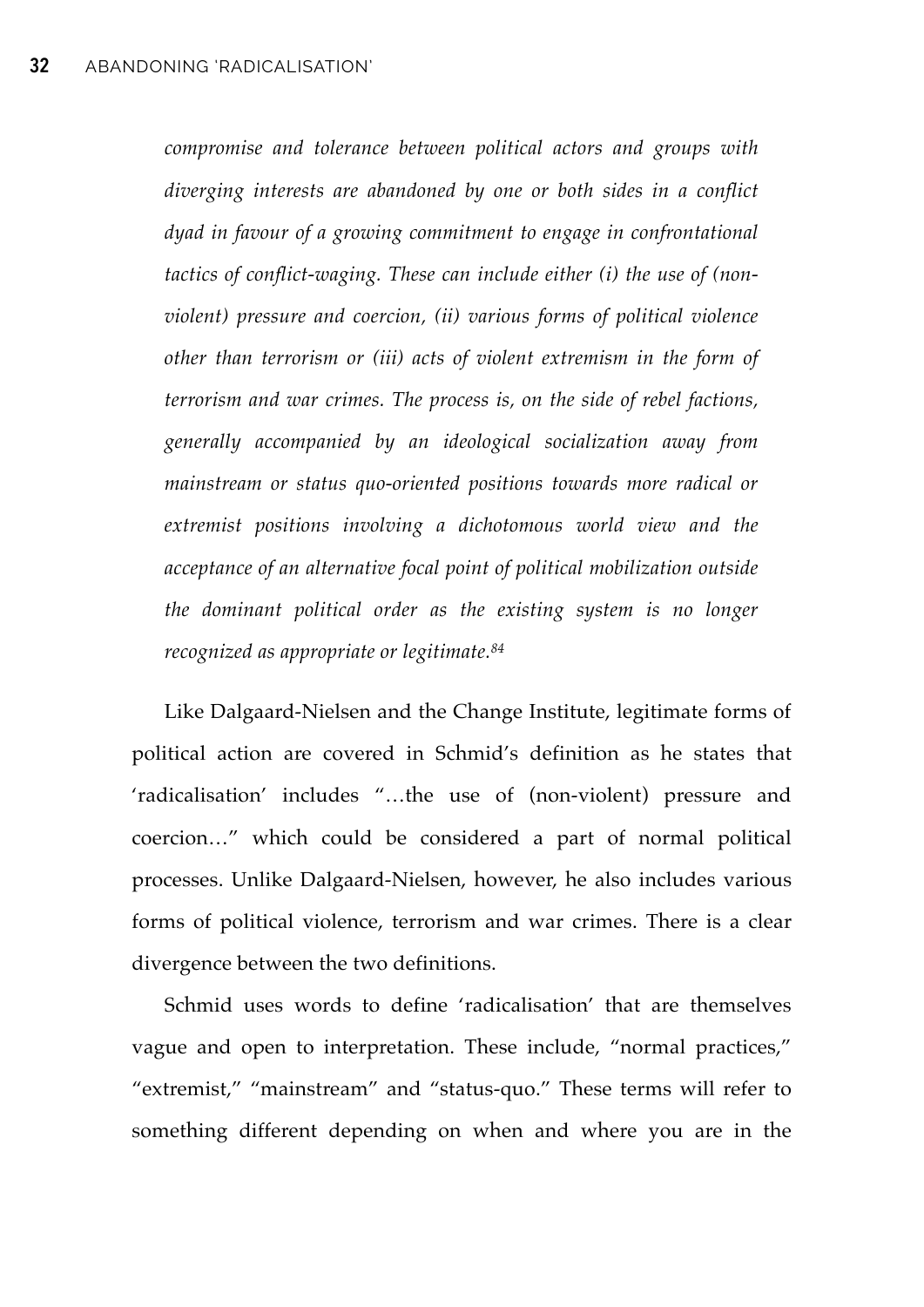world. Schmid's definition leads to more questions than answers. What are "normal practices?" Which "mainstream" or "status-quo" are we referring to and does it make a difference? Is the phenomenon of "radicalisation" the same across time and space? If the definition leaves us guessing and in search for more answers, it is clearly not sufficient to guide research. What makes these terms even more unhelpful is that societies are capable of changing quite rapidly as evidenced by recent populist politics and the growth in support for more 'extreme' rightwing politics in recent years. What is considered mainstream is capable of changing quickly which results in an unstable term used to define our guiding concept.

David Mandel, who has criticised the concept of 'radicalisation' for being too vague, argues that "[r]adicalization is to extremism as velocity is to position"85 and defines 'radicalisation' as such:

*Radicalization refers to an increase and/or reinforcing of extremism in the thinking, sentiments, and/or behaviour of individuals and/or groups of individuals.86*

Though Mandel is trying to provide a definition that overcomes the subjective nature of the concept, his definition tells us very little. It does not state what the end-point of 'radicalisation' is: do individuals develop into extremists, radicals, political activists or terrorists? Nor does it say on what continuum we are meant to be measuring the increase in 'extremism.' At what point is one an 'extremist,' and what exactly does this entail? When does on cross the threshold from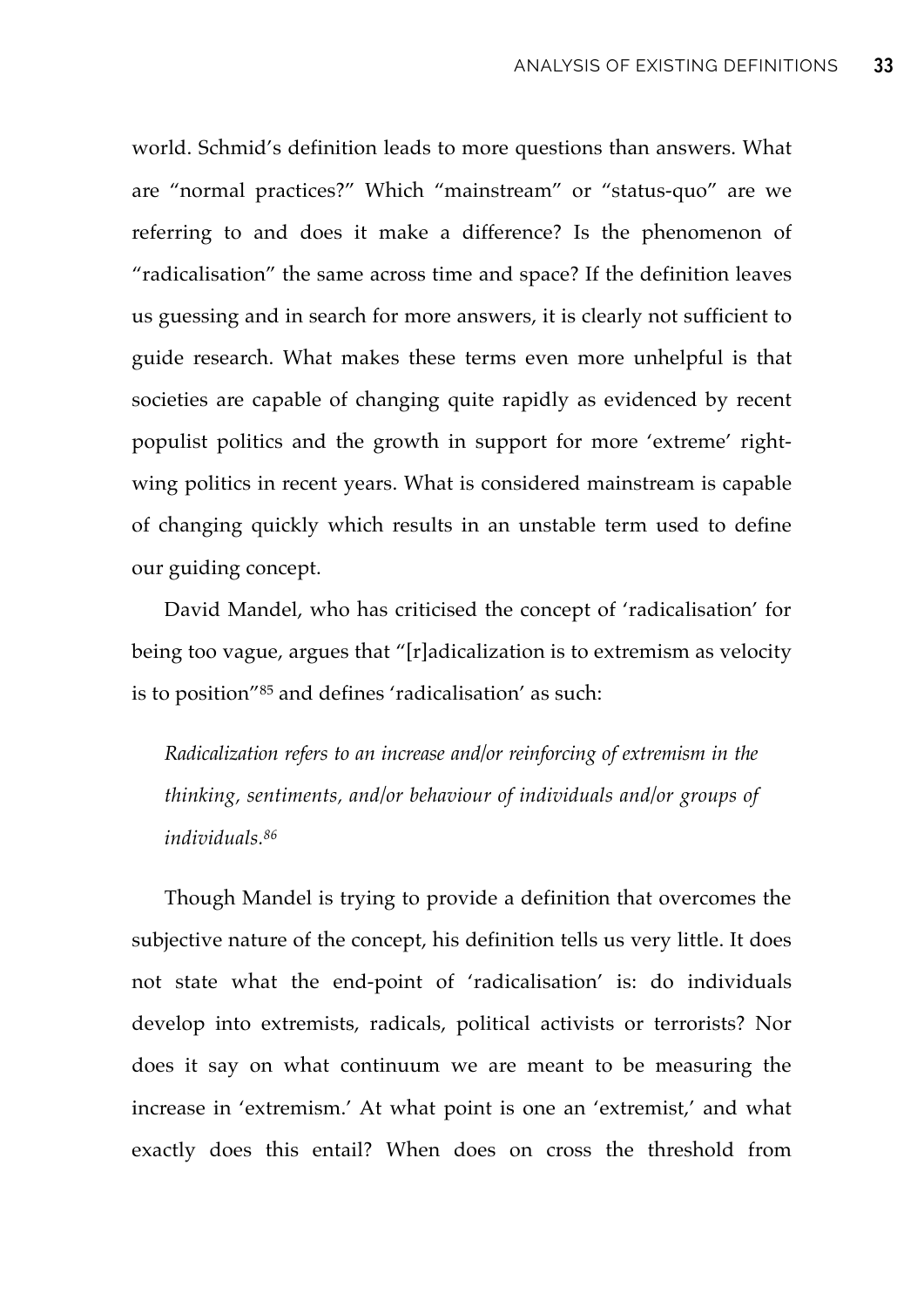'mainstream' to 'extremist?' He does make clear that the definition of the concept is not meant to explain the "process of radicalisation" in and of itself,<sup>87</sup> but his definition is unable to move past the vagueness which he is trying to overcome.

In their paper on drivers of violent extremism, Allan et.al from RUSI allege that they try to differentiate the concepts of 'radicalisation' and 'recruitment,' stating that there is an important distinction between the two and that they have yet to find research that grapples with this particular issue.88 Despite focusing on *conceptualisations*, they fail to provide an apparent definition of 'radicalisation.' They write that:

*…the term [radicalisation] presupposes that individuals may develop extreme views and then seek to put them into practice, implying that they search for terrorist groups rather than vice versa. It quickly eclipsed the traditional notion of recruitment…89*

Considering their entire paper focuses on conceptual differences between 'recruitment' and 'radicalisation,' this is an unfortunate oversight. It does not tell us what the concept is apart from a vague reference to the development of "extreme views." They do not state what the end-point of 'radicalisation' is and they use ambiguous phrases and words such as "extremism" and "…seek to put them into practice…". It is not clear whether Allan et.al. are referring to violent or non-violent actions here as "practice" could potentially refer to either leaving it ambiguous. The word "seek" is also questionable. If individuals think about and want to put their views into action but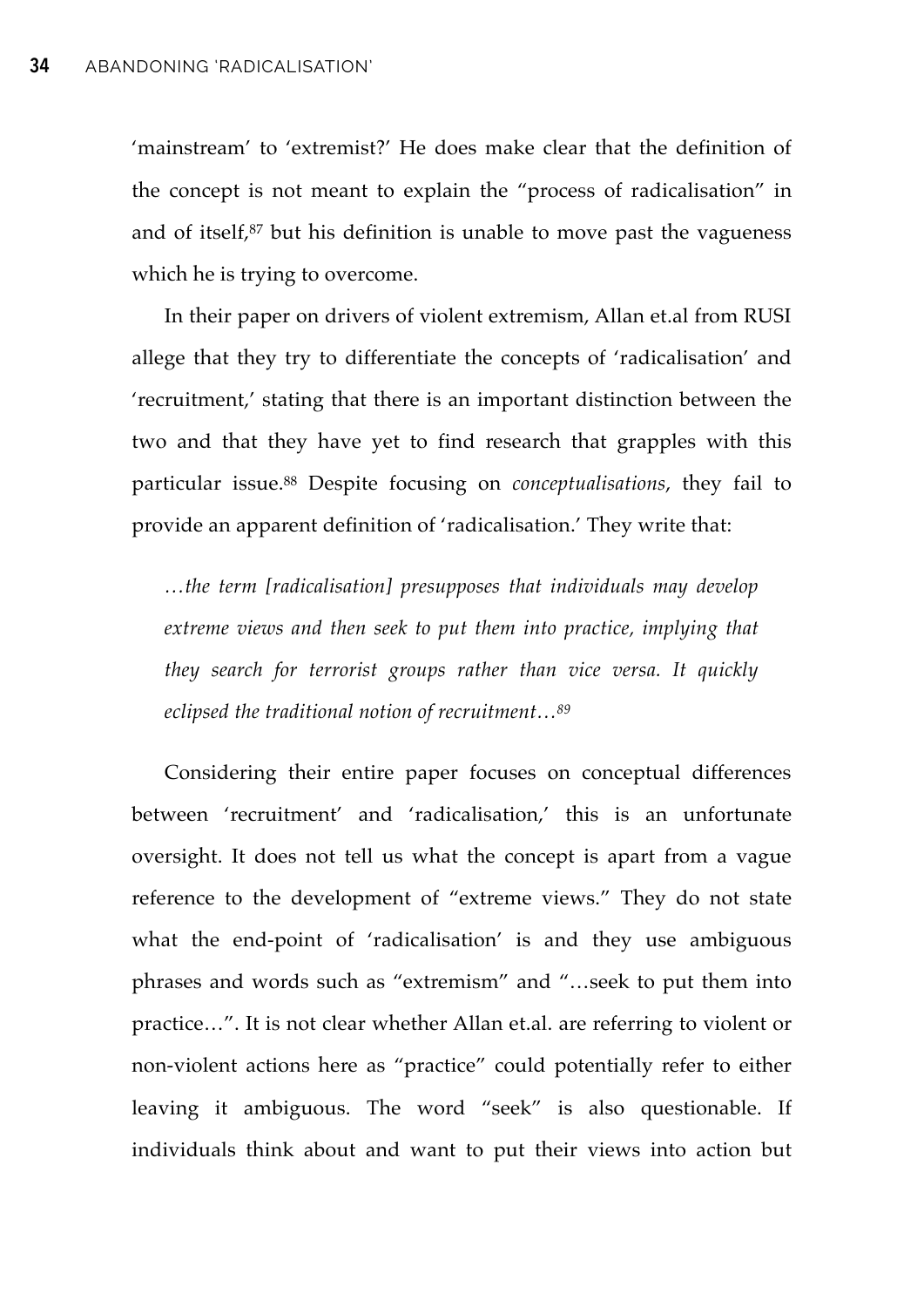never actually *do* anything about it, it is unclear whether this would be considered 'radicalisation' or not according to their definition. This is a poor 'definition' of the concept and does not assist their research. Unfortunately, Allan et.al. are not alone in failing to adequately define their terms.

Guilian Denoeux and Lynn Carter have written an 89-page paper on the drivers of 'violent extremism.'90 Despite using the words 'radical,' 'radicalism,' and 'radicalisation' 125 times throughout their paper, they never once define these key terms. They provide an annex<sup>91</sup> at the end with key definitions, but even here these terms are not considered. They have fallen into the trap assuming that the meanings are implicit and the reader is therefore left guessing what exactly Denoeux and Carter are referring to when they use these terms. Like, Denoeux and Carter, Jerold Post, Martha Crenshaw and Jessica Stern, in Club de Madrid report,92 also fail to define these terms despite using them repeatedly.

These examples demonstrate the collective ambiguity surrounding the concept of 'radicalisation.' Though similarities exist, none of these authors use the same definition of 'radicalisation.' The authors are all guilty of contributing to the collective ambiguity of the field in which most academics ascribe their own meanings to the concepts of 'radical,' 'radicalism' and 'radicalisation.' Despite providing criticism of existing 'radicalisation' research and of the concept itself, these academics are undeniably part of the problem. Academics' insistence on creating new definitions coupled with the ones who ignore the definitions altogether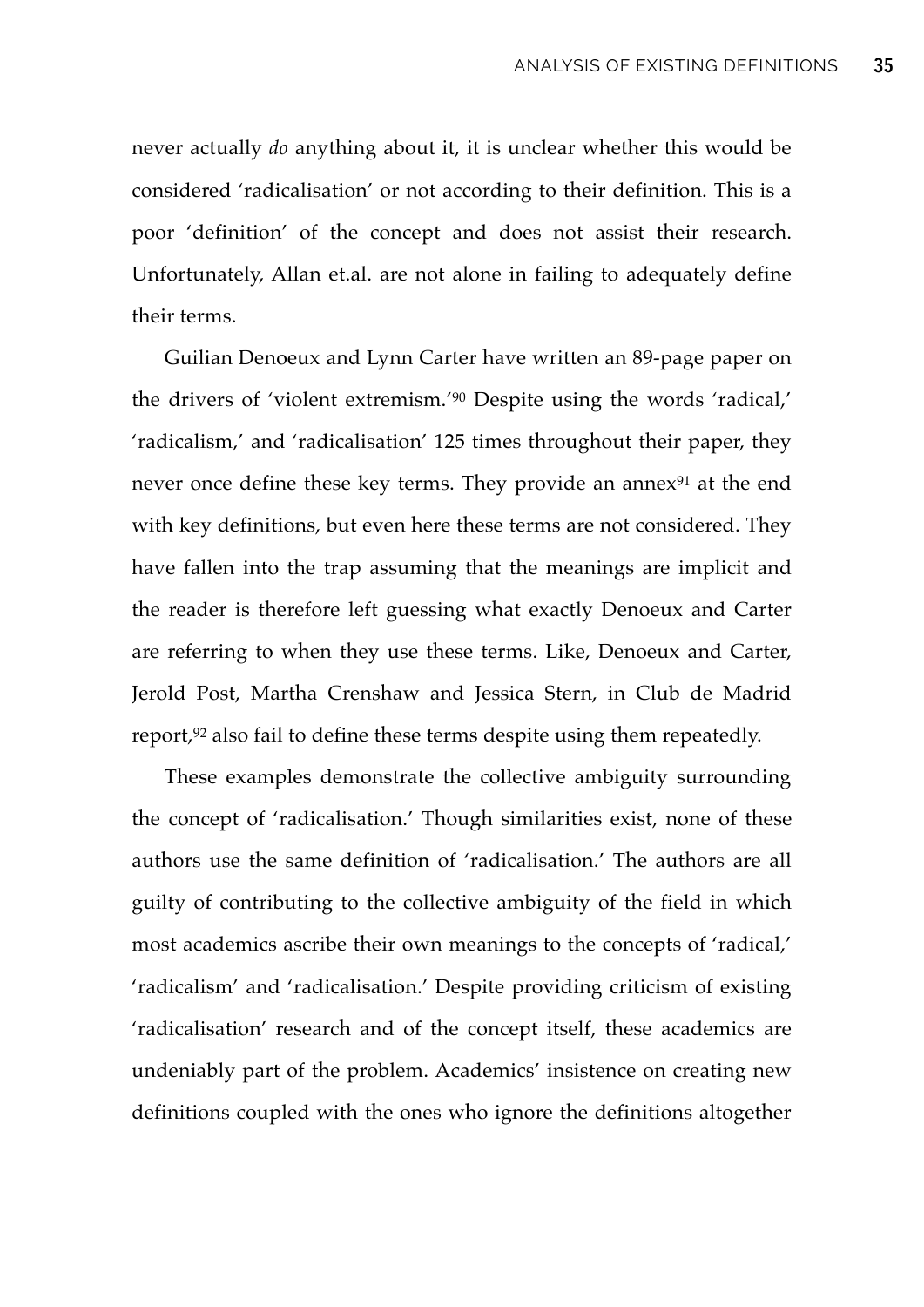results in a confusing conceptual disarray unfit to guide meaningful research and unable to produce useful knowledge about 'terrorism.'

# 6. A RELATIVE CONCEPT

The inherent relative nature of the concept of 'radicalisation' has already been mentioned but as it is a highly problematic element, it deserves closer attention. Several scholars have looked at the relative nature of 'radicalisation:' Dalgaard-Nielsen writes that 'radicalisation' means different things to different people;<sup>93</sup> Schmid demonstrates the concept's relative nature by demonstrating how it is historically contextbound;94 Neumann, like Schmid, argues that the concept is contextdependent and that the term has no meaning on its own,<sup>95</sup> and; Sedgwick demonstrates how this relativeness can be manipulated to serve specific agendas.<sup>96</sup>

It has already been demonstrated that 'radical,' 'radicalism,' and 'radicalisation' changes according to what is considered mainstream in a particular time-period.97 'Radicalisation' is not bound simply by historical context but also by geographical location. The status-quo varies according to *where* we find ourselves in world, even within the same historical time-frame. Consider 'radicalisation' into Islamist inspired extremism (violent or non-violent). This would refer to something different in Saudi Arabia than in the UK. In Saudi Arabia, the ideology driving AQ and ISIS is significantly closer to the mainstream than it is in the UK, and so adhering to is not a far leap from 'normal'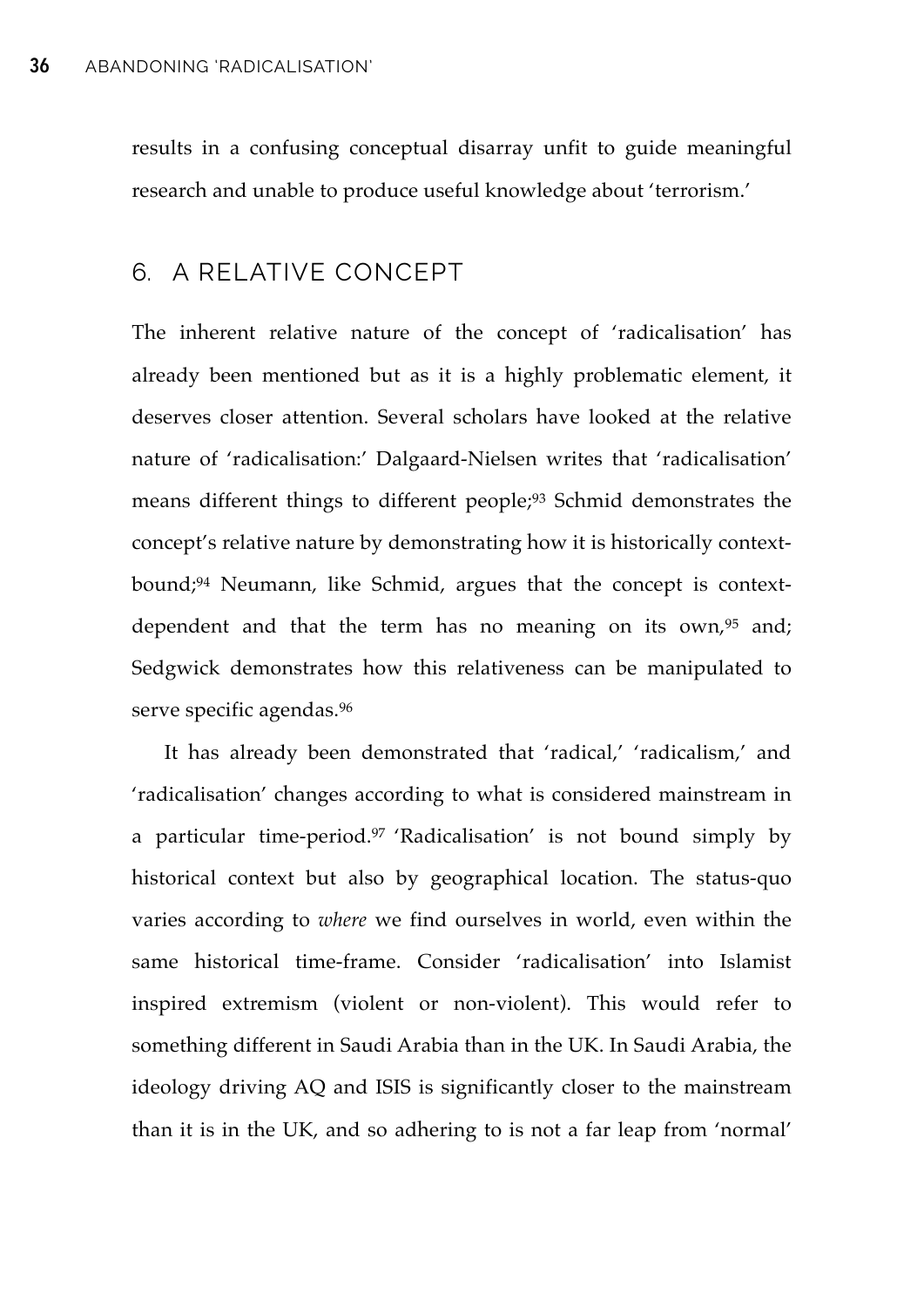practices.98 Whilst it is still considered a threat, as it is in the UK, this 'extremism' is not as far removed from the status-quo in Saudi Arabia. Likewise, 'radicalising' into 'right-wing extremism' has different meanings in Norway, Egypt and Israel as each country presents a unique set of socio-political dynamics. Neumann points out that free speech is considered 'radical' in North Korea, but is considered an essential part of Western democratic societies.99 Child marriage is considered 'extreme' in Western Democratic societies whilst in countries like the Sudan or Tanzania, they are a normal part of social practice – in fact 117 countries allow child marriage to happen.100

These examples demonstrate the inherent subjectivity in defining and understanding the concept of 'radicalisation' as the continuum on which it is measured varies, and significantly so, depending on where we are. As the concept will identify differing phenomena, it becomes problematic to build on good research conducted in one part of the world if one is conducting one's own in another. This makes cumulative research difficult. One could simply acknowledge, as Sedgwick argues, that 'radicalisation' is a relative concept<sup>101</sup> and treat all research with prudence before using any of its data. Nevertheless, the concept is, more often than not, treated and used as constant and unchanging. Very seldom do academics, institutions or policy-makers state in relation to what they judge to be 'radical' or 'extreme.' The field itself is dedicated to understanding why, and how people become terrorists by discovering patterns. Using a concept that is relative and has differing meanings depending on the academic in question, means building on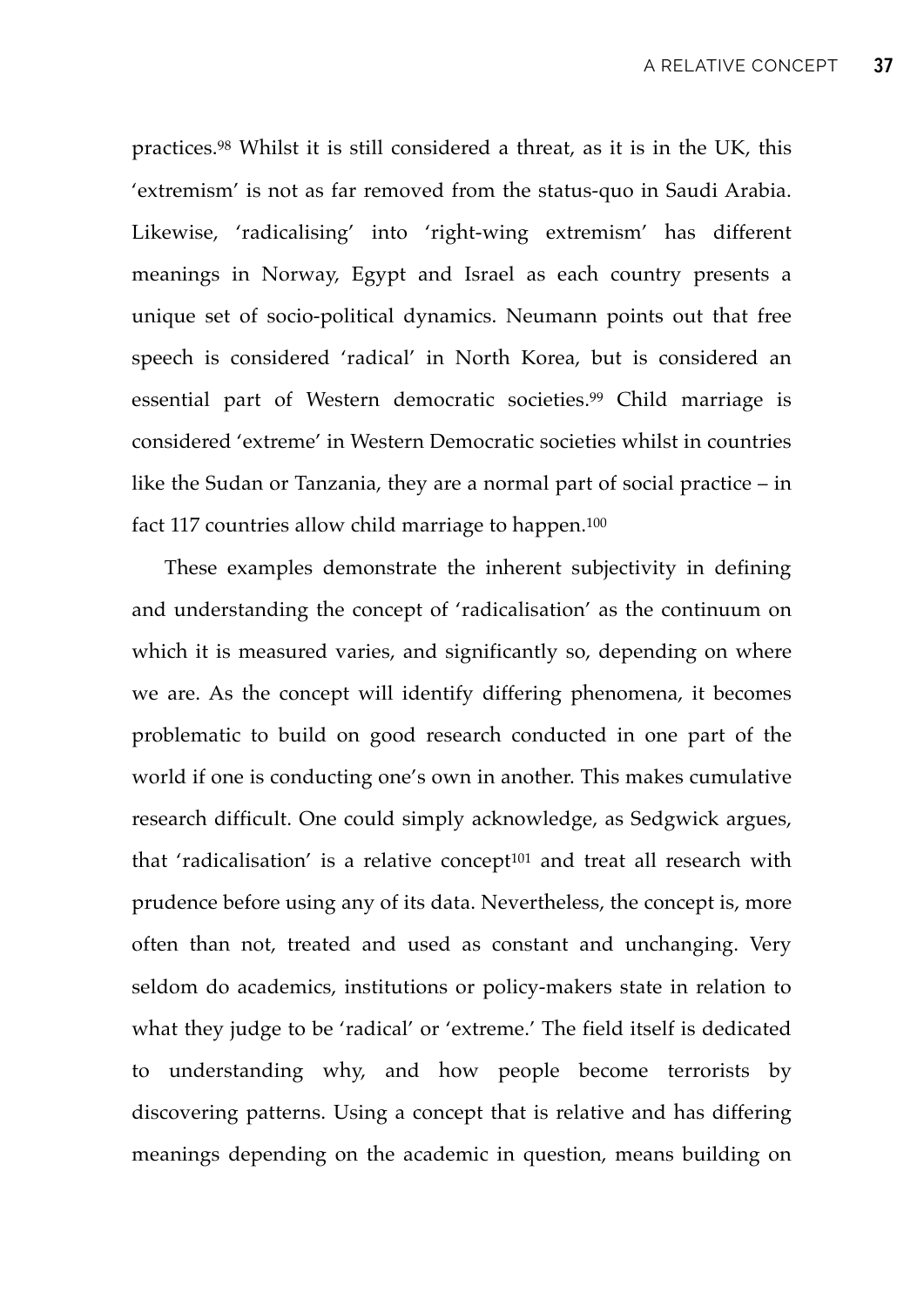each other's work becomes nearly impossible. Either researchers have to ignore the fact that they are studying differing phenomena and use the research anyway, which leads to inaccurate conclusions. Or, one is left with countless differing studies based on differing versions of the 'radicalisation' concept which cannot be connected as the concept is context-dependent and non-transferrable. Either way, cumulative research suffers.

The reason 'radicalisation' remains a relative concept, and why authors such as Neumann and Dalgaard-Nielsen accept it and use it as such, is that they need they need the concept to be able to *travel*. In order for 'radicalisation' to be applicable to a wide variety of societies and cultures across time, they have broadened its extension. Academics engaged in the field of 'radicalisation' have engaged in conceptual stretching. 'Radicalisation' is now applied to individuals, groups and countries no matter when or where in the world they are located. At the same time academics have obscured the defining properties – the intension – of the referents. Anything could be said to contribute to 'radicalisation' which can also happen to *anyone.* If defining features amount to 'anyone' or 'anything,' 'radicalisation' becomes a ubiquitous yet chaotic collation of conceptual confusion which can only amount to insubstantial conclusions.

The relativeness of the concept is paradoxical because despite the effort of leaving the concept ambiguous to allow it travel, the relative nature of the concept means that it remains context-dependent and that research is non-transferrable. Academics insist that its relative nature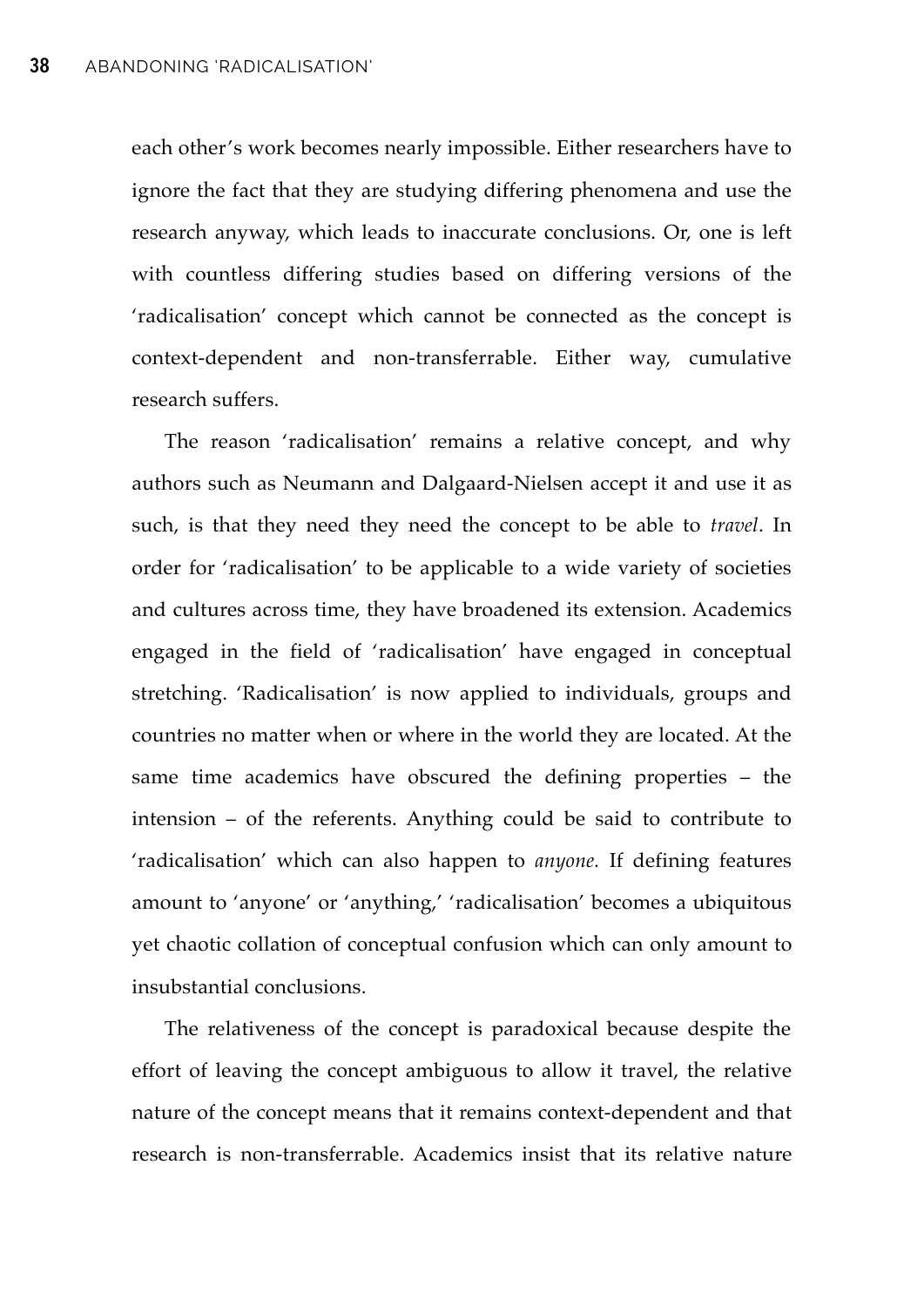allows it to travel well so long as it is acknowledged that different continuums exist on which to measure 'radicalisation.' However, if there are *different continuums* then we are talking about differences in *kind*, not differences in degree. By virtue of it being relative, academics believe they can apply 'radicalisation' more broadly while in fact it makes comparative research nearly impossible.

### 7. "END-POINTS:" 'RADICALISATION' INTO WHAT?

The third source of confusion regarding the concept of 'radicalisation' is the lack of an agreed end-point. Horgan aptly points out that 'radicalisation' and 'terrorism' are used so interchangeably and as synonyms for one another that an unspoken understanding has developed in which 'radicalisation' implicitly means 'violent radicalisation.'102 'Terrorism' and 'radicalisation' are treated as two sides of the same coin by the media, the general public and by many academics and policy-makers as well. However a sizeable number of individuals and institutions understand 'radicalisation' as developing 'extremist' thought. The biggest point of contention is therefore between cognitive and behavioural 'radicalisation' and the relationship between them. 'Cognitive radicalisation' usually refers to the development of 'extreme' thoughts, beliefs and values whilst 'behavioural radicalisation' usually refers to the development of 'extreme' behaviour including 'political violence' and 'terrorism.' Neumann highlights that the difference is especially stark between what he terms the 'Anglo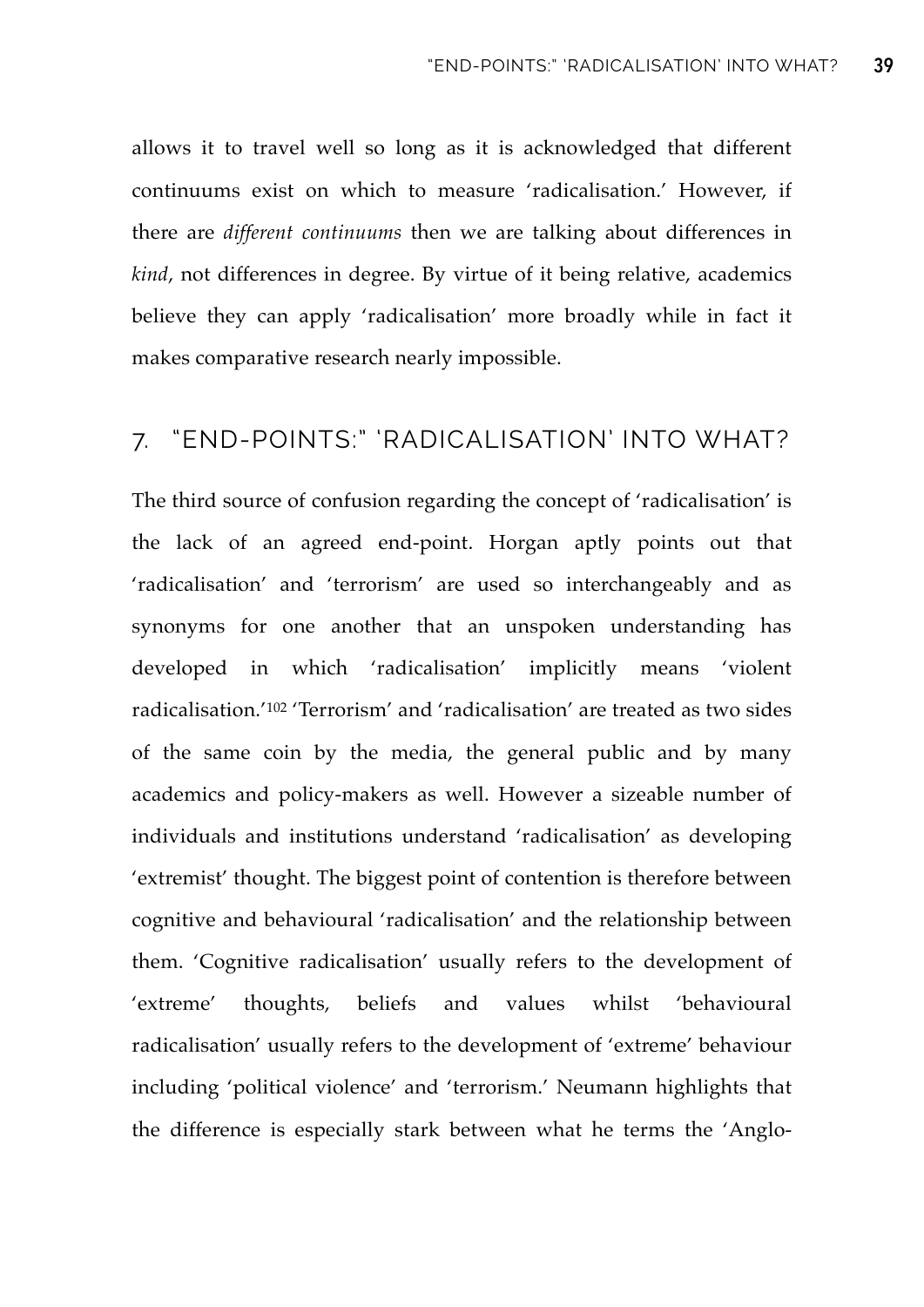Saxon' and 'European' conceptualisations of 'radicalisation.'103 In this divide the conceptualisations are strongly influenced by countries' social, political and legal history. In the United States and the United Kingdom, free speech is sacred and not to be infracted upon. Their emphasis is therefore on 'radicalisation' as the development extreme *action*.104 In the European conceptualisation the emphasis is on cognitive 'radicalisation.' Though violence is understood as a *possible* outcome of 'radicalisation,' non-violent 'extremism' is deemed the main threat to the fabric of society and occupies the central role in their definitions of 'radicalisation.' The phenomenon to which 'radicalisation' is meant to refer will vary according to where academics and policy-makers choose to place their emphasis.

So what exactly is the end-point of 'radicalisation?' Is it violent action, 'extremist' thought that *could* lead to violent action or 'extremist' thought on its own, regardless of violent action? Though Neumann's divide is helpful, the research is here divided loosely into three different categories: (1) those who believe that 'radicalisation' acts as a conveyer belt and that violence is the ultimate and inevitable outcome; (2) the ones who argue that 'radicalisation' leads to 'extremist' thought which has the *potential* to lead to violent action, and; (3) the ones who view 'radicalisation' of thought and 'racialisation' of action as separate phenomena. These conceptualisations will now be examined more closely.

The first conceptualisation views violence as the certain outcome of 'radicalisation.' This view is perhaps best expressed through the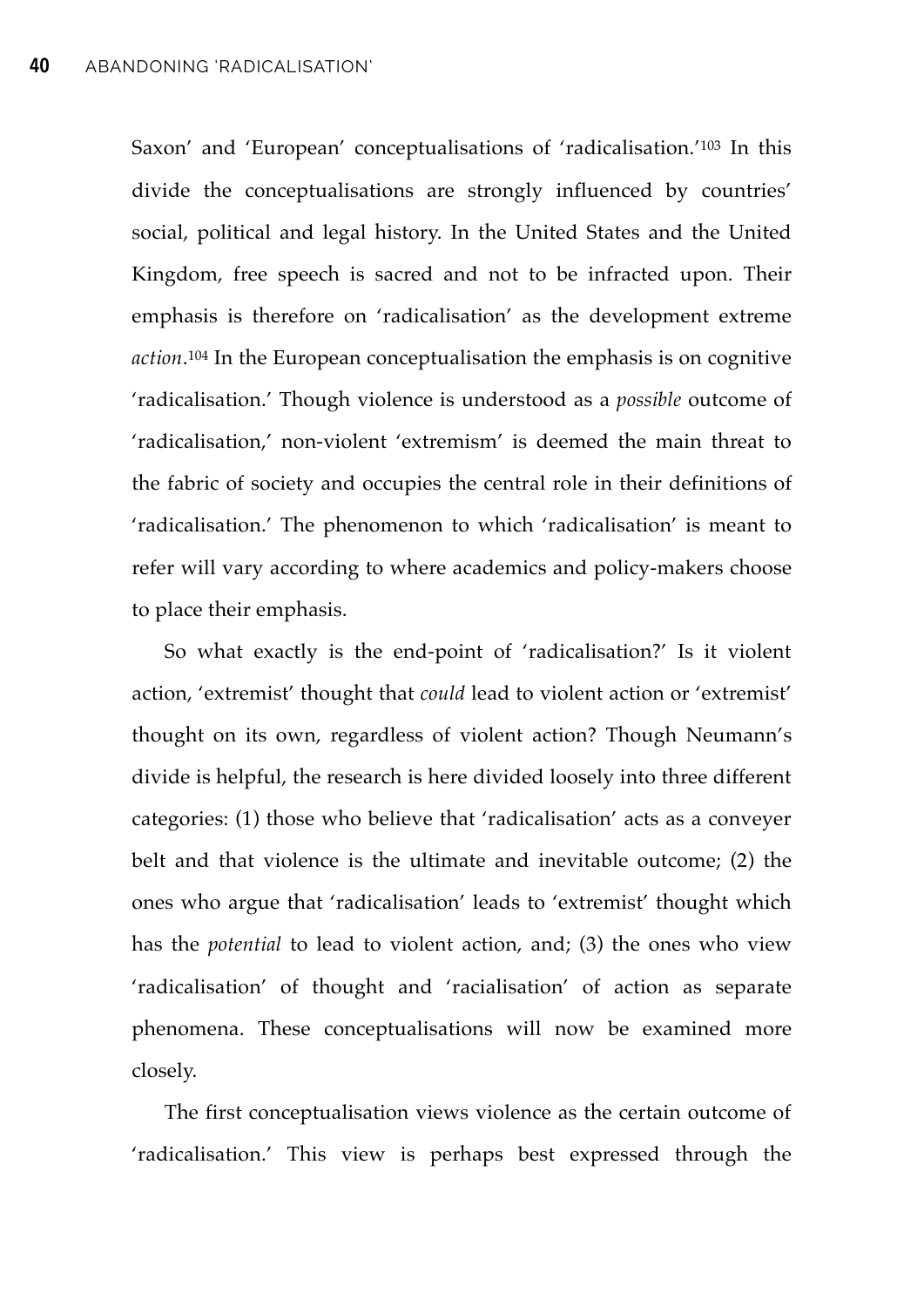"conveyer belt" theory developed by Silber and Bhatt of the NYPD.105 It contends that mere exposure to 'extremist' thought will eventually and inevitably result in 'terrorism.' 'Radicalisation' is conceptualised as a phased, linear process where the outcome (violence) is known and can be predicted as soon as an individual comes into contact with 'extremism.'. This view manifests itself practically through the controversial and heavily criticised sting operations in the United States, in which the logic of expected consequences drives the fabrication of individuals' 'radicalisation.'106 The "terrorism-as-the-endpoint" view is, like Neumann highlights, most prominent in the United States.

The second conceptualisation understands 'radicalisation' as the development of 'extremist' thought that *could* (read: may or may not) lead to 'terrorism' or 'political violence.' Advocates of this conceptualisation see non-violent 'extremism' and ideology as fertile breeding grounds for violence, but violence in itself is not an inevitable outcome of 'radicalisation.'107 Though 'radicalisation' of thought, beliefs and values are presented as an essential and unavoidable part of the concept, violence is an outcome that may or may not happen. This is the most ambiguous conception of 'radicalisation' out of the three presented in this study. We end up with a concept in which the conclusion is insubstantial and it is unclear what exactly it is referring to. This type of conceptualisation is not helpful for understanding 'terrorism.'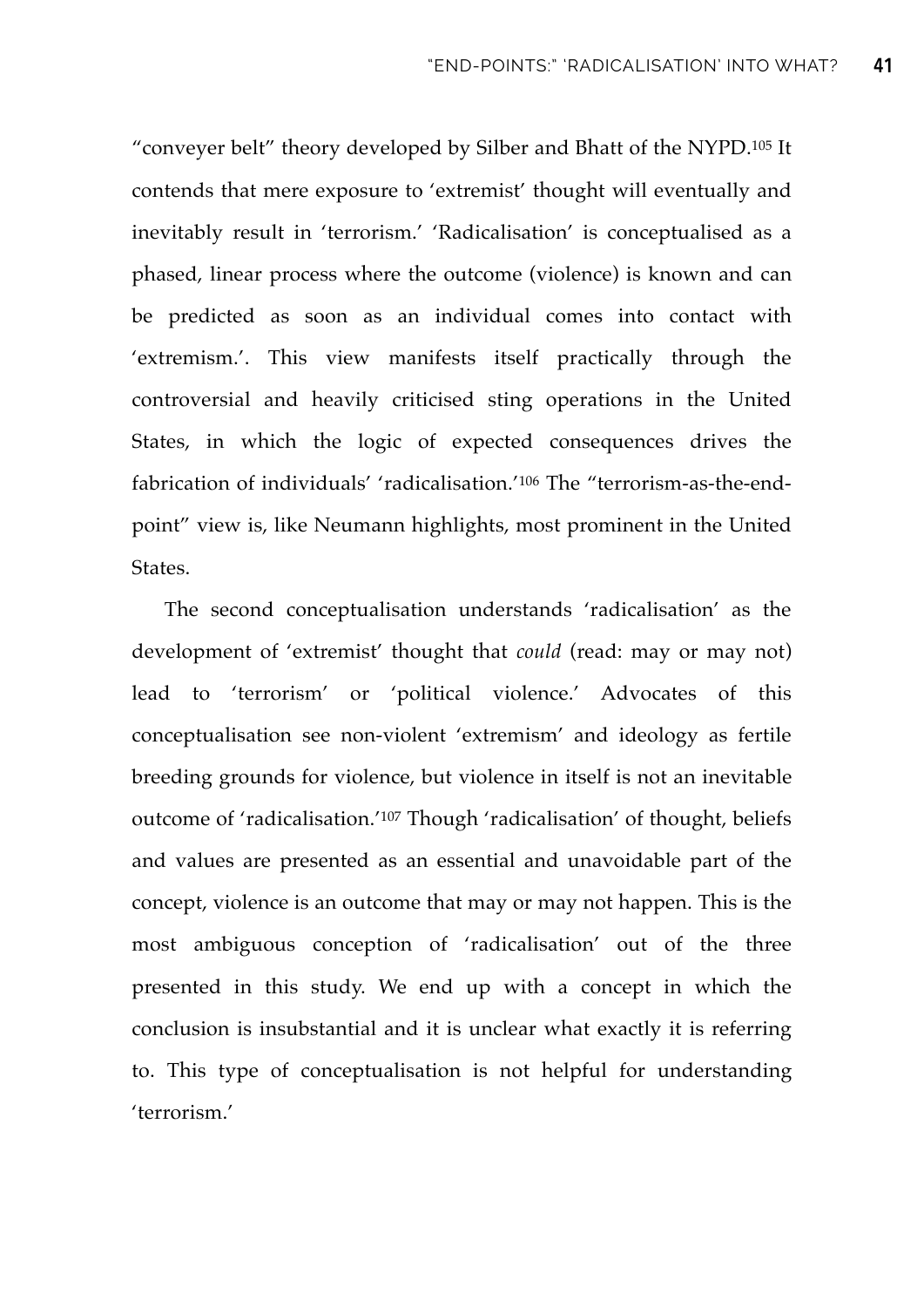The third conceptualisation understands 'cognitive radicalisation' and 'behavioural radicalisation' as two separate phenomena. The advocates of this view argue that the previous two conceptions are misguided, based on faulty analysis and information.108 The first conceptualisation is inaccurate because most 'extremists' never engage in violence and therefore violence is not an inevitable outcome of 'radicalisation.'109 Furthermore, it is now increasingly being acknowledged that 'terrorism' does not have to be preceded by 'extremist' thought thereby disproving the second conceptualisation.110 Sageman demonstrates this through his study on Islamist inspired 'terrorism' where he found that individuals joined 'terrorist' groups because of friendship, kinship and love.111 Della Porta discovered the same in her study from 1995, where the overwhelming majority of her subjects were not convinced by ideology but joined because of the love for a friend, a family member, revenge or love of another person.112

To rectify the misconception of 'radicalisation,' McCauley and Moskalenko have developed a two-pyramid model to demonstrate the separate nature of cognitive and behavioural 'radicalisation:' the Opinion Pyramid representing cognitive 'radicalisation' and the Action Pyramid, representing behavioural 'radicalisation.'113 Though the two can and sometimes do overlap, they should be treated as distinct phenomena.

The issue is not only with a lack of an agreed end-point, but with the end-points themselves and the persistent uncertainty with which the concept of 'radicalisation' is treated. The first version of the concept of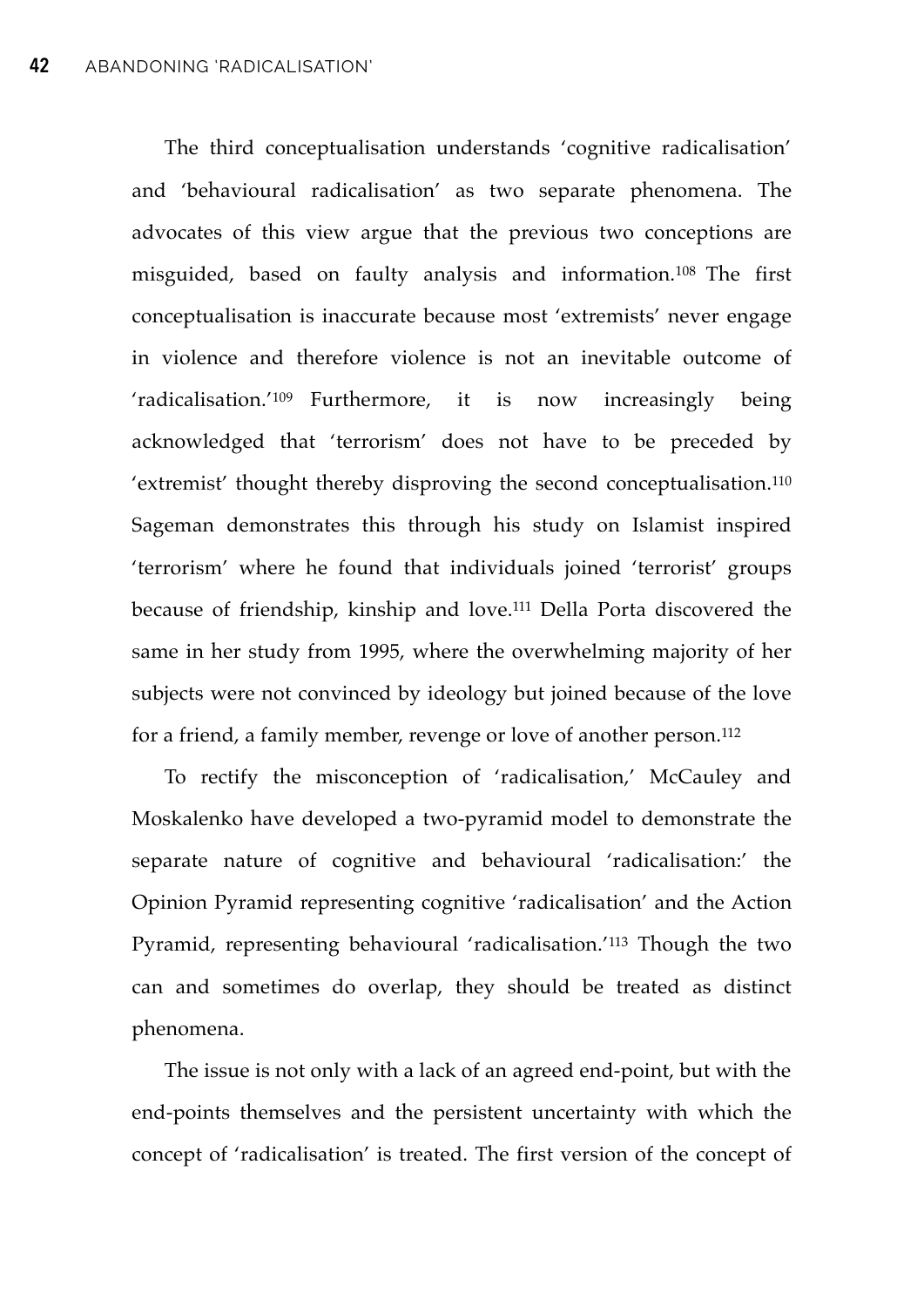'radicalisation' – 'radicalisation' as a conveyer belt – is the only version of 'radicalisation' that actually has a definite outcome, despite being the most criticised and controversial of the three. Whether it is the correct conceptualisation or not, it is the only one where one can point to something specific and say "*that* is 'radicalisation.'"

The two other versions are both subject to degreeism. In order to be able to accommodate more cases, or simply because the concept is so illdefined, academics have resigned themselves to opt for degreeism. 'Radicalisation' is presented as a continuum on which individuals, groups and/or entire societies are located and their level of 'radicalisation' becomes a matter of degree. This, however, does not bring research any closer to understanding terrorism as we are again left with more questions than answers. When, along the continuum, is an individual, group or society considered to have begun 'radicalisation?' At what point is one considered a 'radical' or an 'extremist?' At what point is one considered a 'terrorist?' Does 'radicalisation' have an end at all or does it just continue indefinitely? If it is on a continuum, does that continuum branch off into different ones depending on what one is radicalised *in to*? Depending on which academic we ask, we are likely to get very different answers. And if the answer is simply "it is a matter of degree" then where does that leave us? It certainly does not bring us any closer to answering the questions about 'terrorism' that we seek by doing this kind of research.

The combination of the lack of an end-point and the insufficient conclusion of "it is a matter of degree" results in an insubstantial,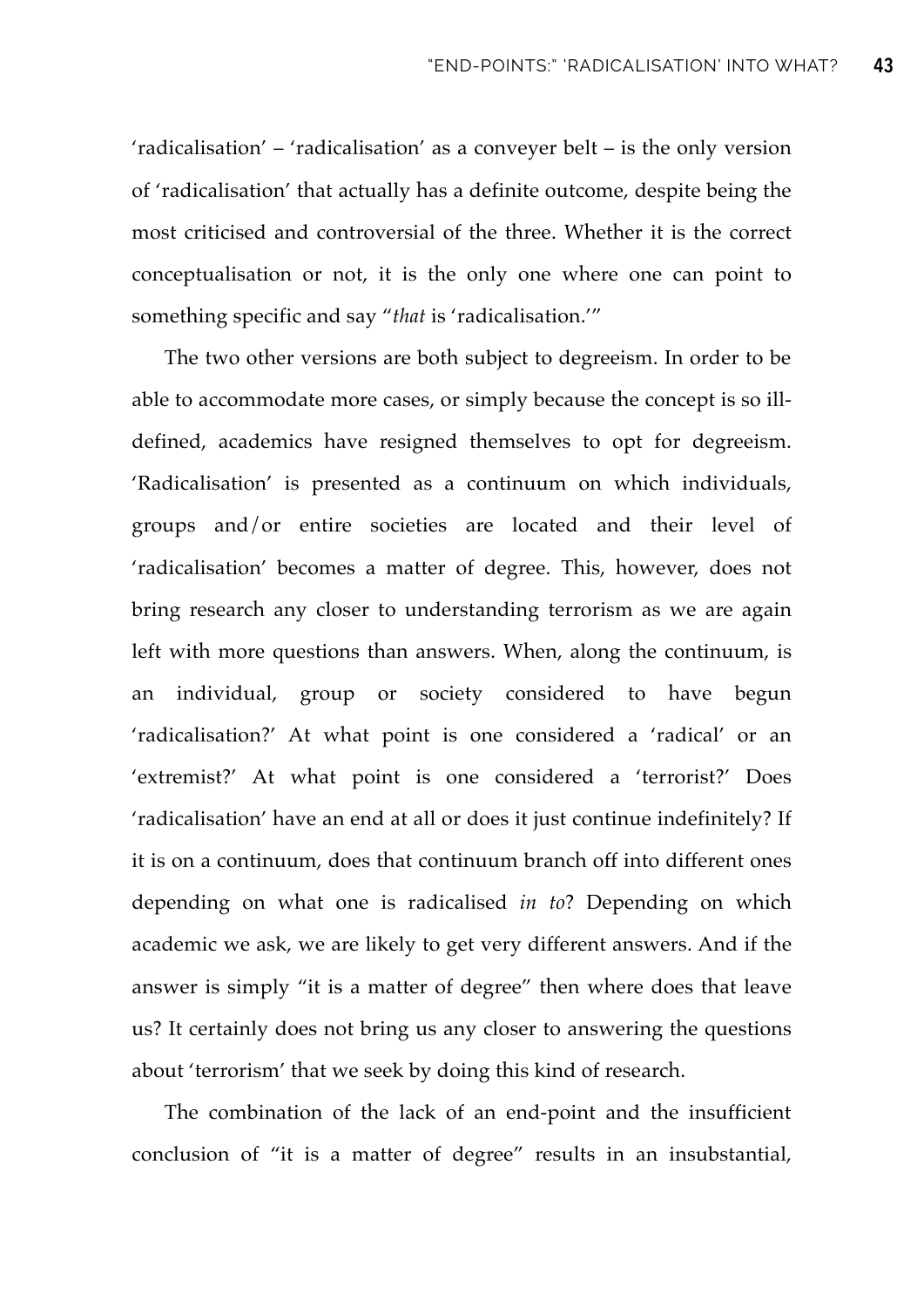unbounded concept and an unacceptably vague guide for research. If we continue to use the concept of 'radicalisation' research will be stultified as there is no stable base upon which to build cumulative research and develop our knowledge.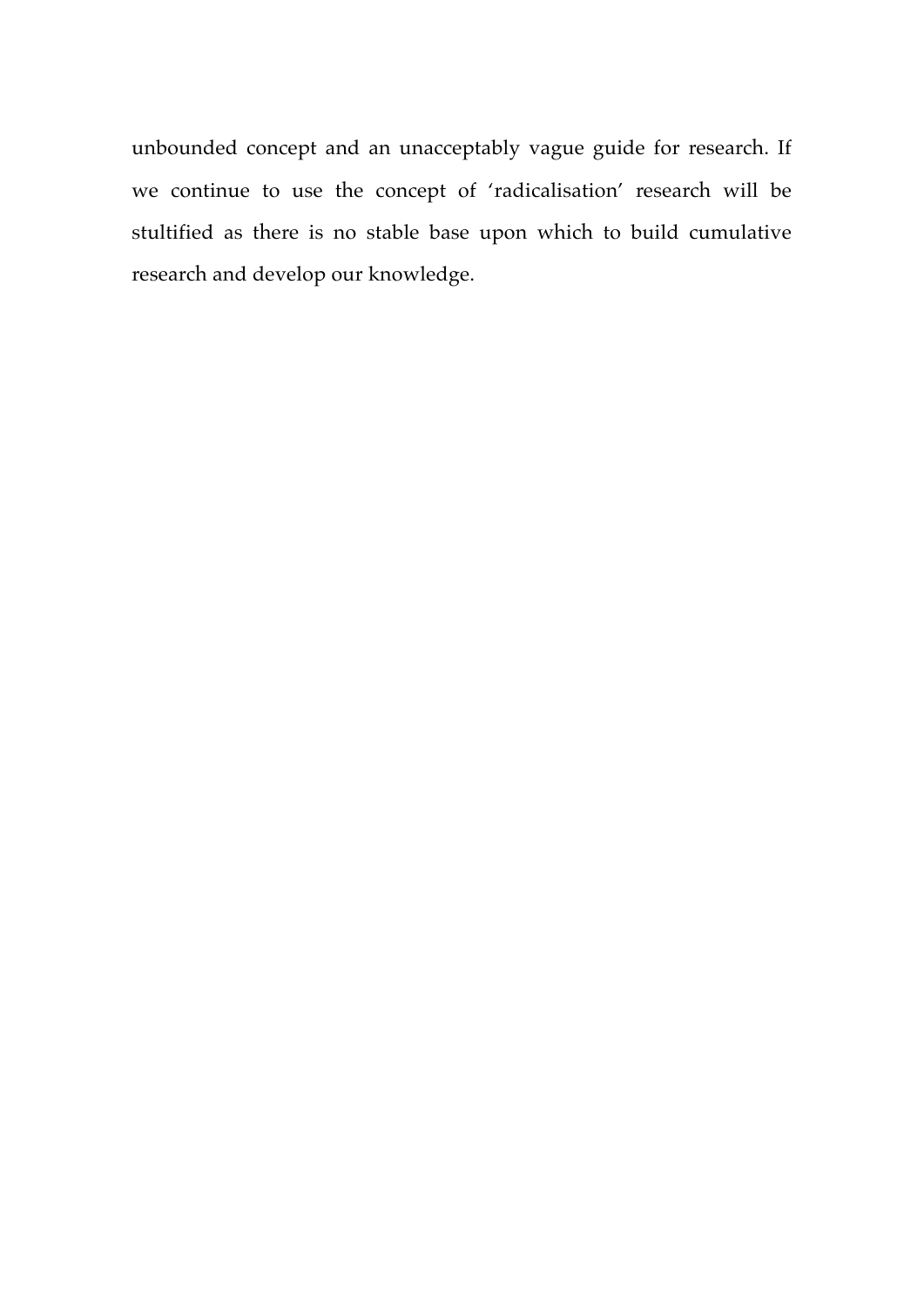# PART THREE THE HISTORICAL PERSPECTIVE

Within the field of terrorism studies, as is typical with academia in general, there seems to be a case of academic amnesia. David Betz writes that reading the literature on insurgency and counterinsurgency is like the film *Groundhog Day*, arguing that the "…literature tends to be repetitive and the phenomenon which it addresses is usually treated as static."114 Reading through the literature on 'terrorism,' one gets the same impression – a sense of déjà vu. Della Porta wrote in 1992 that there was a "…need for deeper insight into individual motivations in the underground…," that this had previously been given little thought by academics as it was deemed a sign of sympathy or support for 'terrorists' and that these attitudes changed in the 1980s.115 The likeness is uncanny between these statements and the ones from the mid to late 2000s detailing the emergence and need for the concept of 'radicalisation.' It has been argued that the emergence of 'radicalisation' as a concept allowed academics to research and explore the mechanisms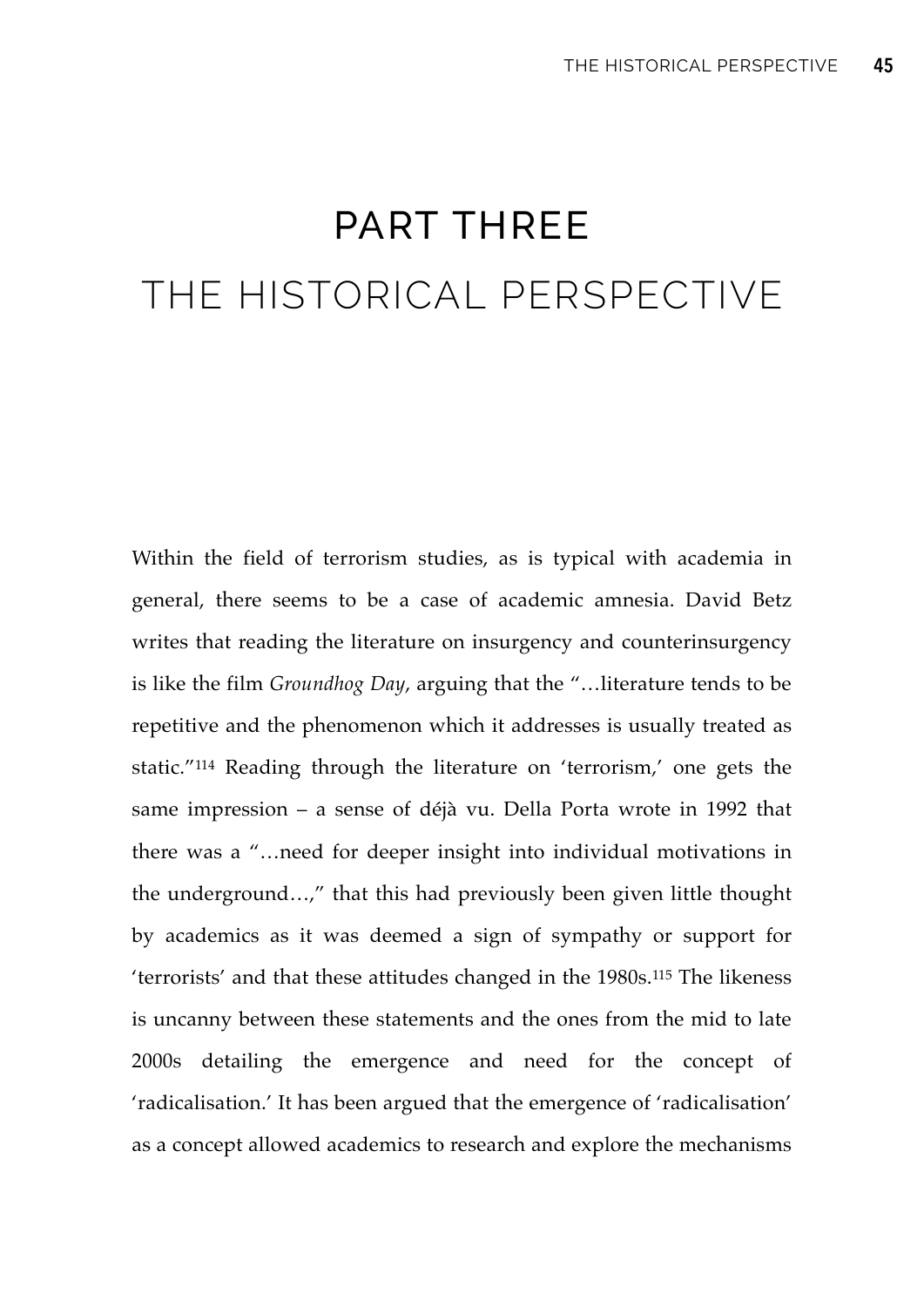of becoming a 'terrorist' without having their agenda questioned or being branded as sympathisers. But academics have been doing this exact research for decades, long before 'radicalisation' was conceived of as a concept. Whilst some, like Neumann,<sup>116</sup> acknowledge this, a large part of academia seems to have forgotten about the expansive literature produced pre-2000. It seems the research is simply going around in circles. Furthermore, reading through the literature produced pre-2000 one realises that the *term* 'radicalisation' has been around longer than it is usually given credit for.

The second part of this study will aim to do two things: first, it will briefly trace the term 'radicalisation' and its evolution into a concept, and; secondly, it will examine the research covering the questions of why, how and who becomes a terrorist to determine whether or not the concept of 'radicalisation' is really needed.

## 8. TRACING 'RADICALISATION'

While 'radicalisation' appears repeatedly throughout the literature from the 90s, it is used sparingly, almost tentatively. Though 'radicalisation' was used, it was understood and applied differently in these earlier texts compared to how it is applied and understood today. In the 90s academics used the *term* 'radicalisation' as a descriptor. It appears to have been used simply as a synonym to 'extremism' without encompassing any wider ideas as a concept would. 'Radicalisation' did not mean anything specific nor did it act as a guide for research or from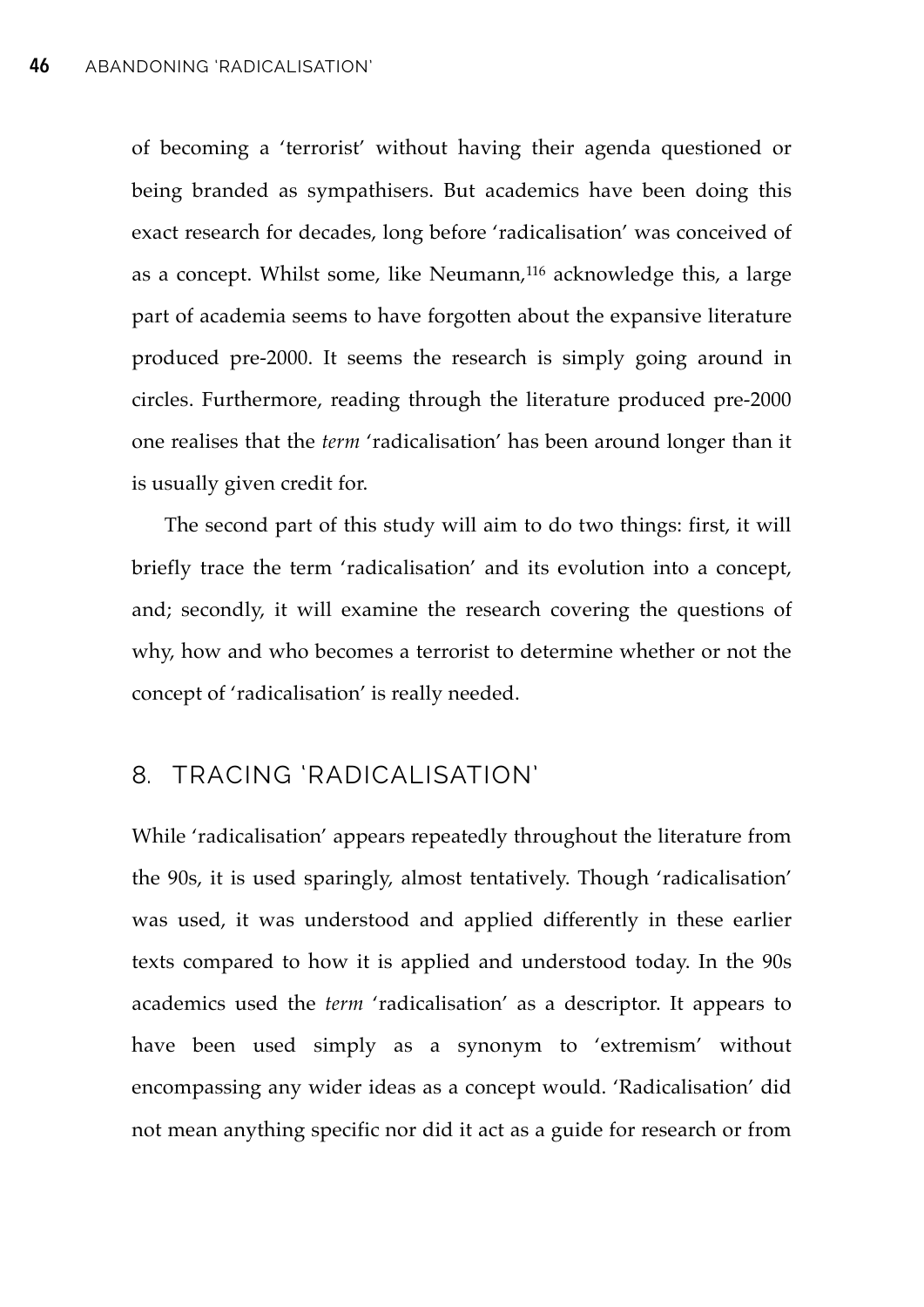a defining feature of the research in any significant way. It was not yet a conceptualisation containing ideas about a particular phenomenon as we have come to associate it.

Della Porta wrote in 1992 of the Weathermen that they were:

*… an organization that emerged from the radicalization of protest in the 1960s.117*

Here, 'radicalisation' is something that happens to *protest*: it is used descriptively to signify that protest became more 'extreme.' She further uses the term 'radicalisation' in reference to ideology, attitudes and behaviour, political conflicts and action strategies: "[t]he radicalization of a working-class ideology in a middle-class environment…;"118 "[a]s attitudes and behaviour became radicalized…;"119 "[p]olitical conflicts are often further radicalized by the effects of antiterrorist policies;"120 "…the environmental conditions that allowed for the radicalization of action strategies."121

In all of these cases 'radicalisation' is used as a descriptor to indicate something becoming more 'extreme' and *not* as a concept detailing the exact processes of that move. This becomes clear when she later uses the idea of "political socialisation" which she describes as the process detailing a person's development and move into the underground: "… from the individual's first experiences of protest activism, to the radicalization of this experience, to his or her participation in the underground."122 Della Porta uses "political socialisation" to describe what would perhaps be understood as 'radicalisation' today, indicating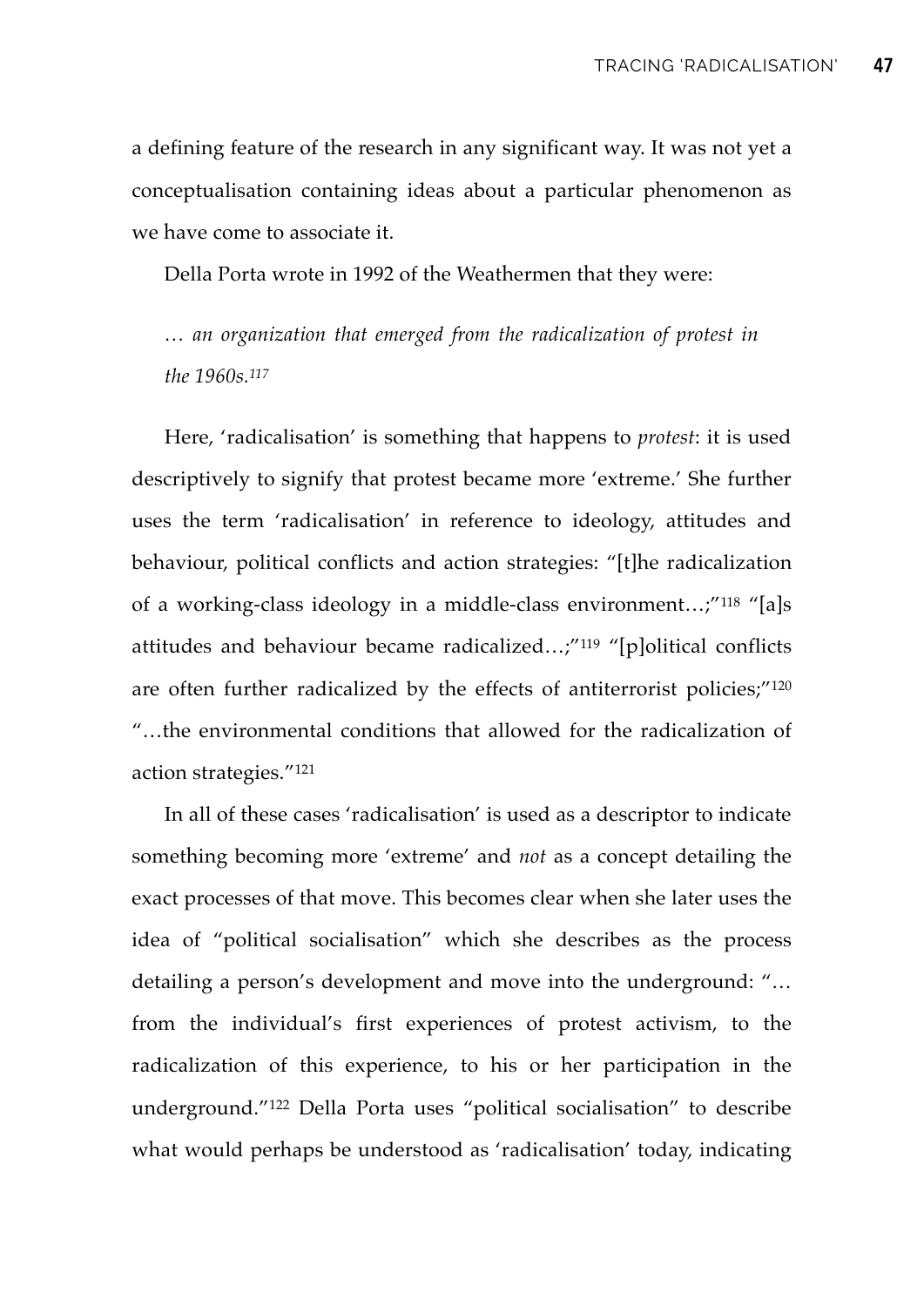that she does not understand 'radicalisation' as a concept but rather uses it as a characteristic to illustrate that the Weathermen became more 'extreme.' Today, 'radicalisation' involves not only increased 'extremity' but includes a number of assumptions about the process of becoming more 'extreme' as well as images of who becomes more 'extreme' – it contains *ideas*.

Della Porta and Diani wrote in 1999 that: "[t]he direction taken by a social movement, therefore, may be that of moderation, but equally that of radicalisation…"123 and; "[r]adicalisation develops in a spiral of negative and unforeseen feedback."124 'Radicalisation' here is used simply as a synonym to 'extreme' as it is placed at the opposite end to 'moderation.' Like in the previous example, Della Porta and Diani are using 'radicalisation' to describe a situation or to characterise a particular social movement.

The use of 'radicalisation' as a descriptor rather than a concept is further demonstrated through three passages from Moyano and Della Porta respectively:

*…Three … events contributed to the radicalisation of public opinion.125*

*…in the competition with the Old Left that the New Left radicalized its ideology..126*

*…radicalization is a result of vicious circles – that is, spirals of negative feedback that produce different effects from those planned. The parties involved in the conflict – protesters and police – repeatedly act*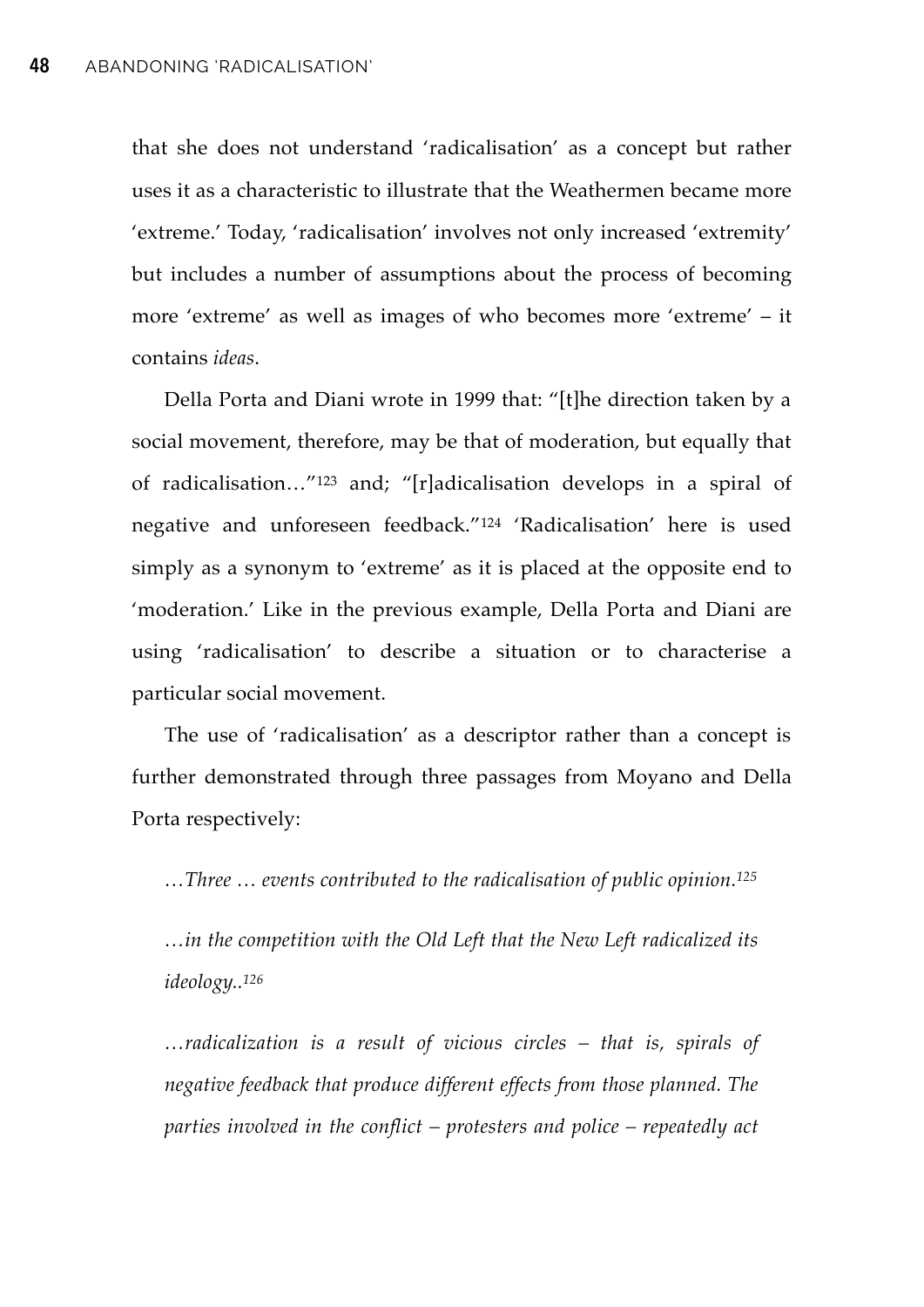*on and respond to each other, escalating the conflict in a self-sustaining round of exchanges..127*

Like the first example from Della Porta from 1992, 'radicalisation' is here attached to referents other than people: public opinion and ideology in the first two passages with the last passage detailing *why* it happens – why something becomes more 'extreme' – indicating that 'radicalisation' in itself is not why people become 'extreme' as it is implied today.

Rather than being used to refer to individuals or groups, one can see here that 'radicalisation' and 'radicalise' was applied to more elusive subjects such as ideology, conflicts, strategies, behaviours and movements. Though concepts are used in relation to behaviour and ideology today, it is in a much different way. In the pre-2000 texts behaviour or ideology became more 'radicalised' growing, as it is understood by this study, more 'extreme.' Today, 'radicalisation' is something that is applied to individuals and groups exclusively. Their behaviour or beliefs might become more 'extreme' but that is the result of the individuals *themselves* 'radicalising.' *Individuals* and *groups* are 'radicalised' involving wider ideas about how this comes about. When used in relation to behaviour and ideology as in pre-2000, 'radicalisation' is simply a descriptor and not a concept.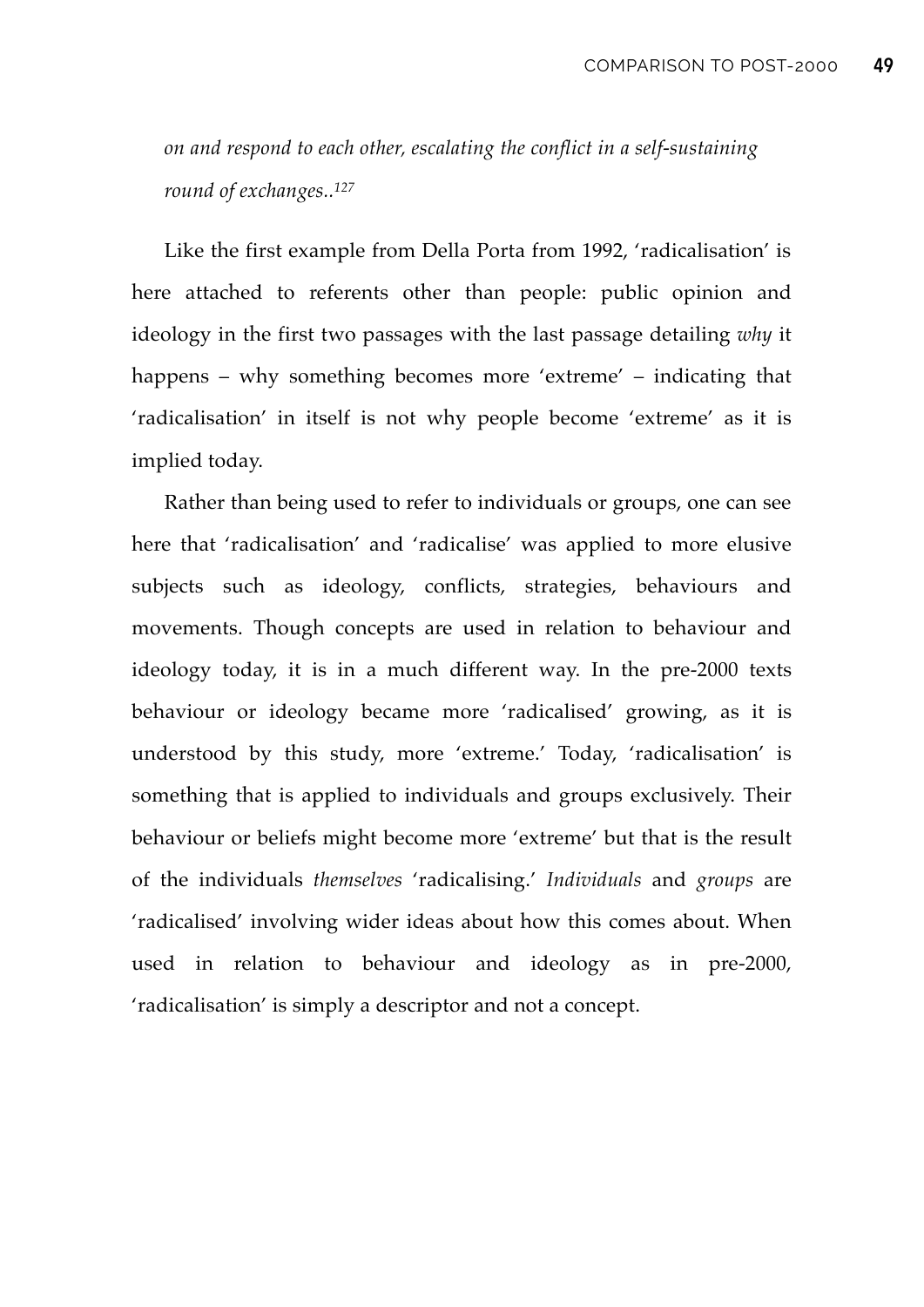# 9. COMPARISON TO POST-2000

If one goes back and examines some of the contemporary definitions of 'radicalisation,' one can see a clear difference in its usage compared to pre-2000. Dalgaard-Nielsen's definition of 'radical' includes pre-held assumptions about what a 'radical' looks like and how he/she feels: "… a person harboring a deep-felt desire for fundamental socio-political changes…".128 'Radicalisation' is not intended to simply indicate an 'extreme' position relative to society but assumes that certain characteristics are inherent in the 'radical.' Furthermore, her definition of 'radicalisation' also encompasses ideas of how becoming a 'radical' transpires. Dalgaard-Nielsen's definition is intended to be something more than simply a descriptor. The words she uses in her definition conjure up an image of the 'radical' as a threatening figure and illicit in the reader certain emotions about him/her. The Change Institute's definition also refers to a phenomenon in which certain pre-held assumptions are included. They refer to the *embracing* of ideas rather than simply describing something as 'extreme.' By this, the definition incorporates wider ideas and 'radicalisation' and is taken beyond the point of being a mere describing property.

Compared to the other definitions, Schmid's is by far the most comprehensive. His focus is on 'radicalisation' as a process and he details quite comprehensively the ways in which this process develops, amongst other things, through "societal polarisation."130 The definition incorporates wider ideas about the nature of 'radicalisation' that goes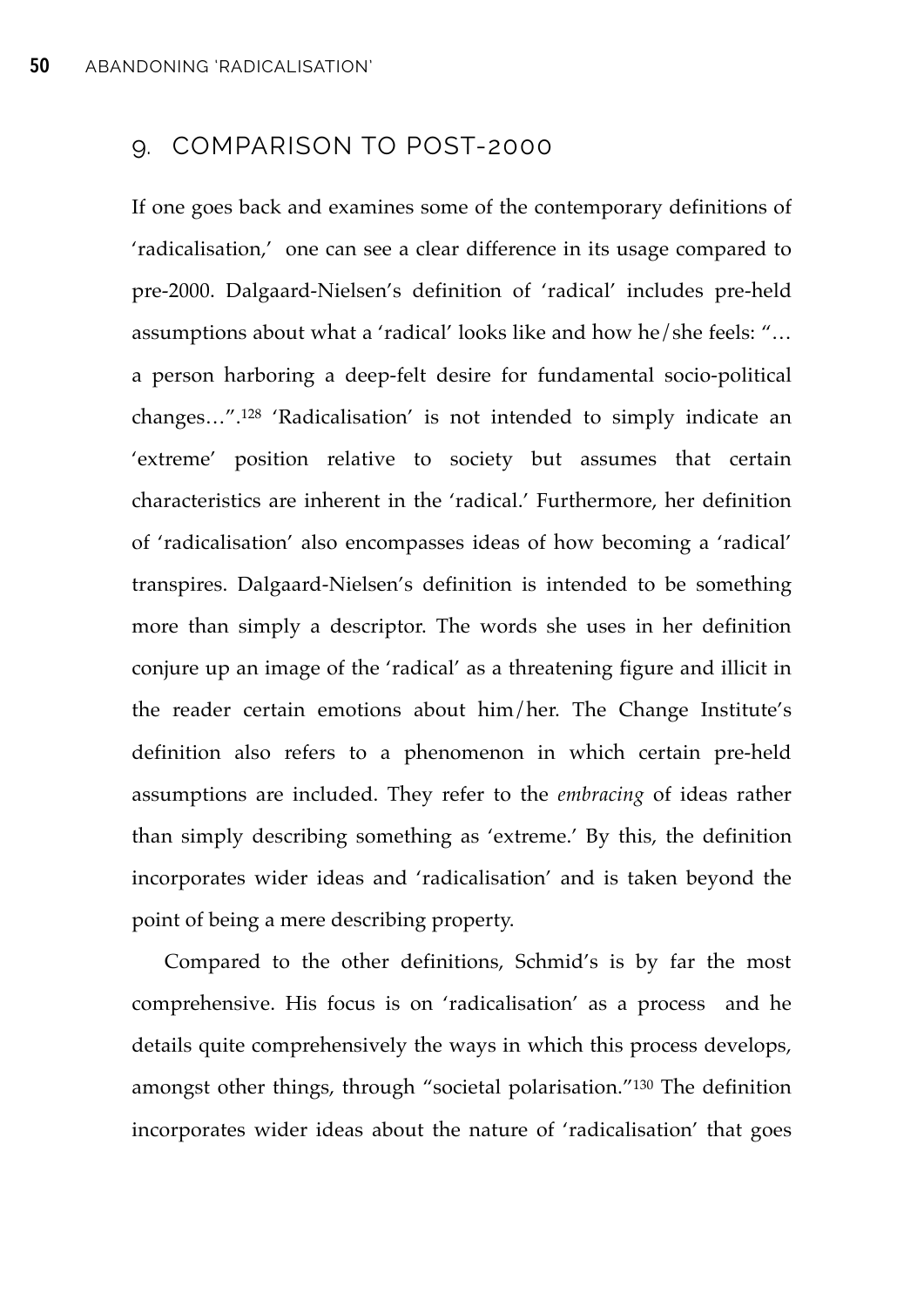beyond mere description and it is based on numerous assumptions about this process such as the abandonment of "normal practices," commitment to "confrontational tactics," "ideological socialization" and the development of a dichotomous worldview and rejection of the existing political system. He also includes a number of assumptions about the methods and character traits developed by the 'radicals.'

The only academic reviewed here who's definition seems more consistent with the pre-2000 use of the term is David Mandel.131 His definition reads more like a descriptor than a concept encompassing ideas about a specific process. This is curious as his piece appears to aim at developing a concept and not a mere descriptive adjective.

Whilst 'radicalisation' was used pre-2000 to simply indicate an 'extreme' position relative to the 'mainstream' in a society, today it encompasses ideas and images about people and a specific process about how they come to be that way.

#### 10. DEVELOPING THE CONCEPT

We see the first signs of the evolution of 'radicalisation' into a concept in Ted Gurr's piece. He writes :

*There are two main routes by which (some members of) such groups come to accept extreme means: radicalization and reaction… Radicalization refers to a process in which the group has been mobilized in pursuit of a social or political objective but has failed to make enough progress towards the objective to satisfy all activists. Some become*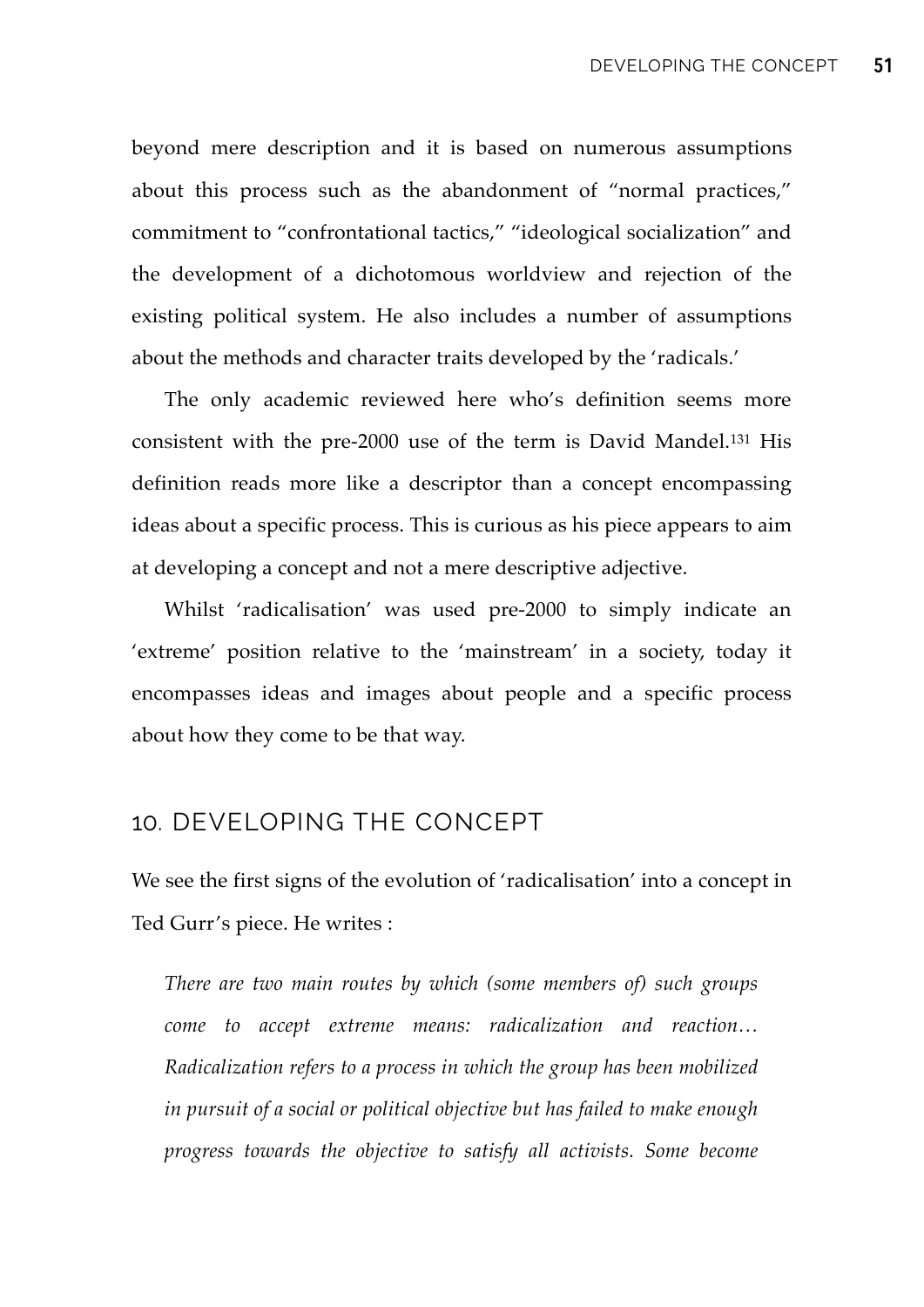*discouraged, while other intensify their means of political action, and look for tactics that will have greater impact.132*

Here, the concept is still in its infantile state, not yet fully formed into the concept of today and yet, it is still more than simply a descriptive term. However, Gurr's understanding of 'radicalisation' was not picked up by other academics pre-2000 and he is the only one, as far as this study can tell, who uses it in this way. Despite Gurr's brief and tentative attempt at conceptualising 'radicalisation' we do not start to see 'radicalisation' emerge as a concept until about 2004. It emerges first in Sageman's book *Understanding Terror Networks.* He writes:

*The Core Arabs were so well-off that their families sent them to study abroad, where their radicalization began. In their host countries, they were alienated, underemployed, and perhaps discriminated against, and therefore in a situation of relative deprivation.133*

Though not as exhaustive as more recent conceptualisations, this passage indicates the beginning of the conception of 'radicalisation' as we have come to know it. Sageman incorporates into 'radicalisation' the ideas of alienation and lack of social and economic mobility moving it away from its previous descriptive use. This is further demonstrated in this next passage:

*The global Salafi jihad evolved through a process of radicalization consisting of gradual self-selection, manipulation of resources from above, and recognition of the singly common target of the jihad.134*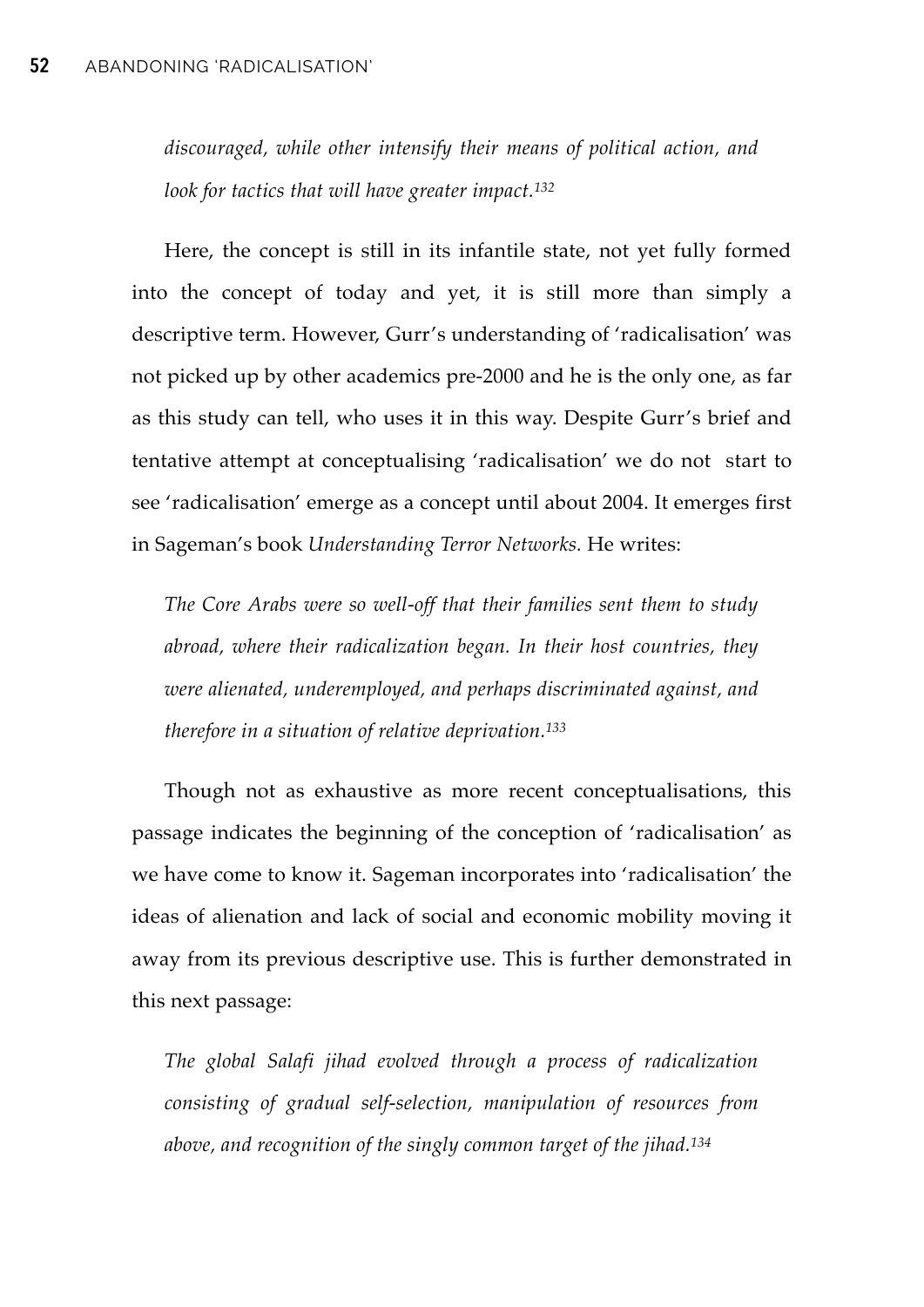Sageman is the first author to embrace 'radicalisation' as a concept. Not only does the passage demonstrate his understanding of 'radicalisation' as a process but it also incorporates suppositions of how this process unfolds and links it to a specific ideology – political Islam. After Sageman's book came out, whether by its influence or coincidence, other authors started to incorporate the concept of 'radicalisation' into their research. In the Club de Madrid report that came out in 2005, several authors included it in their work.135 Following this, authors who had previously not used the concept started to class their research on the basis of the concept of 'radicalisation.'136

## 11. IF NOT RADICALISATION, THEN WHAT?

What becomes immediately apparent when reading through the 'terrorism' literature is that academics are able to research and discuss why, how and who becomes a 'terrorist' without ever having to use the concept of 'radicalisation.' Instead it is phrased by some as a transition or a move: "…the evolution of political involvement…;"137 "…move towards ever-deepening political commitment…;"138 "[t]ransition to clandestine life…;"139 "…entered a phase of intense political engagement on the border of legality."140 At other times it is phrased in terms of socialisation: "[p]resocialize activists to militancy;"141 "political socialisation;"<sup>142</sup> "...group recruitment and socialisation processes..."<sup>143</sup> Yet others describe it as a change in direction like Zwerman talking about individuals crossing the line between 'radical' and 'criminal,'144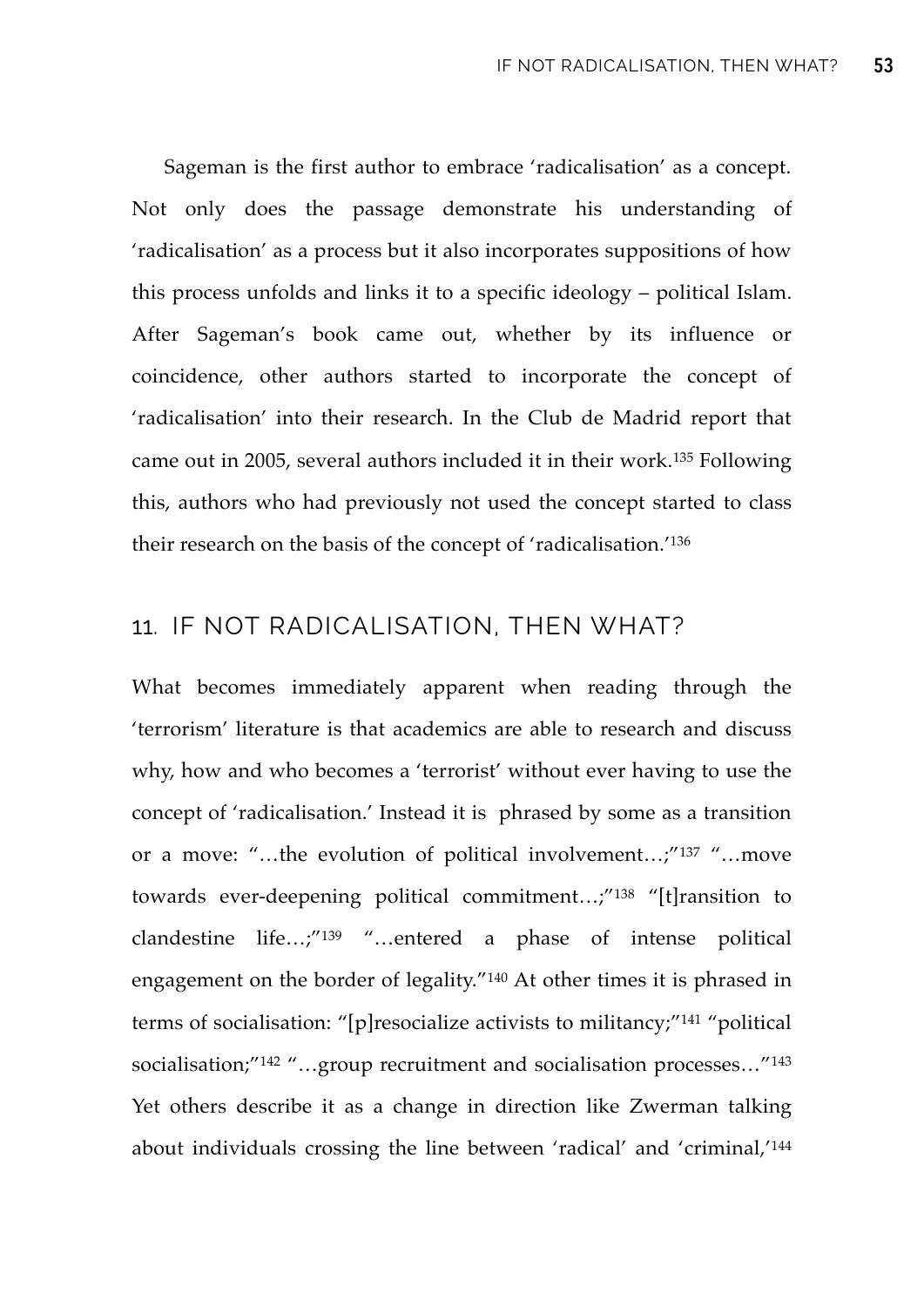Braungart and Braungart using the phrase "…turned to violence…"145 and Bandura describing it as "[t]he conversion of socialized people into dedicated combatants…"146

The themes discussed by authors pre-2000 are eerily similar to what one finds in contemporary research on 'radicalisation.' This includes the importance of social networks and the role of friends and family for recruitment, the search for identity and belonging, perceived grievances, alienation, rebellion against the family and ideology. This research and these ideas have been recycled by contemporary academics and rebranded as 'new' under the guise of 'radicalisation.' Bishop and Mallie,<sup>147</sup> Braungart and Braungart,<sup>148</sup> Crenshaw,<sup>149</sup> Della Porta,<sup>150</sup> Della Porta & Diani,<sup>151</sup> Moyano,<sup>152</sup> Waldmann<sup>153</sup> and White<sup>154</sup> all highlight the importance of existing social networks and friendship and family bonds for the joining and participation in 'political violence' and 'terrorism.' The feeling of lacking an established identity and identity-formation in youths is highlighted by various authors as an important factor influencing the decision to join terrorist groups with several drawing our attention to the feeling of alienation and the search for belonging.155 Family issues have been pointed out to have affected the decision to join 'terrorist' groups with some arguing it acted as a counterculture to their parents' generation due to a sense of alienation, some highlighting the abusive or absent parents as a catalyst and some stipulating the feeling of not being able to live up to expectations.156 Ideology itself is presented as a potential catalyst by White157 and Sprinzak158 while Bishop and Mallie159 highlight the role of ideology in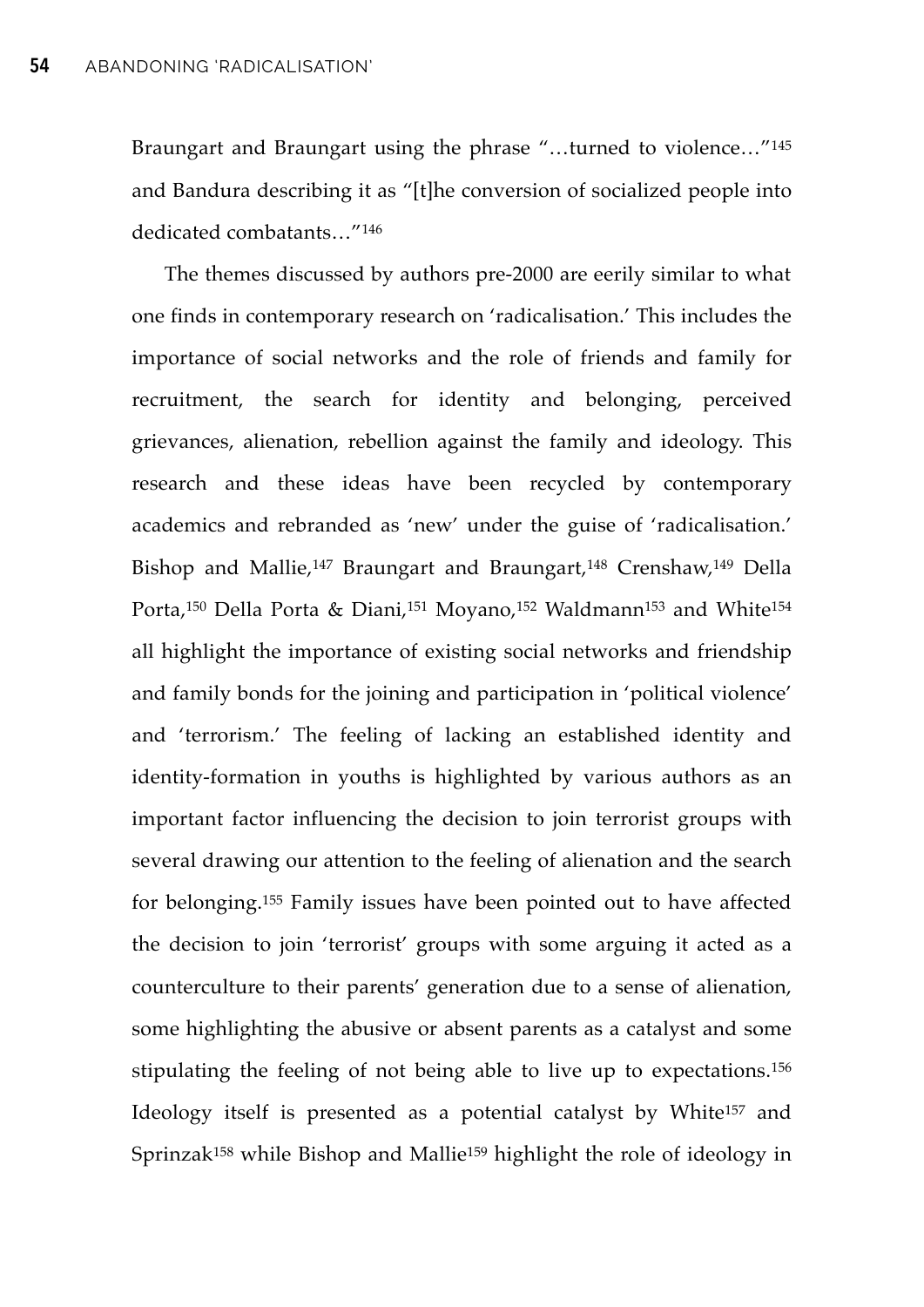combination with a lack of social and economic mobility as influencing factors.

To demonstrate the similarity between the pre-2000 and post-2000 research the study will briefly examine and compare Della Porta and Diani's work on social movements with that of Sageman's research on 'terrorism' and 'radicalisation.' The similarities between Sageman160 on the one hand and Della Porta and Diani<sup>161</sup> on the other are many. Both studies argue that movements are grassroot-driven. They utilise frame theory arguing that to mobilise support, social movements need to link individual experiences with that of the collective.162 Social problems to an extent only exist when they are interpreted as such. Movements therefore frame them as unjust and identify the ones responsible.163 This is comparable to Sageman's view on the manipulation of perceived grievances.164 The studies also converge in their view of individuals introduction into social movements and 'terrorist' organisations. Della Porta and Diani highlight the importance of social networks and argue that "[p]ersonal links play an important part in facilitating individual participation."165 Sageman is of the same view, arguing that people become involved in terrorist groups and the Islamist social movement activist scene through friendship and kinship bonds.166 Despite studying very different movements (Della Porta and Diani focusing on Italy and Germany and Sageman focusing on "jihadist" social movement in the West) their studies seem eerily similar. They both highlight the construction of identity to link and divide,<sup>167</sup> that values constructed by the movement to link individuals to the collective also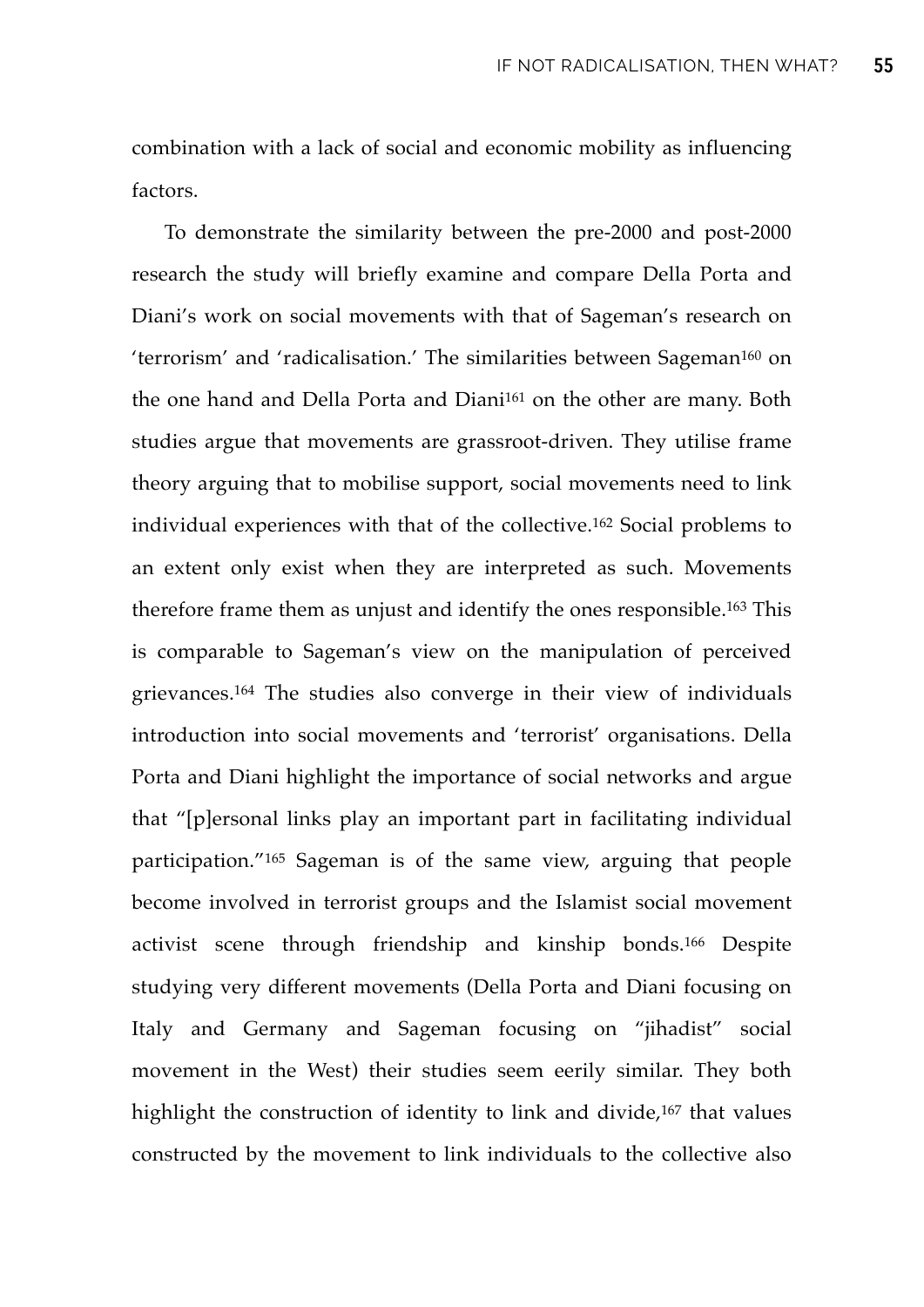define goals and strategies as morally acceptable<sup>168</sup> and that identity, belonging and constructed values sustain the motivation in the long run.169

Della Porta even uses "cliques of friends" in her earlier work170 which is highly comparable to Sageman's "bunches of guys."171

The pre-2000 texts demonstrate not only similarity but the ease with which academics were able to structure, conduct and convey research covering the *same* questions and themes as contemporary 'radicalisation' research but without using the concept of 'radicalisation.'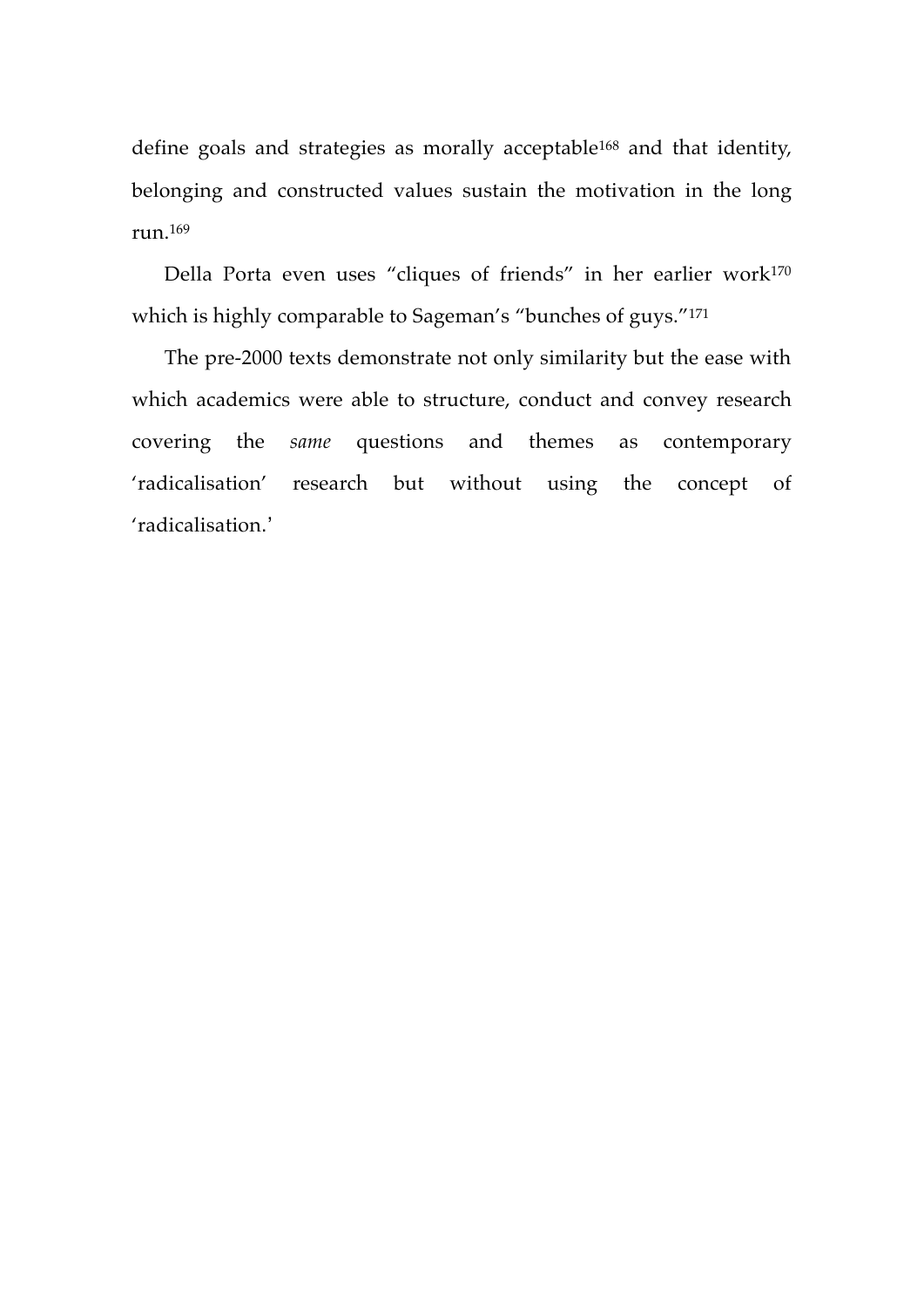# PART FOUR CONCLUSIONS AND DISCUSSION

This study was guided by two research questions: 1) Is the concept of 'radicalisation' *useful* for the study of 'terrorism?'; 2) Is the concept of 'radicalisation' *necessary* for the study of 'terrorism?'

This study has effectively demonstrated that it is neither. It has shown the significant disparities between academic definitions and their inherent ambiguity. The lack of an agreed upon definition coupled with some academics' assumption that 'radicalisation's' meaning is implied has resulted in a field shrouded in collective ambiguity. This is unhelpful for the study of terrorism as the use of different definitions effectively leads academics to research differing phenomena. The definitions designed to overcome this ambiguity unfortunately fall victim to the very issues they try to overcome. The result is lingering uncertainty regarding what 'radicalisation' actually *is.*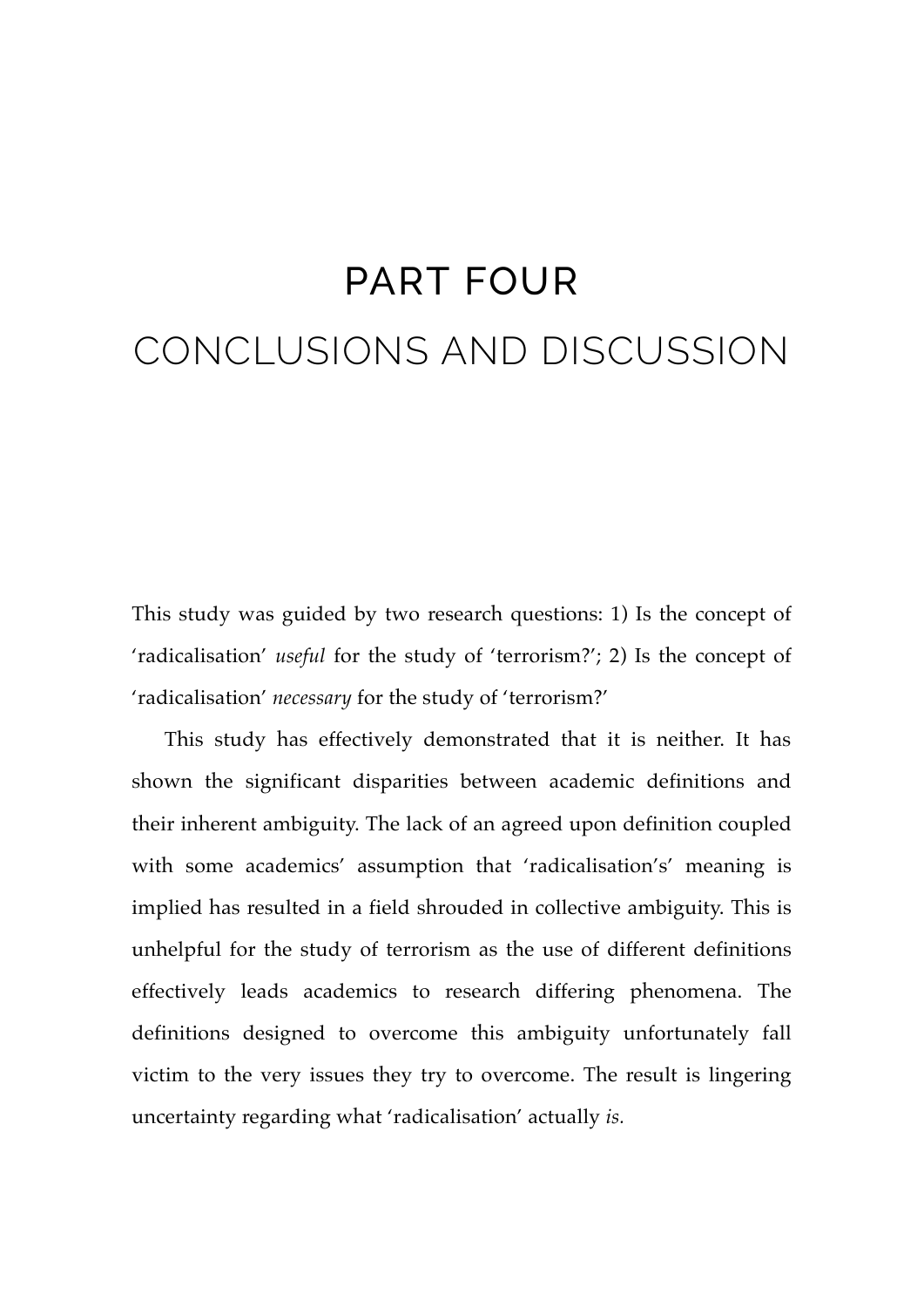The study further demonstrated how the concept of 'radicalisation' has been stretched in order to broaden its applicability. As 'anyone' and 'anything' could potentially be subject to 'radicalisation' the concept results in unhelpfully indeterminate conclusions. Rather than making the concept more applicable, the concept's relative nature ensures that it is context-dependent. While 'radicalisation' is broadly applied, it remains bound by historical and geographical constraints. Comparative research becomes challenging as the highly complex and diverging environments and subjects under review coupled with the vast number of potentially influencing factors results in uncertain and intrinsically debatable results.

The lack of an agreed end-point has led researchers to employ degreeism when approaching 'radicalisation.' However, this approach does not bring us any closer to quantifying 'radicalisation' nor does it really answer the questions regarding who becomes a 'terrorist,' why and how, to which this field is dedicated. Declaring that everything relating to 'radicalisation' is a matter of degree leads to opaque conclusions and provides more questions than it answers.

The conceptual fallacies of 'radicalisation' makes cumulative and comparative research challenging to the point of being nearly impossible to undertake. Too broad and ambiguous a definition leads to the gathering of imprecise information and the misidentification of the variables which impact the process of 'radicalisation.' Research based on this concept will necessarily provide conclusions that are insubstantial, uncertain and debatable. A team of Australian researchers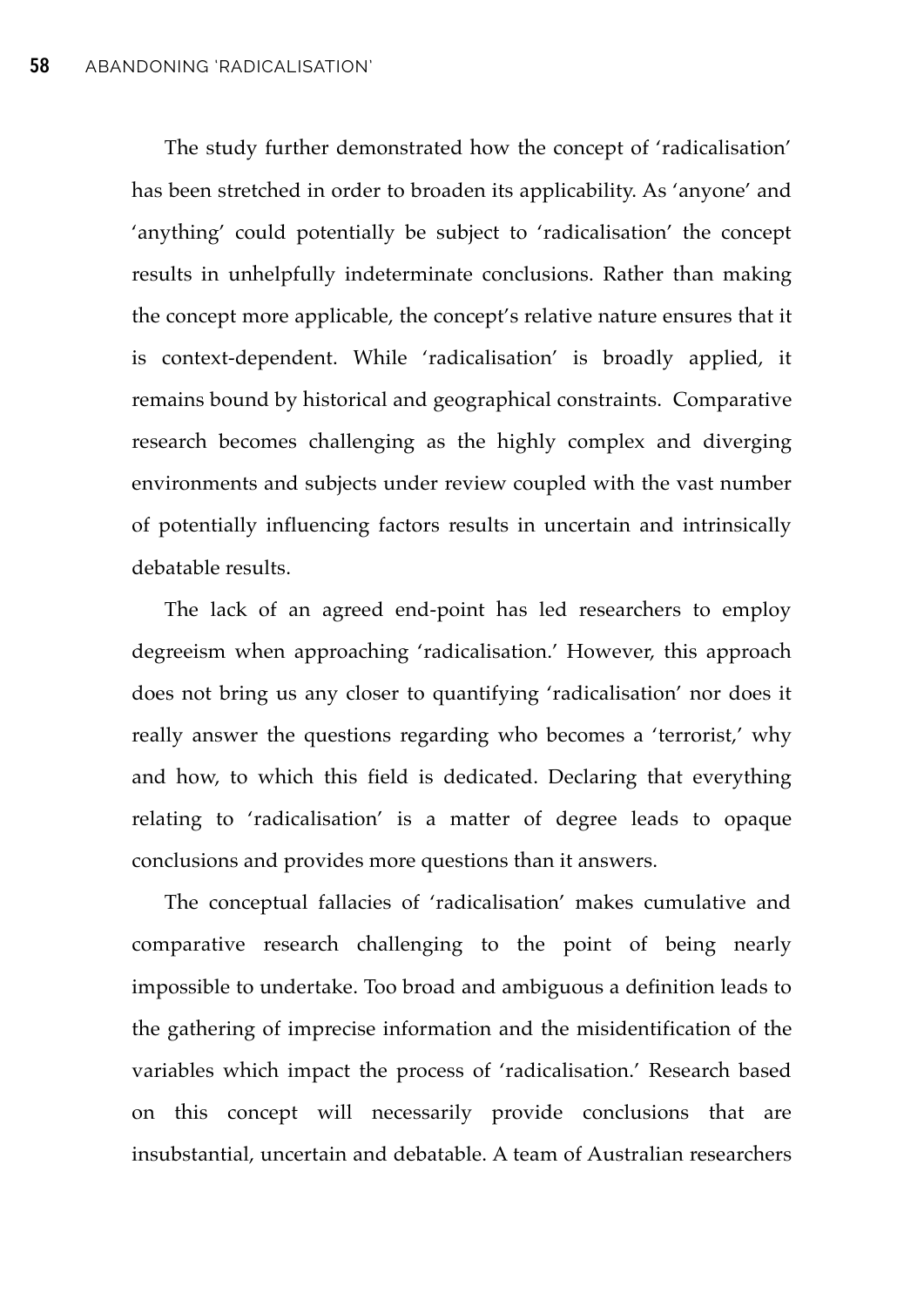argued that beyond the agreement that 'radicalisation' is a process, "...there is considerable variation as to make existing research incomparable. It is like comparing eggs to oranges and concluding that oranges, therefore, come from chickens."172 Such a conception creates a poor foundation on which to conduct research. The concept of 'radicalisation' leads to confusion rather than answers and is therefore not useful for the progression of the study of 'terrorism' and the further development of knowledge in this field.

This study further examined whether the concept of 'radicalisation' was necessary for the study of 'terrorism' as some researchers have come to argue.173 After demonstrating the use of 'radicalisation' as a purely descriptive tool pre-2000 it determined that academics were able to cover the same questions and topics as contemporary 'radicalisation' research without using the concept. This indicates that 'radicalisation' as a concept is not necessary for the successful study of 'terrorism.'

Despite 'radicalisation's' many faults, its emergence has not been purely negative. The focus on 'radicalisation' has encouraged a broader and deeper interest in understanding what causes 'terrorism.' This heightened attention is positive for as McCauley and Moskalenko argue, "[i]f we cannot understand why normal people turn to violence, we cannot hope to stop that violence, to reduce it, or to immunize against it."174 A number of truly great studies have been produced in the aftermath of 'radicalisation's' conception which has certainly brought about a deeper understanding of the phenomenon. However, this study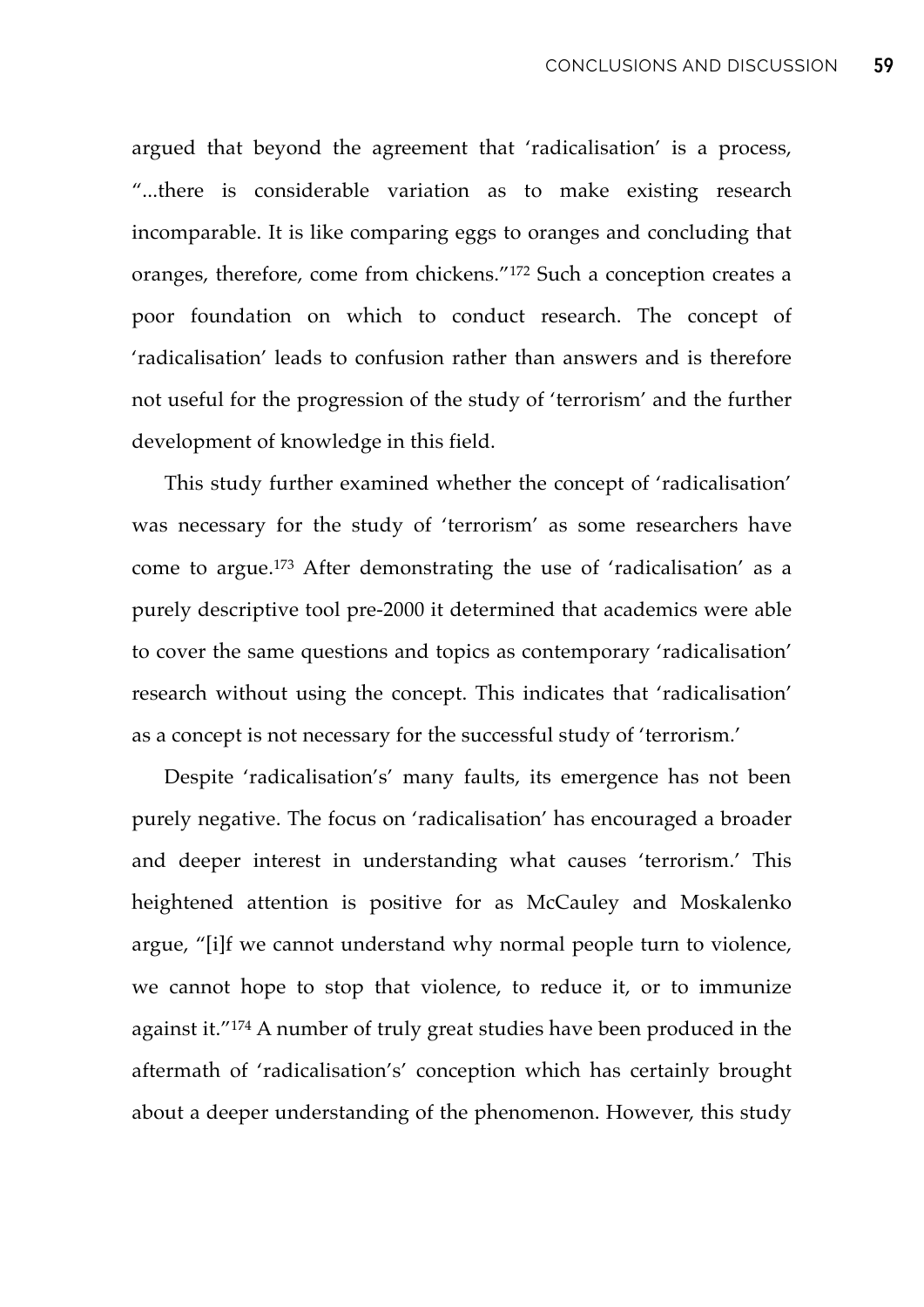believes that 'radicalisation's' flawed conception will lead the field to suffer in the long run.

Though this study encourages the abandonment of the concept, it realises that this is not a realistic goal. The amount of time, money and effort put into the development of this field means that too much is at stake for academics, governments and institutions to simply abandon the concept of 'radicalisation' now. Nevertheless, given the trouble with 'radicalisation' research should not continue to rely on the concept as it stands. This study therefore encourages academics to critically evaluate their need for the concept and, if deemed necessary, to rework 'radicalisation' into a concept conducive to the further development of the field.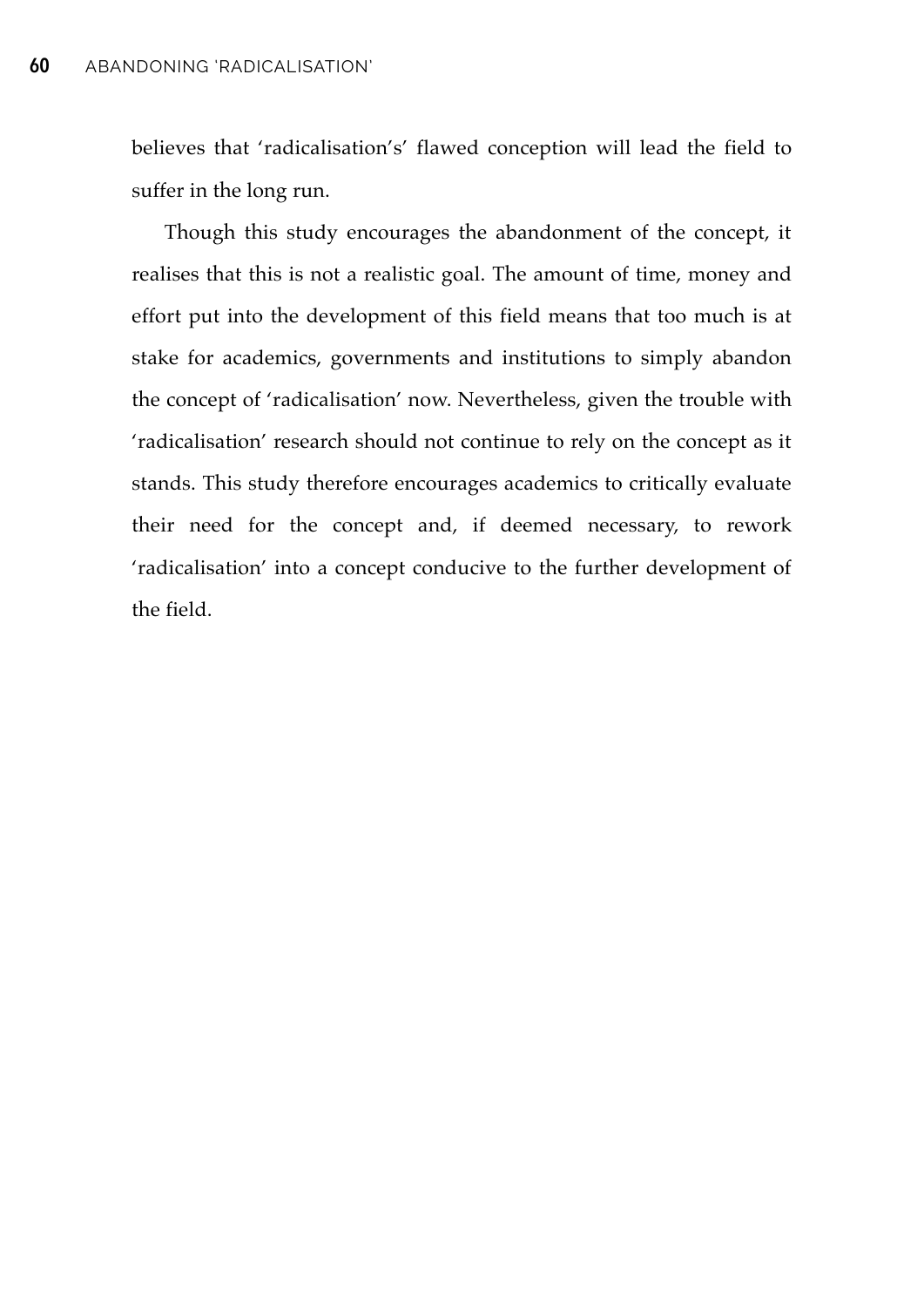# **NOTES**

#### 1. INTRODUCTION

- 2. Apostrophe's are used in this study to indicate words that do not have an agreed upon definition but are contentious in nature and debatable in meaning.
- 3. The purpose of this study is to demonstrate that the concept of 'radicalisation' is not useful for understanding terrorism. This argument rests partly on the fact that there is no agreed upon definition of 'radicalisation' and providing a comprehensive definition would therefore impede this analysis. For the purpose of this study 'radicalisation' is a concept used by academics engaged in terrorism research and is generally understood as a process by which an individual, group or society becomes more 'extreme' in relation to what the academic in question considers to be 'mainstream.'
- 4. Charlotte Heath-Kelly, Christopher Baker-Beall and Lee Jarvis, "Introduction," in *Counter-Radicalisation: Critical Perspectives* edited by Christopher Baker-Beall, Charlotte Heath-Kelly and Lee Jarvis (Abingdon, Oxfordshire: Routledge, 2015): 1.
- 5. Ibid., 1; Rik Coolsaet, "Epilogue," in *Jihadi Terrorism and the Radicalisation Challenge. European and American* Experiences, 2nd ed. edited by Rik Coolsaet (Farnham, Surrey: Ashgate, 2011): 260; Magnus Hörnquist and Janne Flyghed, "Exclusion or Culture? The Rise and the Ambiguity of the Radicalisation Debate," *Critical Studies on Terrorism* 5, no.3 (2012):319; Arun Kundnani, "Radicalisation: The Journey of a Concept," in *Counter-Radicalisation: Critical Perspectives* edited by Christopher Baker-Beall, Charlotte Heath-Kelly and Lee Jarvis (Abingdon, Oxfordshire: Routledge, 2015): 14-15; Alex Schmid, *Radicalisation, De-Radicalisation, Counter-Radicalisation: A Conceptual Discussion and Literature Review* (The Hague: ICCT, 2013): 1.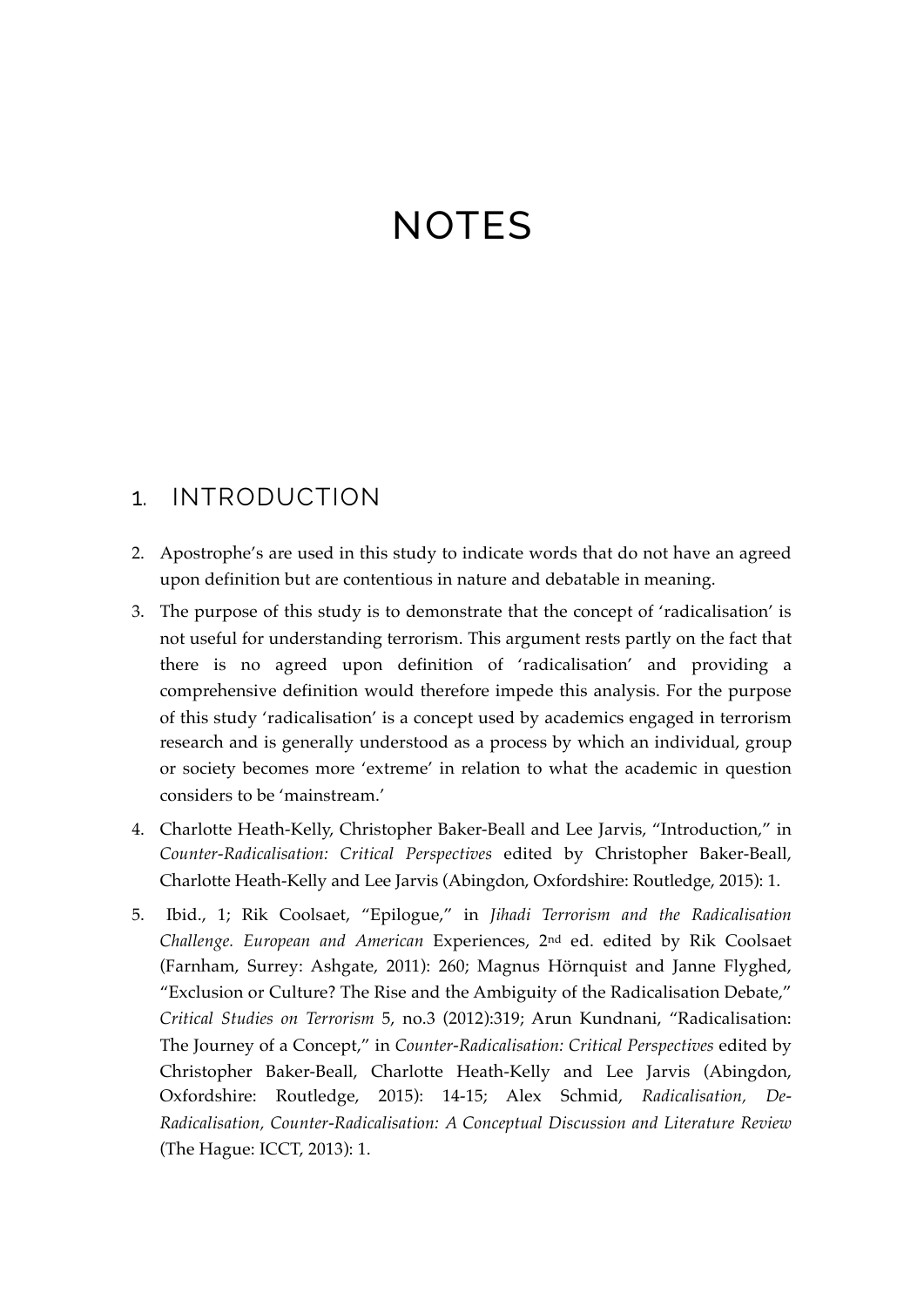- 6. Kundnani, "Radicalisation: The Journey of a Concept," 14; Peter Neumann, "Introduction," in Perspectives on Radicalisation and Political Violence: Papers From the First International Conference on Radicalisation and Political Violence edited by Peter R. Neumann, Jacob Stoil and Dina Esfandiary (London: ICSR, 2008): 4.
- 7. Michael Gove, *Celsius 7/7* (London: Weidenfeld & Nicolson, 2006): 93.
- 8. J. Githens-Mazer and R. Lambert, "Why Conventional Wisdom on Radicalisation Fails: The Persistence of a Failed Discourse," *International Affairs* 86, no.4 (2010): 889
- 9. Coolsaet, "Epilogue," 260.
- 10. Marc Sageman, "The Stagnation in Terrorism Research," *Terrorism and Political Violence* 26, no.4 (2014): 566.
- 11. Peter Neumann and Scott Kleinmann, "How Rigorous is Radicalisation Research?" *Democracy and Security* 9, no.4 (2013); Sageman, "The Stagnation in Terrorism Research," 566-568.
- 12. Sageman, "The Stagnation in Terrorism research," 566.
- 13. John Horgan and Max Taylor, "Disengagement, De-Radicalisation and the Arc of Terrorism: Future Directions for Research," in *Jihadi Terrorism and the Radicalisation Challenge. European and American* Experiences, 2nd ed. edited by Rik Coolsaet (Farnham, Surry: Ashgate, 2011): 173; Magnus Hörnqvist and Janne Flyghed, "Exclusion or Culture? The Rise and the Ambiguity of the Radicalisation debate," *Critical Studies on Terrorism* 5, no.3 (2012): 320.
- 14. F.M. Moghaddam, From the Terrorists' Point of View: What They Experience and Wy They Come to Destroy (Westport, Conn.: Praeger Security International, 2006).
- 15. Mitchell Silber and Arvin Bhatt, "Radicalization in the West: The Homegrown Threat," NYPD, 2007, accessed 24 August, 2018, [http://www.asisnn.org/](http://www.asisnn.org/uploads/2/9/0/9/2909193/nypd_report-radicalization_in_the_west.pdf) [uploads/2/9/0/9/2909193/nypd\\_report-radicalization\\_in\\_the\\_west.pdf](http://www.asisnn.org/uploads/2/9/0/9/2909193/nypd_report-radicalization_in_the_west.pdf)
- 16. Clark McCauley and Sophia Moskalenko, *Friction. How Conflict Radicalizes Us and Them* (New York: Oxford University Press, 2017a); Clark McCauley and Sophia Moskalenko, "Understanding Political Radicalisation: The Two-Pyramids Model," *American Psychologist* 72, no.3 (2017).
- 17. Marc Sageman, Leaderless Jihad: Terror Networks in the Twenty-First Century (Philadelphia: University of Pennsylvania Press, 2008).
- 18. Quintan Wiktorowicz, *Radical Islam Rising. Muslim Extremism in the West* (Lanham: Rowmann and Littlefield Publishers, 2005).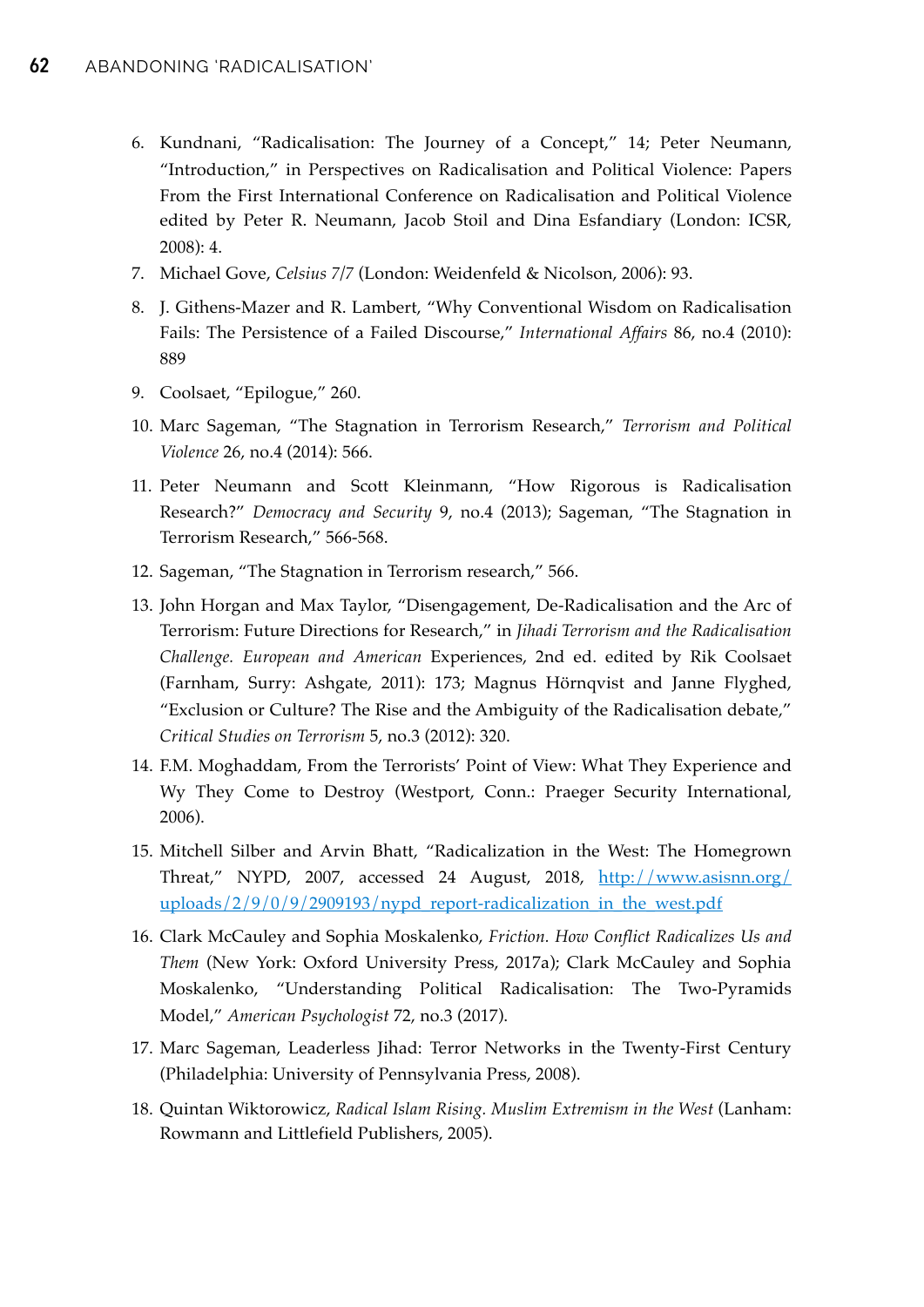- 19. Tinka Veldhuis and Jørgen Staun, *Islamist Radicalisation: A Root Cause Model* (The Hague: Netherlands Institute of International Relations Clingendael, 2009).
- 20. John Horgan, "From Profiles to Pathways and Roots to Routs: Perspectives From Psychology in Radicalisation Into Terrorism," *The Annals of the American Academy of Political and Social Science* 618 (2008).
- 21. Minerva Nasser-Eddine, Bridget Garnham, Katerina Agostino and Gilbert Caluya, *Countering Violent Extremism (CVE) Literature Review* (Canberra: Australian Government, Department of Defence, March 2011): 13.
- 22. David Mandel, "Radicalization: What Does it Mean?" in Home-Grown Terrorism: Understanding And Addressing the Root Causes of Radicalisation Among Groups With an Immigrant Heritage in Europe, eds. T.M. Pick, A. Speckhard and B. Jacuch (Amsterdam: IOS Press, 2010); Horgan, "Profiles to Pathways."
- 23. Githens-Mazer and Lambert, "Why Conventional Wisdom on Radicalisation Fails;" Hörnqvist and Flyghed, "Exclusion or Culture?;" David Martin Jones and M.L.R. Smith, "Paris Attacks: Is 'Racialisation' Really the Problem?" The Telegraph, 2015, accessed 27 March 2018, [https://www.telegraph.co.uk/news/](https://www.telegraph.co.uk/news/uknews/terrorism-in-the-uk/11997784/Paris-attacks-Is-radicalisation-really-the-problem.html) [uknews/terrorism-in-the-uk/11997784/Paris-attacks-Is-radicalisation-really-the](https://www.telegraph.co.uk/news/uknews/terrorism-in-the-uk/11997784/Paris-attacks-Is-radicalisation-really-the-problem.html)[problem.html](https://www.telegraph.co.uk/news/uknews/terrorism-in-the-uk/11997784/Paris-attacks-Is-radicalisation-really-the-problem.html); Kundnani, "Radicalization: The Journey of a Concept;" Mandel, "Radicalization: What Does it Mean?"; Jeffrey Monaghan and Adam Molnar, "Radicalisation Theories, Policing Practices, and 'The Future of Terrorism?'" *Critical Studies on* Terrorism 9, no.2 (2016); Neumann, "The Trouble With Radicalization:" Schmid, *Radicalisation, De-Radicalisation;" Mark* Sedgwick, "The Concept of Radicalization as a Source of Confusion," *Terrorism and Political Violence* 22, no.4 (2010) .
- 24. Giovanni Sartori, "Concept Misinformation in Comparative Politics," in *Concepts and Method in Social Science: The Tradition of Giovanni Sartori*, eds. David Collier and John Gerring (Abington, Oxon: Routledge, 2009): 14
- 25. Ibid., 14
- 26. Gary Goertz, "Point of Departure. Intension and Extension," *Concepts and Method in Social Science: The Tradition of Giovanni Sartori*, eds. David Collier and John Gerring (Abington, Oxon: Routledge, 2009):181.
- 27. Ibid., 182.
- 28. Sartori, "Concept Misinformation," 22.
- 29. Ibid., 22.
- 30. Ibid., 22.
- 31. Ibid., 23.
- 32. Sartori, "Concept Misinformation," 15.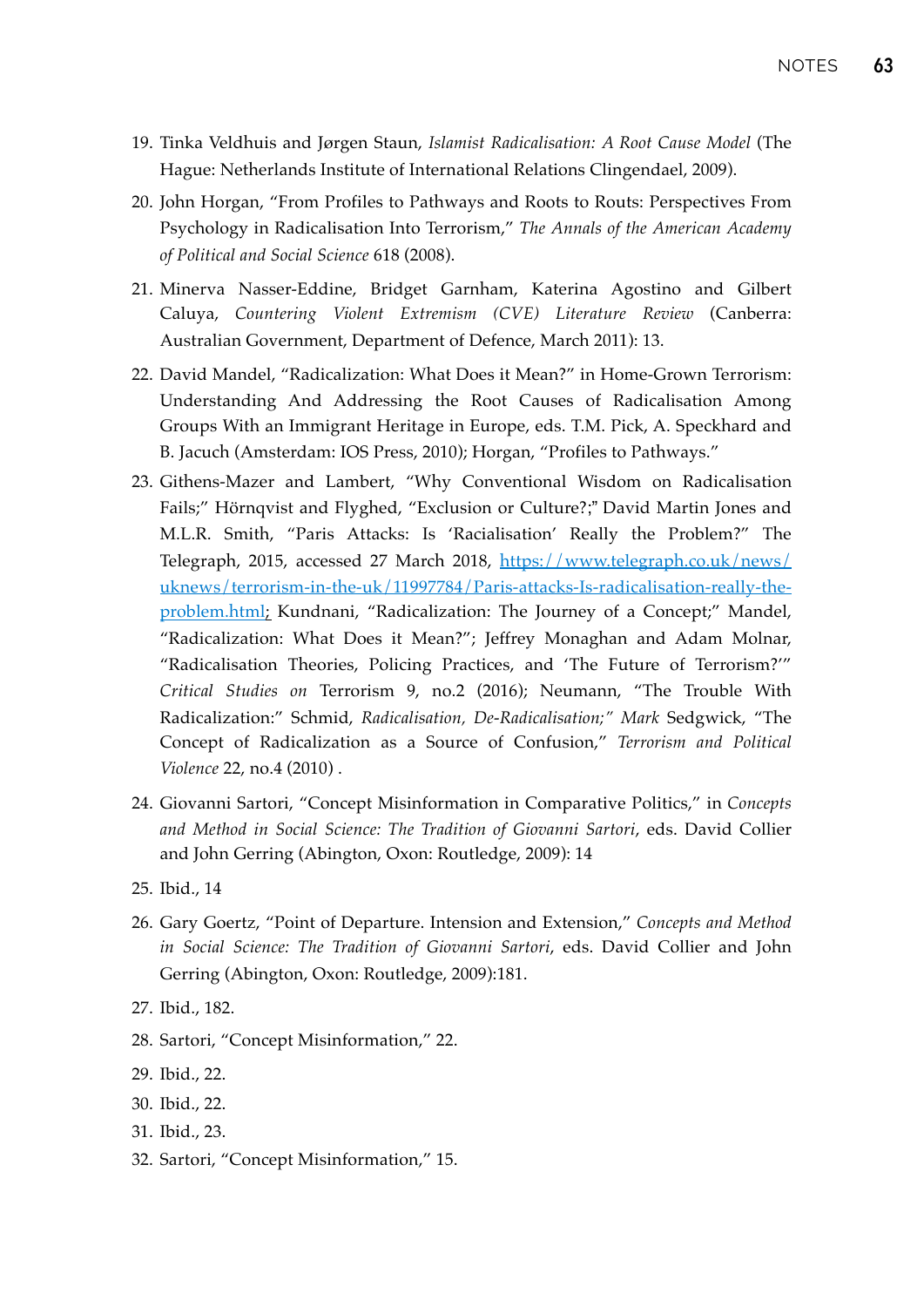- 33. Ibid., 17.
- 34. Marc Sageman, *Understanding Terror Networks* (Philadelphia: University of Pennsylvania Press, 2004).
- 35. J. Maher and J. Grover, *Introducing Chomsky* (New York: Totem Books, 1996).
- 36. Giovanni Sartori, "Guidelines for Concept Analysis," in *Concepts and Method in Social Science: The Tradition of Giovanni Sartori*, eds. David Collier and John Gerring (Abington, Oxon: Routledge, 2009): 97.
- 37. Ibid., 135; Sartori, "Concept Misinformation," 19.
- 38. Sartori, "Concept Misinformation," 13.
- 39. Ibid., 13.
- 40. Sartori, "Guidelines," 102.
- 41. Ibid., 106.
- 42. Sartori, "Concept Misinformation," 20.
- 43. Sartori, "Concept Misinformation," 13.
- 44. Anja Dalgaard-Nielsen, "Violent Radicalization in Europe: What We Know and What We do Not Know," *Studies in Conflict and Terrorism* 33, no.9 (2012): 798.
- 45. Mark Sedgwick, "The Concept of Radicalization as a Source of Confusion," *Terrorism and Political Violence* 22, no.4 (2010).
- 46. Ibid., 489.
- 47. Ibid., 479.
- 48. Examples are the heavily-criticised "sting operations" and surveillance granted under the PATRIOT Act in the USA, as well as racial and religious profiling related to stop-and-searches and the Channel Program in the UK.
- 49. Sedgwick, "The Concept of Radicalization," 479.
- 50. Mandel, "Radicalization: What Does it Mean?" 107.
- 51. Ibid., 110.
- 52. Mandel, "Radicalization: What Does it Mean?" 110-111.
- 53. For Mandel's definition and a detailed analysis see pages 29-30 of this study.
- 54. Alex Schmid, Radicalisation, De-Radicalisation, Counter-Radicalisation: A Conceptual Discussion and Literature Review (The Hague: ICCT, 2013).
- 55. Ibid., 5.
- 56. Ibid., 18, 19.
- 57. Schmid, Radicalisation, De-Radicalisation, 39.
- 58. Ibid., 5.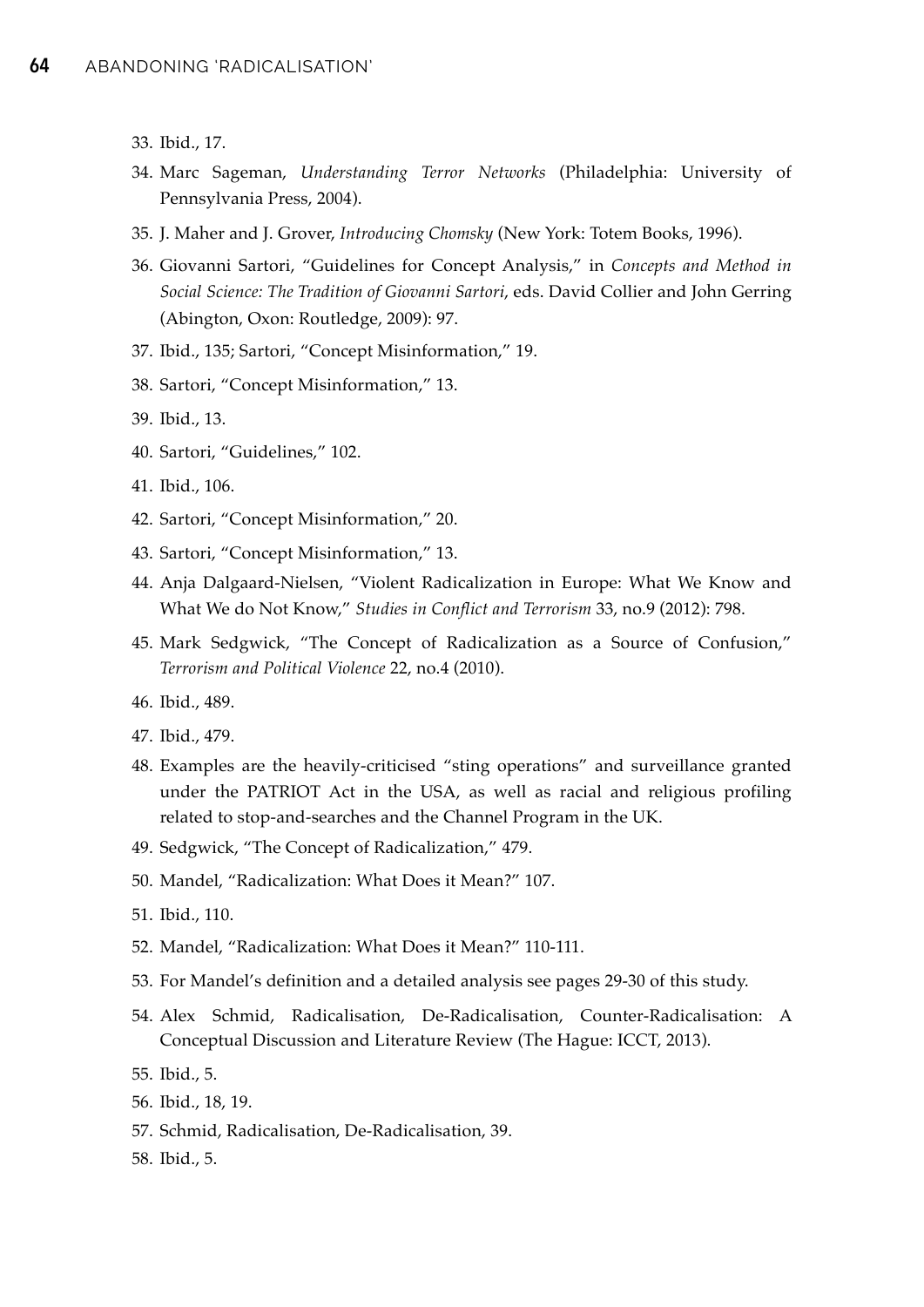- 59. Ibid., 39
- 60. Peter Neumann, "The Trouble with Radicalization," *International Affairs* 89, no.4 (2013).
- 61. Ibid., 873.
- 62. Ibid., 874-875.
- 63. Neumann, "The Trouble With Radicalization," 877.
- 64. Ibid., 893.

### 2. CONCEPTUAL ANALYSIS

- 64. Peter R. Neumann, "Introduction," in Perspectives on Radicalisation and Political Violence: Papers From the First International Conference on Radicalisation Political Violence, eds. Peter R. Neumann, Jacob Stoil and Dina Esfandiary (London: ICSR, 2008b): 4.
- 65. Sartori, "Guidelines," 111
- 66. Ibid., 111.
- 67. Sartori, "Guidelines for Concept Analysis," 111.
- 68. David Martin Jones and M. L. R. Smith, "Curbing the Enthusiasm: Why De-Radicalisation Programs Get Fanaticism Wrong," War on the Rocks, 2015. Accessed 28 March 2018, [https://warontherocks.com/2015/12/curbing-the](https://warontherocks.com/2015/12/curbing-the-enthusiasm-why-de-radicalization-programs-get-fanaticism-wrong/)[enthusiasm-why-de-radicalization-programs-get-fanaticism-wrong/](https://warontherocks.com/2015/12/curbing-the-enthusiasm-why-de-radicalization-programs-get-fanaticism-wrong/)
- 69. Ibid.
- 70. Mandel, "Radicalization: What Does it Mean?" 104.
- 71. Ibid., 104.
- 72. Schmid, Radicalisation, De-Radicalisation, 6.
- 73. Oxford English Dictionary, "Radical," OED, 2008.
- 74. Rik Coolsaet (Ed.), Jihadi Terrorism and the Radicalisation Challenge. European and American Experiences, 2nd ed. (Farnham, Surrey: Ashgate, 2011).
- 75. Tarik Fraihi, "(De-)Escalating Radicalisation: The Debate Within Immigrant Communities in Europe," in *Jihadi Terrorism and the Radicalisation Challenge. European and American Experiences*, 2nd ed. edited by Rik Coolsaet (Farnham, Surrey: Ashgate, 2011): 209; John Horgan and Max Taylor, "Disengagement, De-Radicalisation and the Arc of Terrorism: Future Directions for Research," in *Jihadi Terrorism and the Radicalisation Challenge. European and American Experiences*, 2nd ed. edited by Rik Coolsaet (Farnham, Surrey: Ashgate, 2011): 174.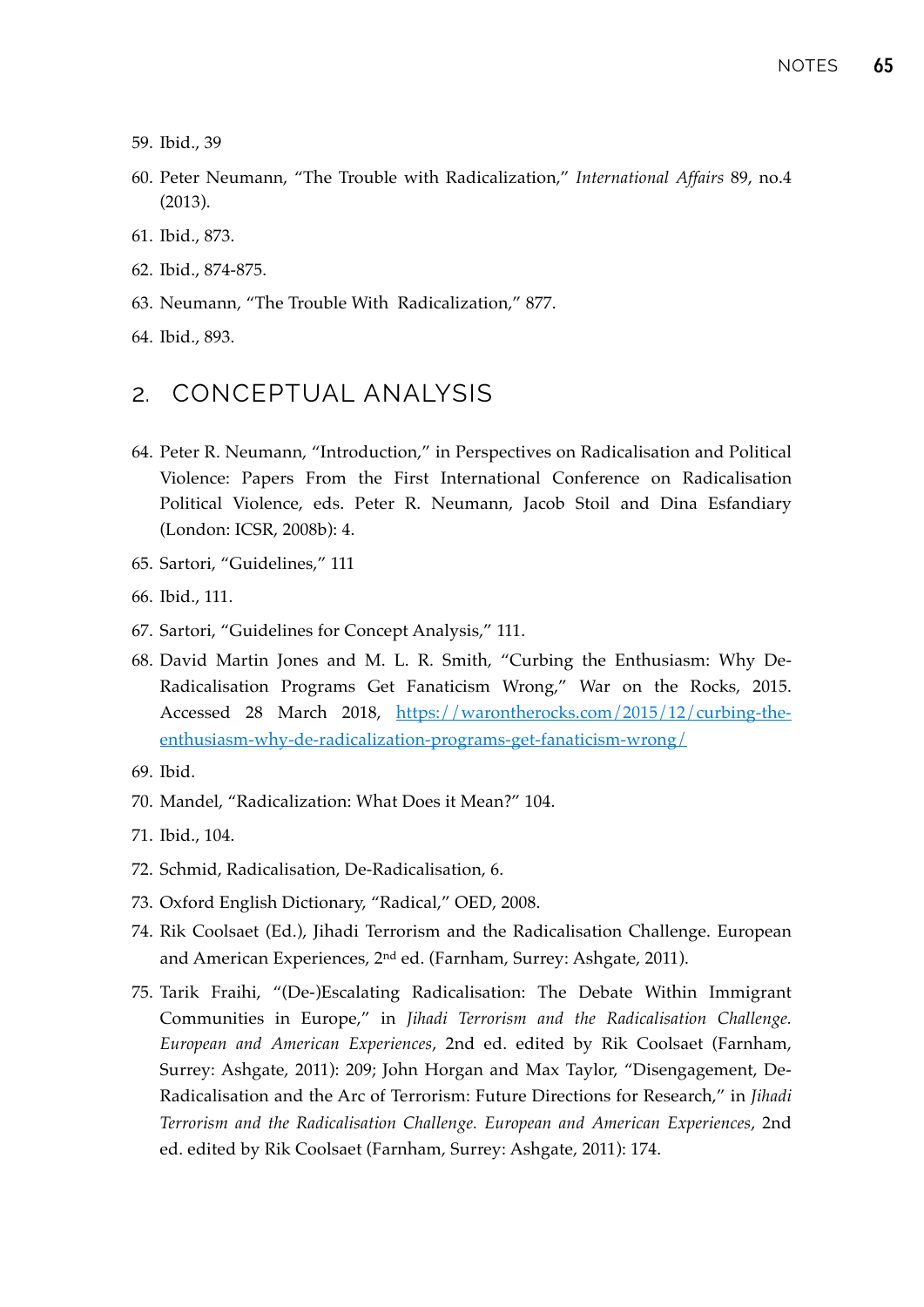- 76. Sageman, Leaderless Jihad.
- 77. Giovanni Sartori, "The Tower of Babel," in *Concepts and Method in Social Science: The Tradition of Giovanni Sartori*, eds. David Collier and John Gerring (Abington, Oxon: Routledge, 2009): 88.
- 78. Neumann, "The Trouble with Radicalization," 877.
- 79. Dalgaard-Nielsen, "Violent Radicalization in Europe."
- 80. Ibid., 798.
- 81. The Change Institute, Studies Into Violent Radicalisation; Lot 2. The Beliefs, Ideologies and Narratives (London: The Change Institute, 2008): 7.
- 82. Schmid, Radicalisation, De-Radicalisation, 8.
- 83. Schmid, Radicalisation, De-Radicalisation, 8-9.
- 84. Ibid., 18.
- 85. Mandel, "Radicalization: What Does it Mean?" 110.
- 86. Ibid., 111.
- 87. Mandel, "Radicalization: What Does it Mean?" 107.
- 88. Harriet Allan et.al. "Drivers of Violent Extremism: Hypothesis and Literature Review," RUSI, 2015.
- 89. Allan et.al., "Drivers of Violent Extremism," 10.
- 90. Guilian Denoeux and Lynn Carter, Guide to the Drivers of Violent Extremism (Washington, DC: USAID, 2009).
- 91. Ibid., 86-88.
- 92. Club de Madrid, "Addressing the Causes of Terrorism. The Club de Madrid Series on Democracy and Terrorism vol.1," Safe Democracy, 2005, accessed 26 June 1018.<http://safe-democracy.org/docs/CdM-Series-on-Terrorism-Vol-1.pdf>
- 93. Dalgaard-Nielsen, "Violent Radicalization in Europe," 798.
- 94. Schmid, "Radicalisation, De-Radicalisation," 5-7.
- 95. Neumann, "The Trouble with Radicalization," 876.
- 96. Sedgwick, "The Concept of Radicalization," 479.
- 97. See pages 22-23 of this study.
- 98. It is not the intention here to conflate Saudi cultural practices with extremism but rather to recognise that the shift from a 'Western' viewpoint to an Islamist 'extremist' one is different to shifting from an "Islamic' viewpoint to Islamist 'extremism.' It is the difference between shifting worldviews entirely versus shifting to an extreme end of one worldview.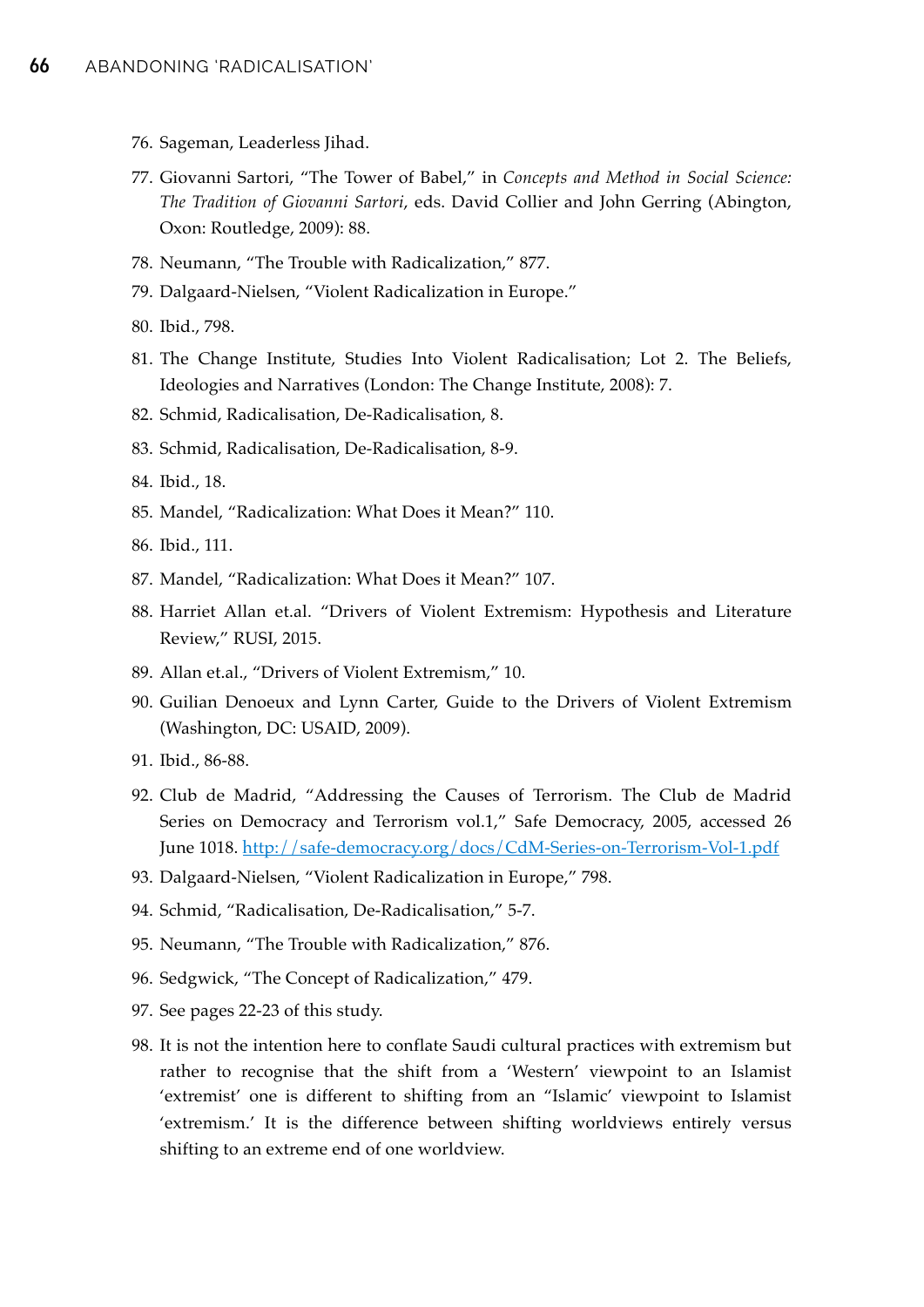- 99. Neumann, "The Trouble With Radicalization," 876.
- 100. Alex Gray, "These Are the Countries Where Child Marriage is Legal," World Economic Forum, 2016, accessed 4 August 2018. [https://www.weforum.org/](https://www.weforum.org/agenda/2016/09/these-are-the-countries-where-child-marriage-is-legal/) [agenda/2016/09/these-are-the-countries-where-child-marriage-is-legal/](https://www.weforum.org/agenda/2016/09/these-are-the-countries-where-child-marriage-is-legal/)
- 101. Sedgwick, "The Concept of Radicalization," 479.
- 102. John Horgan, "Discussion Point: The End of Radicalization?" START, 2012, accessed 5 March 2018. [http://www.start.umd.edu/news/discussion-point-end](http://www.start.umd.edu/news/discussion-point-end-radicalization)[radicalization](http://www.start.umd.edu/news/discussion-point-end-radicalization)
- 103. Neumann, "The Trouble with Radicalization," 885-890.
- 104. This has started to change in the UK and the focus is now increasingly on combating *all* forms of 'extremism.'
- 105. Silber and Bhatt, "Radicalization in the West."
- 106. Clara Eroukmanoff, "The Remote Securitisation of Islam in the US Post-9/11: Euphamisation, Metaphors and the 'Logic of Expected Consequences' in Counter-Radicalisation Discourse," *Critical Studies on Terrorism* 8, no.2 (2015).
- 107. Shiraz Maher, "How We Can Rid Britain of Violent Extremism," The New Statesman, 2007, accessed 19 February 2018. [https://www.newstatesman.com/](https://www.newstatesman.com/politics/2007/07/islam-extremism-terrorism) [politics/2007/07/islam-extremism-terrorism](https://www.newstatesman.com/politics/2007/07/islam-extremism-terrorism); Shiraz Maher and Martin Frampton, *Choosing Our Friends Wisely: Criteria for Engagement With Muslim Groups* (London: Policy Exchange, 2009); Alex Schmid, *Violent and Non-Violent Extremism: Two Sides of the Same Coin?* (The Hague: ICCT, 2014): 2, 16.
- 108. Horgan, "Discussion Point;" McCauley and Moskalenko, *Friction*; McCauley and Moskalenko, Understanding Political Radicalisation."
- 109. Christina Hellmich, "The Psychology of Al-Qaeda: From Ideology to Participation," in *Understanding Violent Radicalisation: Terrorism and Jihadist Movements in* Europe edited by Magnus Ranstorp (Oxon: Routledge, 2009); Horgan, "Discussion Point;" McCauley and Moskalenko, *Friction*; McCauley and Moskalenko, "Understanding Political Radicalisaiton."
- 110. Horgan, "Discussion Point;" McCauley and Moskalenko, *Friction*.
- 111. Sageman, Leaderless Jihad.
- 112. Donatella Della Porta, Social Movements, Political Violence and the State. A Comparative Analysis of Italy and Germany (Cambridge, England: Cambridge University Press, 1995).
- 113. McCauley and Moskalenko, *Friction*, 266-270.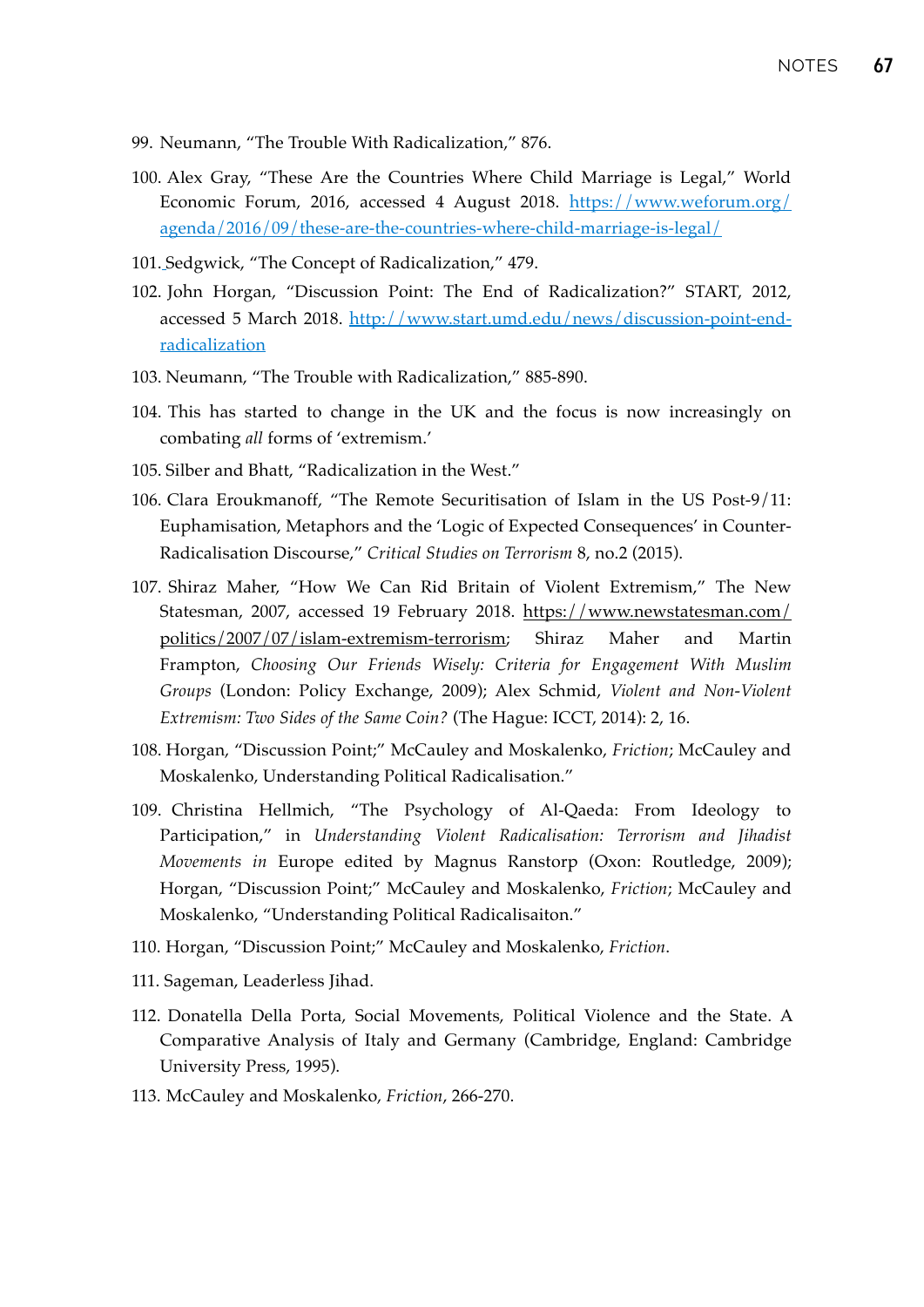### 3. THE HISTORICAL PERSPECTIVE

- 114. David Betz, "Review of The Insurgent Archipelago: From Mao to Bin Laden by John Mackinlay; Counterinsurgency by David J. Kilkullen," *International Affairs* 87, no.3 (2011): 725.
- 115. Donatella Della Porta, "Introduction: On Individual Motivation in Underground Political Organisation," *International Social Movement Research* 4, (1992): 3-4.
- 116. Neumann, "Introduction," 4.
- 117. Della Porta, "Introduction," 6.
- 118. Della Porta, "Introduction," 11.
- 119. Ibid., 14.
- 120. Ibid., 15.
- 121. Ibid., 23.
- 122. Ibid., 10.
- 123. Donatella Della Porta and Mario Diani, *Social Movements: An Introduction*. (Oxford: Blackwell Publishers, 1999): 149.
- 124. Ibid., 186.
- 125. Maria Jose Moyano, "Going Underground in Argentina: A Look at the Founders of a Guerrilla Movement," *International Social Movement Research* 4, (1992): 107.
- 126. Della Porta, Social Movements, Political Violence and the State, 105.

127. Ibid., 111.

- 128. Dalgaard-Nielsen, "Violent Radicalization in Europe," 798.
- 129. The Change Institute, Studies Into Violent Radicalisation, 7.
- 130. Schmid, Radicalisation, De-Radicalisation, 8.
- 131. Mandel, "Radicalization: What Does it Mean?" 11.
- 132. Ted Robert Gurr, "Terrorism in Democracies: Its Social and Political Bases," in *Origins of Terrorism. Psychologies, Ideologies, Theologies, States of Mind* edited by Walter Reich (New York: Cambridge University Press, 1990): 87.
- 133. Marc Sageman, *Understanding Terror Networks* (Philadelphia: University of Pennsylvania Press, 2004): 97.
- 134. Ibid., 54.
- 135. Club de Madrid, "Addressing the Causes of Terrorism."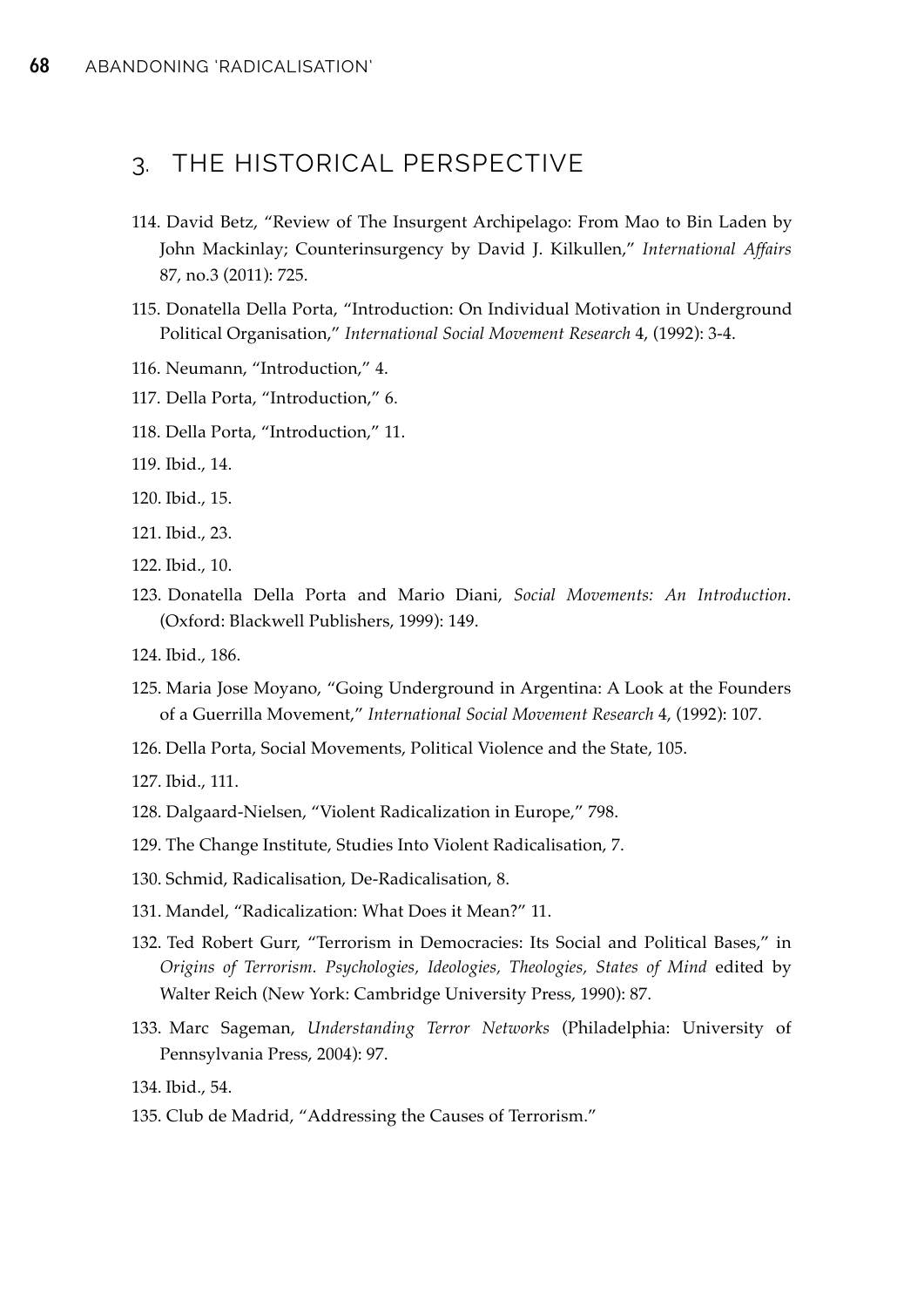- 136. Peter Neumann and Scott Kleinmann, "How Rigorous is Radicalisation Research?" *Democracy and Security* 9, no.4 (2013): 363.
- 137. Della Porta, "Introduction," 8.
- 138. Ibid., 8.
- 139. Martha Crenshaw, "Decisions to Use Terrorism: Psychological Constraints on Instrumental Reasoning," *International Social Movement Research* 4, (1992): 31.
- 140. Peter Waldmann, "Ethnic and Sociorevolutionary Terrorism: A Comparison of Structures," *International Social Movement Research* 4, (1992): 239.
- 141. F. Neirhardt and D. Rucht, "The Analysis of Social movements: The State of the Art and Some Perspectives for Further Research," in *Research on Social Movements: the State of the Art in Western Europe and the USA* edited by D. Rucht (Frankfurt: Campus and Westview Press, 1990) quoted in Donatella Della Porta, "Introduction," 14.
- 142. Della Porta, "Introduction," 10.
- 143. Crenshaw, "Decisions to Use Terrorism," 30.
- 144. Gilda Zwerman, "Conservative and Feminist Images of Women Associated with Armed, Clandestine Organizations in the United States," *International Social Movement Research* 4, (1992): 135.
- 145. Richard G. Braungart and Margaret M. Braungart, "From Protest to Terrorism: The Case of the SDS and the Weathermen," *International Social Movement Research* 4, (1992): 63.
- 146. Albert Bandura, "Mechanisms of Moral Disengagement," in Origins of Terrorism. Psychologies, Ideologies, Theologies, States of Mind edited by Walter Reich (New York: Cambridge University Press, 1990):164.
- 147. Patrick Bishop and Eamonn Mallie, *The Provisional IRA* (London: William Heinemann, 1987).
- 148. Braungart and Braungart, "From Protest to Terrorism."
- 149. Crenshaw, "Decisions to Use Terrorism."
- 150. Della Porta, "Political Socialization in Left-Wing Underground Organizations: Biographies of Italian and German Militants," *International Social movement Research* 4, (1992); *Social Movements, Political Violence and the State.*
- 151. Della Porta and Diani, *Social Movements.*
- 152. Moyano, "Going Underground in Argentina."
- 153. Waldmann, "Ethnic and Sociorevolutionary Terrorism."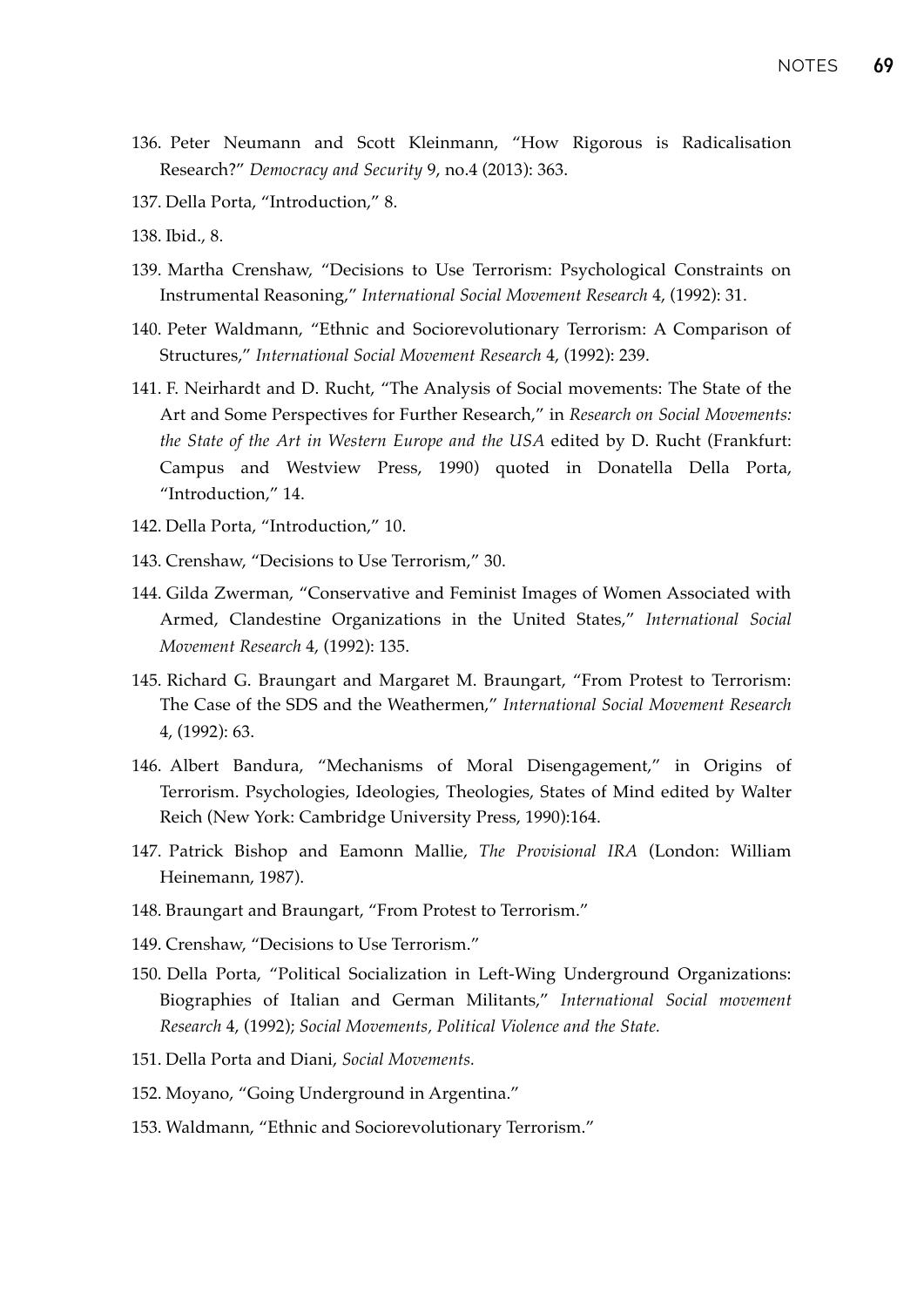- 154. Robert W. White, "Political Violence by the Nonaggrieved: Explaining the Political Participation of Those With No Apparent Grievances," *International Social Movement Research* 4, (1992).
- 155. Braungart and Braungart, "From Protest to Terrorism;" Della Porta, "Political Socialization;" Franco Ferracuti, "Ideology and Repentance: Terrorism in Italy," in *Origins of Terrorism. Psychologies, Ideologies, Theologies, States of Mind* edited by Walter Reich (New York: Cambridge University Press, 1990); Konrad Kellen, "Ideology and Rebellion: Terrorism in West Germany," in *Origins of Terrorism. Psychologies, Ideologies, Theologies, States of Mind* edited by Walter Reich (New York: Cambridge University Press, 1990); Moyano, "Going Underground in Argentina;" Jerrold Post, "Terrorism Psycho-Logic: Terrorist Behaviour as a Product of Psychological Forces," in *Origins of Terrorism. Psychologies, Ideologies, Theologies, States of Mind* edited by Walter Reich (New York: Cambridge University Press, 1990); Waldmann, "Ethnic and Sociorevolutionary Terrorism."
- 156. Kellen, "Ideology and Rebellion;" Jerrold Post, "Group and Organisational Dynamics of Political Terrorism: Implications for Counterterrorist Policy," in *Contemporary Research on Terrorism* edited by Paul Wilkinson and A. M. Stewart (Aberdeen: Aberdeen University Press, 1987); Waldmann, "Ethnic and Sociorevolutionary Terrorism."
- 157. White, "Political Violence by the Nonaggreieved."
- 158. Ehud Sprinzak, "The Psychological Formation of Extreme Left Terrorism in a Democracy: The Case of the Weathermen," in *Origins of Terrorism. Psychologies, Ideologies, Theologies, States of Mind* edited by Walter Reich (New York: Cambridge University Press, 1990).
- 159. Bishop and Mallie, *The Provisional IRA.*
- 160. Sageman, Leaderless Jihad.
- 161. Della Porta and Diani, *Social Movements.*
- 162. Della Porta and Diani, *Social Movements*, 73.
- 163. Ibid., 70.
- 164. Sageman, Leaderless Jihad, 65, 73, 83.
- 165. Della Porta and Diani, *Social movements*, 135.
- 166. Sageman, Leaderless Jihad, 24.
- 167. Della Porta and Diani, *Social Movements*, 109; Sageman, *Leaderless Jihad*, 68.
- 168. Della Porta and Diani, *Social Movements*, 61; Sageman, *Leaderless Jihad*, 87.
- 169. Della Porta and Diani, *Social Movements*, 62; Sageman, *Leaderless Jihad*, 149.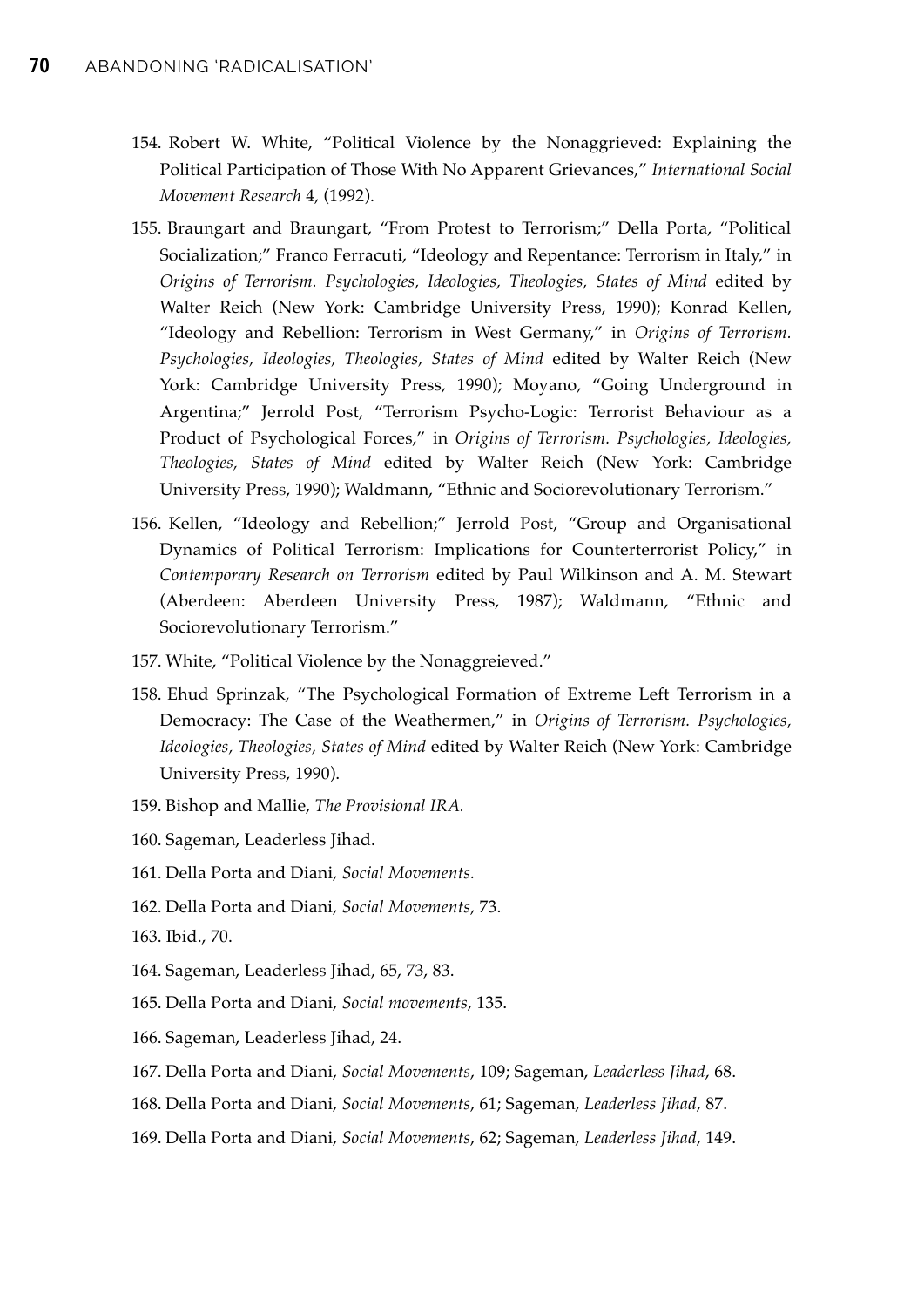- 170. Della Porta, "Political Socialization in Left-Wing Underground Organizations," 273.
- 171. Sageman, Leaderless Jihad, 66.
- 172. Nasser-Eddine, Garnham, Agostino and Caluya, *Countering Violent Extremism*, 13.

## 4. CONCLUSIONS AND DISCUSSION

- 173. Neumann, "The Trouble With Radicalisation;" Schmid, *Radicalisation, De-Radicalisation*, 39.
- 174. McCauley and Moskalenko, *Friction*, 4.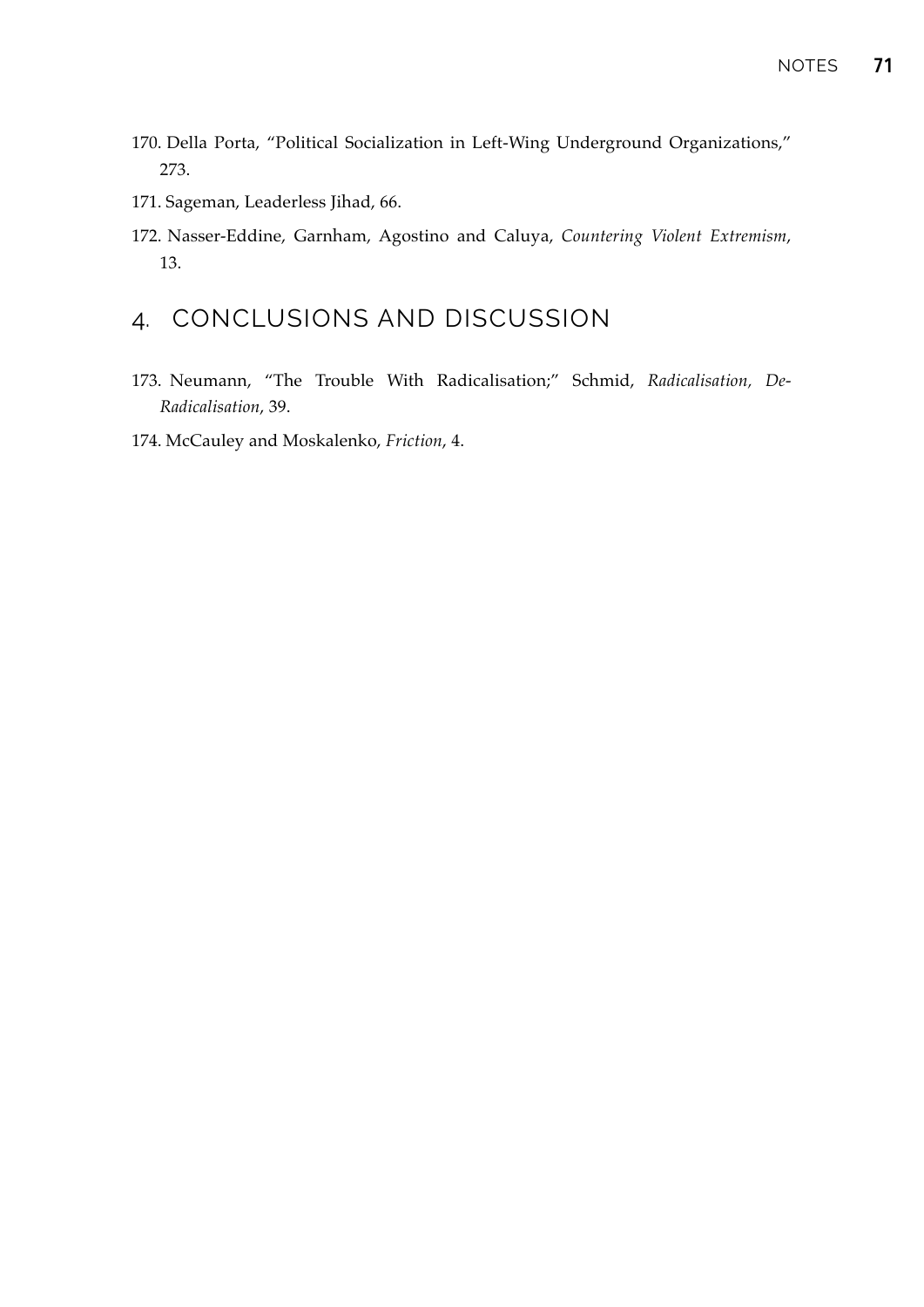## BIBLIOGRAPHY

Allan, Harriet, Andrew Glazzard, Sasha Jesperson, Sneha Reddy-Tumu and Emily Winterbotham. "Drivers of Violent Extremism: Hypothesis and Literature Review," RUSI. 2015. Accessed 27 June 2018. [https://](https://assets.publishing.service.gov.uk/media/57a0899d40f0b64974000192/Drivers_of_Radicalisation_Literature_Review.pdf) [assets.publishing.service.gov.uk/media/57a0899d40f0b64974000192/](https://assets.publishing.service.gov.uk/media/57a0899d40f0b64974000192/Drivers_of_Radicalisation_Literature_Review.pdf) Drivers of Radicalisation Literature Review.pdf

Antúnez, Juan Carlos and Ioannis Tellidis. "The Power of Words: The Deficient Terminology Surrounding Islam-Related Terrorism." *Critical Studies on Terrorism* 6, no.1 (2013): 118-139.

Bandura, Albert. "Mechanisms of Moral Disengagement." In *Origins of Terrorism. Psychologies, Ideologies, Theologies, States of Mind,* edited by Walter Reich, 161-191. New York: Cambridge University Press, 1990.

Bartlett, Jamie and Carl Miller. "The Edge of Violence: Towards Telling the Difference Between Violent and Non-Violent Radicalisation." *Terrorism and Political Violence* 24, no.1 (2012): 1-21.

Betz, David. "Review of The Insurgent Archipelago: From Mao to Bin Laden by John Mackinlay; Counterinsurgency by David J. Kilcullen." *International Affairs* 87, no.3 (2011): 725-726.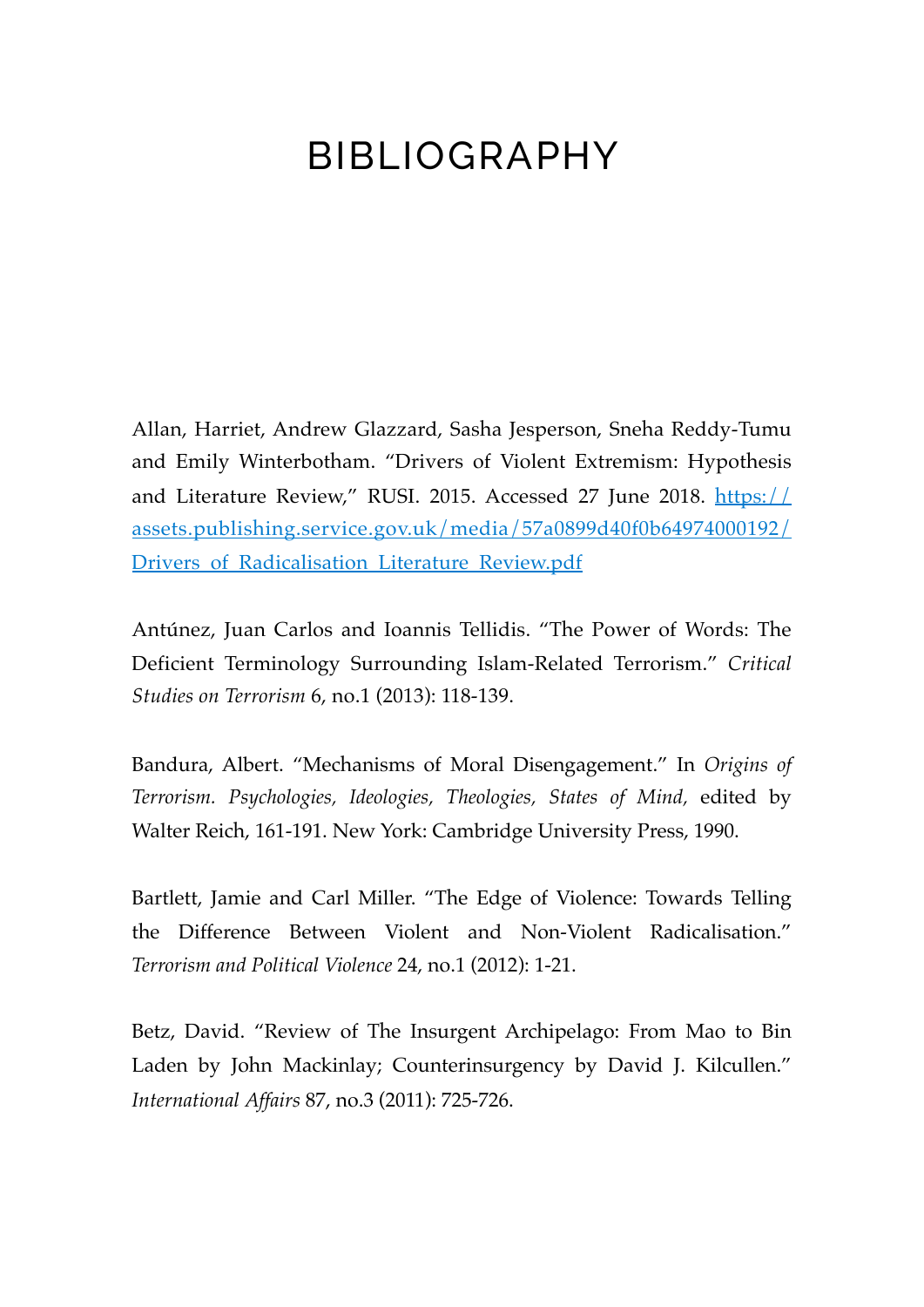Bishop, Patrick and Eamonn Mallie. *The Provisional IRA*. London: William Heinemann, 1987.

Borum, Randy. "Radicalization into Violent Extremism I: A Review of Social Science Theories." *Journal of Strategic Security* 4, no.4 (2011): 7-36.

Braungart, Richard G. and Margaret M. Braungart. "From Protest to Terrorism: The Case of SDS and the Weathermen." *International Social Movement Research* 4 (1992): 45-78.

Brett, Annabel. "What is Intellectual History Now?" In *What is History Now?* edited by David Connadine, 113-131. Basingstoke: Palgrave MacMillan, 2002.

Club de Madrid. "Addressing the Causes of Terrorism. The Club de Madrid Series on Democracy and Terrorism vol.1," Safe Democracy. 2005. Accessed 26 June 2018. [http://safe-democracy.org/docs/CdM-Series-on-](http://safe-democracy.org/docs/CdM-Series-on-Terrorism-Vol-1.pdf)[Terrorism-Vol-1.pdf](http://safe-democracy.org/docs/CdM-Series-on-Terrorism-Vol-1.pdf)

Coleman, Andrew M. *Oxford. A Dictionary of Psychology* (4 ed.)*.* Oxford: Oxford University Press, 2015.

Collier, David and John Gerring (Eds.). *Concepts and Method in Social Science: The Tradition of Giovanni Sartori*. Abington, Oxon: Routledge, 2009.

Coolsaet, Rik (Ed.). *Jihadi Terrorism and the Radicalisation Challenge. European and American Experiences*, 2nd ed. Farnham, Surrey: Ashgate, 2011.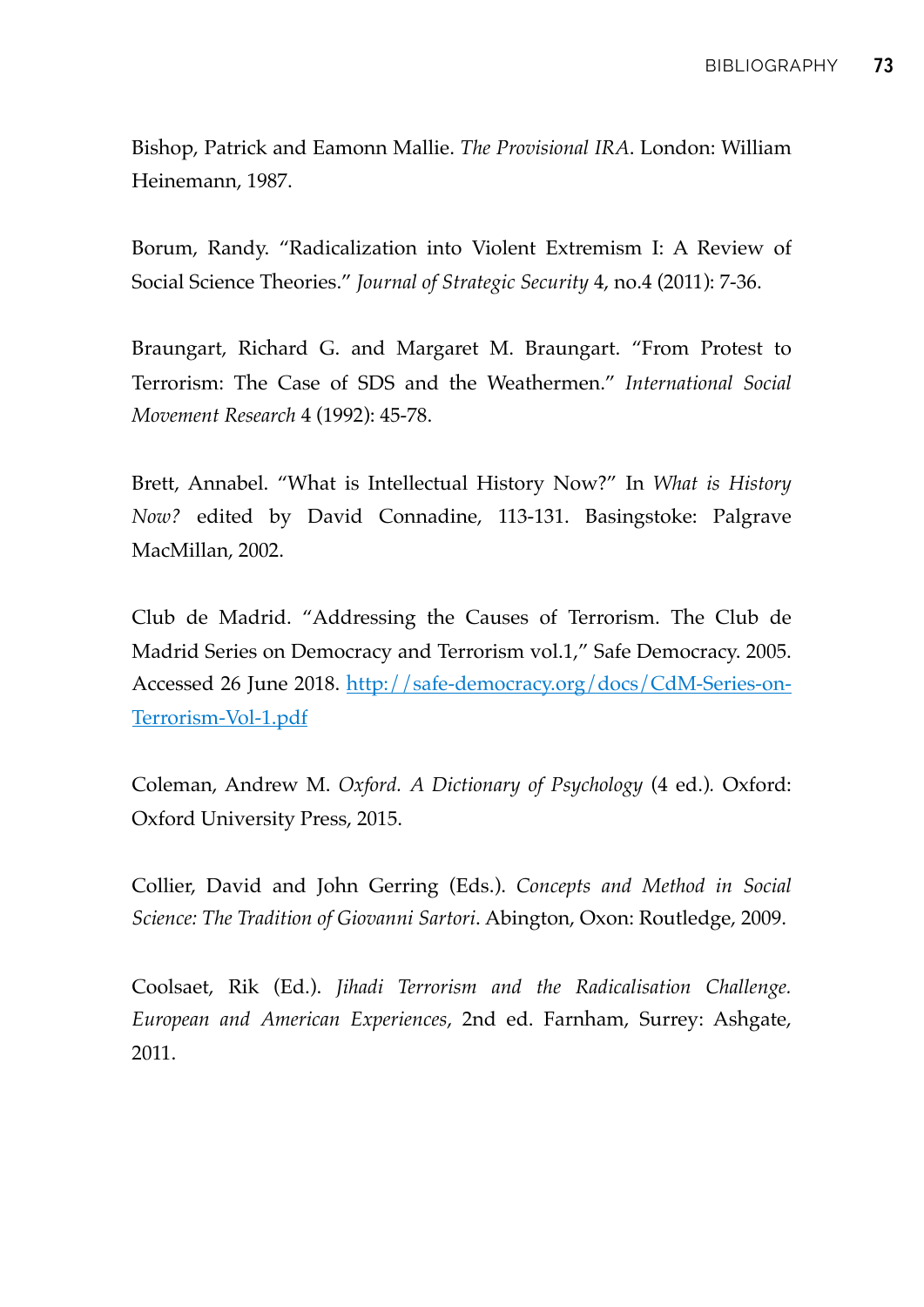Coolsaet, Rik. "Epilogue." In *Jihadi Terrorism and the Radicalisation Challenge. European and American Experiences*, 2nd ed. edited by Rik Coolsaet, 259-268. Farnham, Surrey: Ashgate, 2011.

Crenshaw, Martha. "Political Explanations." In *Addressing the Causes of Terrorism. The Club de Madrid Series on Democracy and Terrorism vol.1* edited by Club de Madrid, Safe Democracy, 13-18. 2005. Accessed 26 June 2018. <http://safe-democracy.org/docs/CdM-Series-on-Terrorism-Vol-1.pdf>

Crenshaw, Martha. "Decisions to Use Terrorism: Psychological Constraints on Instrumental Reasoning." *International Social Movement Research* 4 (1992): 29-42.

Crenshaw, Martha. "The Logic of Terrorism: Terrorist Behaviour as a Product of Strategic Choice." In *Origins of Terrorism. Psychologies, Ideologies, Theologies, States of Mind,* edited by Walter Reich, 7-24. New York: Cambridge University Press, 1990.

Crenshaw, Martha. "The Causes of Terrorism." *Comparative Politics* 13, no. 4 (1981): 379-399

Dalgaard-Nielsen, Anja. "Violent Radicalization in Europe: What We Know and What We Do Not Know." *Studies in Conflict and Terrorism* 33, no.9 (2012): 797-814.

Della Porta, Donatella. *Social Movements, Political Violence, and the State. A Comparative Analysis of Italy and Germany.* Cambridge, England: Cambridge University Press, 1995.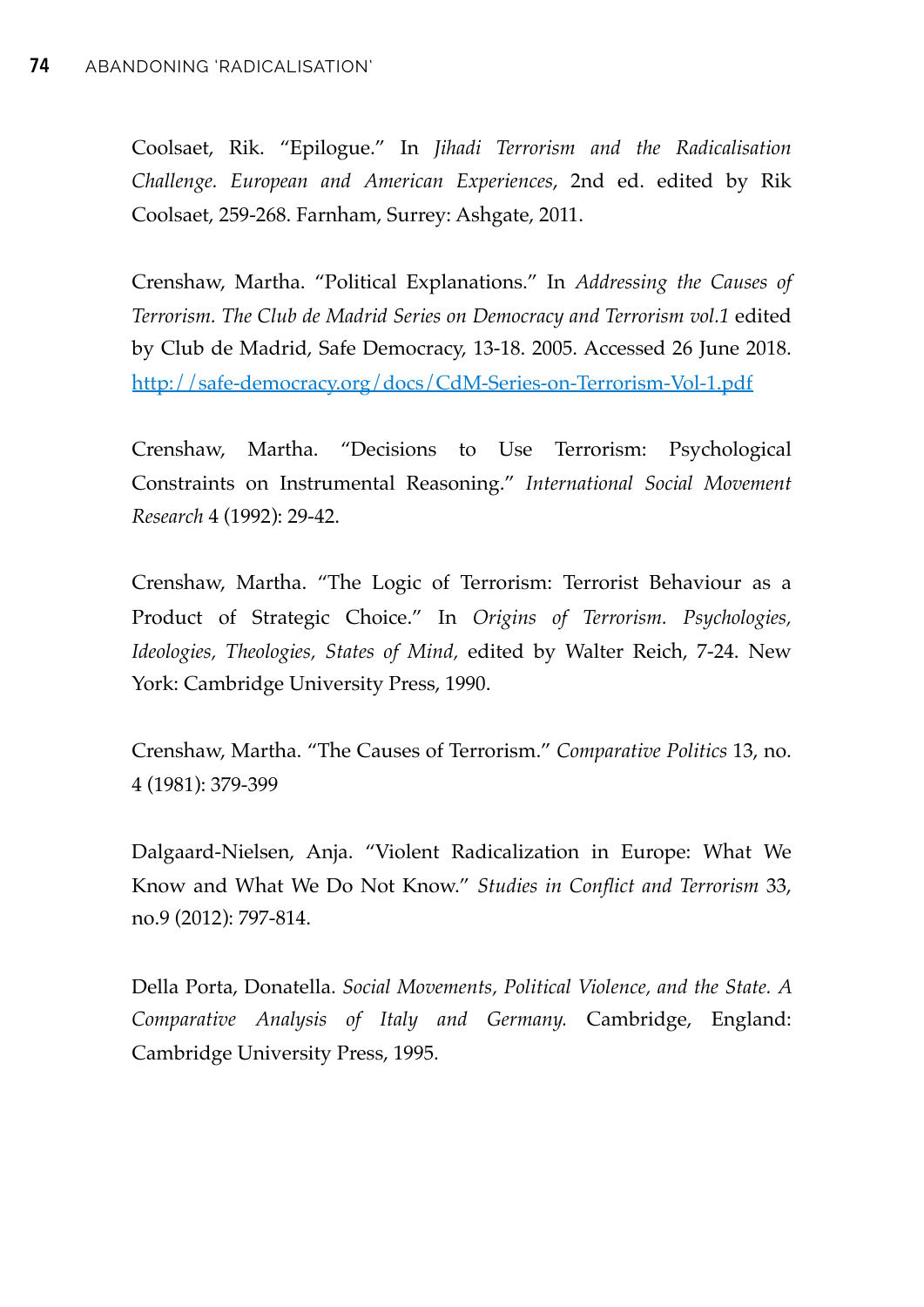Della Porta, Donatella. "Introduction: On Individual Motivations in Underground Political Organisations." *International Social Movement Research* 4 (1992): 3-28 .

Della Porta, Donatella. "Political Socialization in Left-Wing Underground Organizations: Biographies of Italian and German militants." *International Social Movement Research* 4 (1992): 259-290.

Della Porta, Donatella and Mario Diani. *Social Movements: An Introduction*. Oxford: Blackwell Publishers, 1999.

Denoeux, Guilain and Lynn Carter. *Guide to the Drivers of Violent Extremism.* Washington, D.C.: USAID, 2009.

Eroukmanoff, Clara. "The Remote Securitisation of Islam in the US post-9/11: Euphemisation, Metaphors and the 'Logic of Expected Consequences' in Counter-Radicalisation Discourse." *Critical Studies on Terrorism* 8, no.2 (2015): 246-265.

Ferracuti, Franco. "Ideology and Repentance: Terrorism in Italy." In *Origins of Terrorism. Psychologies, Ideologies, Theologies, States of Mind,*  edited by Walter Reich, 59-64. New York: Cambridge University Press, 1990.

Fraihi, Tarik. "(De-)Escalating Radicalisation: The Debate Within Immigrant Communities in Europe." In *Jihadi Terrorism and the Radicalisation Challenge. European and American Experiences*, 2nd ed. edited by Rik Coolsaet, 205-213. Farnham, Surrey: Ashgate, 2011.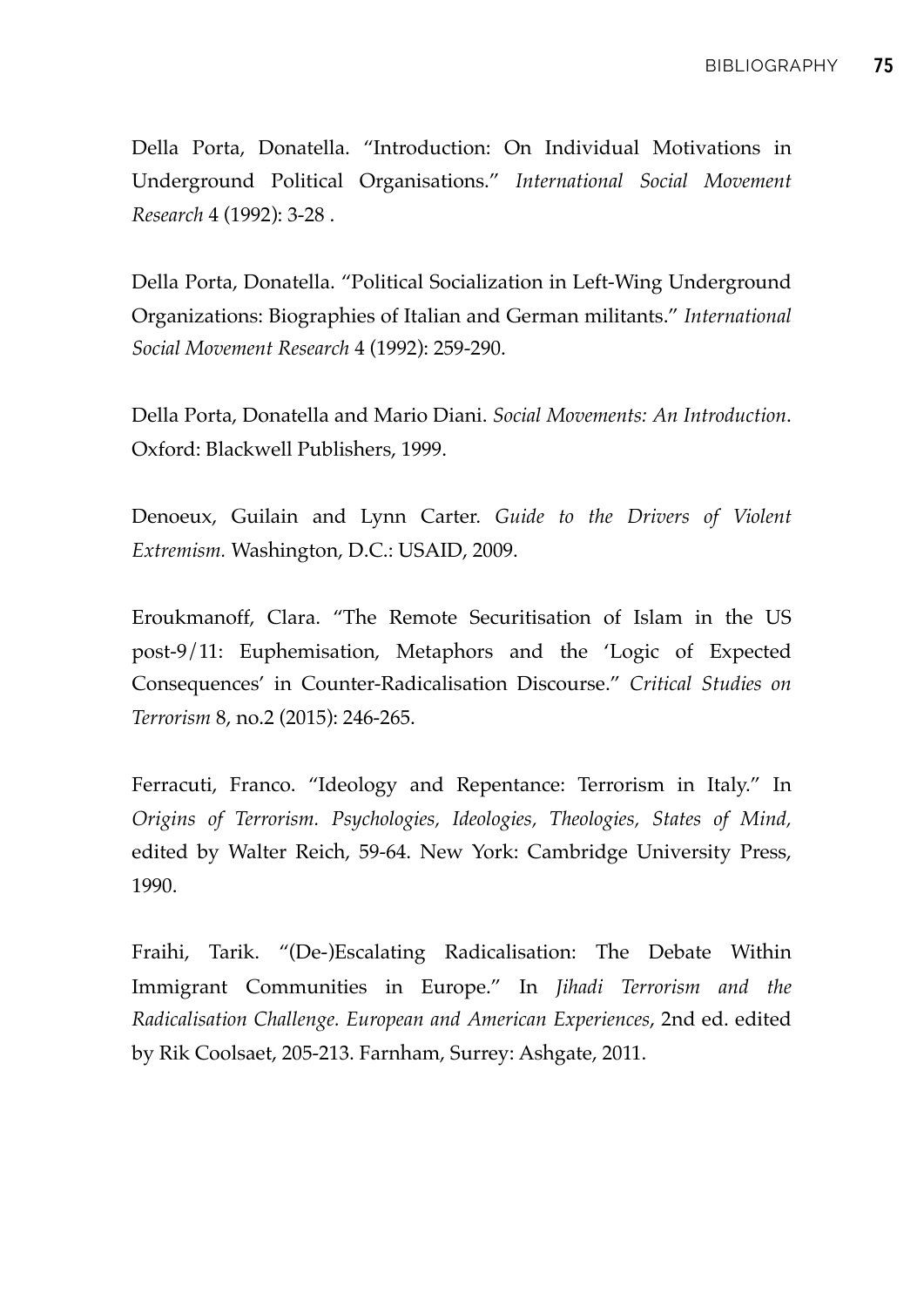Githens-Mazer, J. and R. Lambert. "Why Conventional Wisdom on Radicalisation Fails: the Persistence of a Failed Discourse." *International Affairs* 86, no.4 (2010): 889-901.

Goertz, Gary. "Point of Departure: Intension and Extension." In *Concepts and Method in Social Science: The Tradition of Giovanni Sartori,* edited by David Collier and John Gerring, 181-202. Abington, Oxon: Routledge, 2009.

Gove, Michael. *Celsius 7/7.* London: Weidenfeld & Nicolson, 2006.

Gray, Alex. "These Are the Countries Where Child Marriage is Legal." World Economic Forum. 2016. Accessed 4 August 2018. [https://](https://www.weforum.org/agenda/2016/09/these-are-the-countries-where-child-marriage-is-legal/) [www.weforum.org/agenda/2016/09/these-are-the-countries-where](https://www.weforum.org/agenda/2016/09/these-are-the-countries-where-child-marriage-is-legal/)[child-marriage-is-legal/](https://www.weforum.org/agenda/2016/09/these-are-the-countries-where-child-marriage-is-legal/)

Gurr, Ted Robert. "Economic Factors." In *Addressing the Causes of Terrorism. The Club de Madrid Series on Democracy and Terrorism vol.1* edited by Club de Madrid, Safe Democracy, 19-25. 2005. Accessed 26 June 2018. <http://safe-democracy.org/docs/CdM-Series-on-Terrorism-Vol-1.pdf>

Gurr, Ted Robert. "Terrorism in Democracies: Its Social and Political Bases." In *Origins of Terrorism. Psychologies, Ideologies, Theologies, States of Mind,* edited by Walter Reich, 86-102. New York: Cambridge University Press, 1990.

Heath-Kelly, Charlotte, Christopher Baker-Beall and Lee Jarvis. "Introduction." In *Counter-Radicalisation: Critical Perspectives* edited by Christopher Baker-Beall, Charlotte Heath-Kelly and Lee Jarvis, 1-13. Abingdon, Oxfordshire: Routledge, 2015.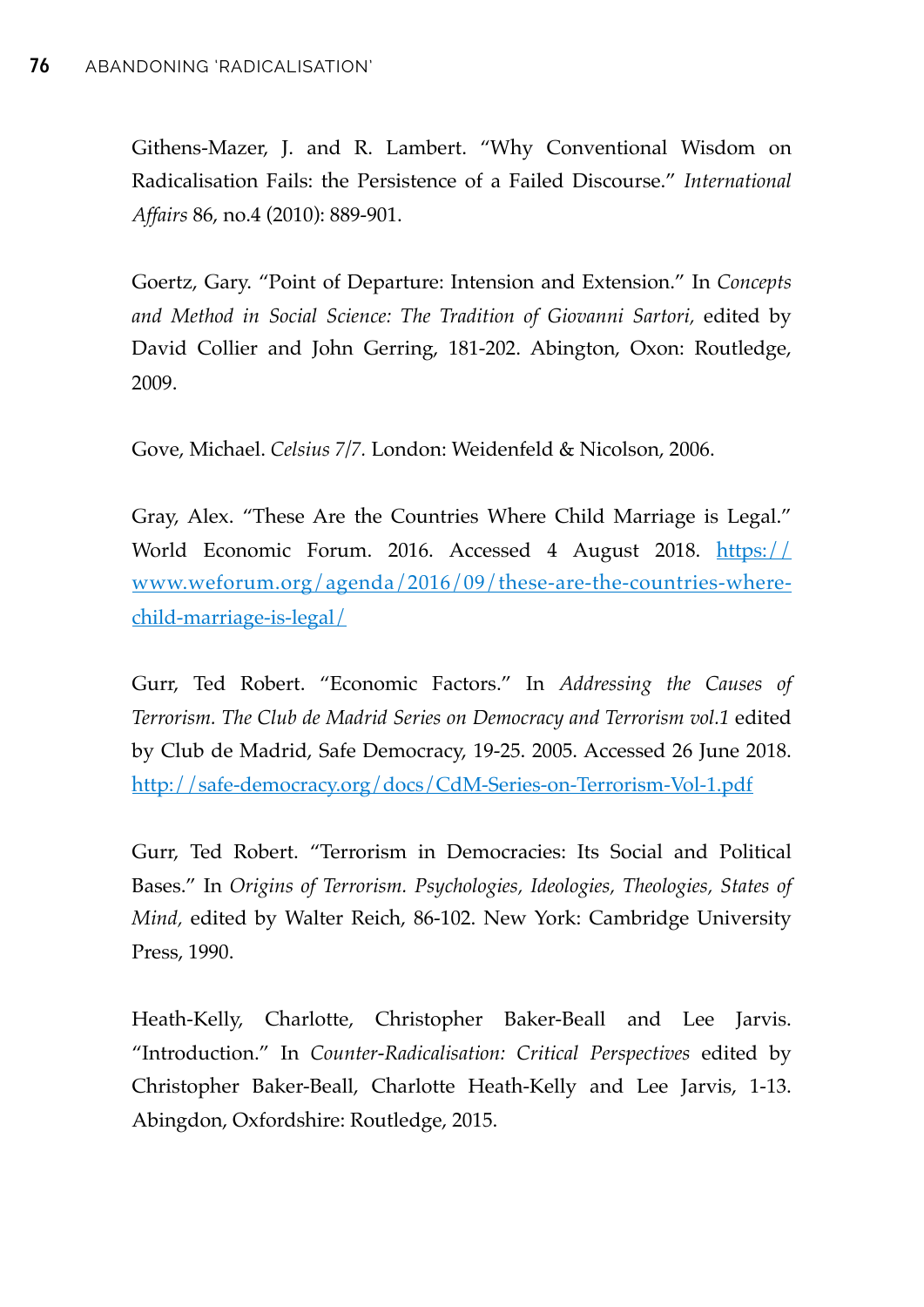Hellmich, Christina. "The Psychology of Al-Qaeda: From Ideology to Participation." In *Understanding Violent Radicalisation: Terrorist and Jihadist Movements in Europe* edited by Magnus Ranstorp, 68-86. Oxon: Routledge, 2009.

Hoad, T. F. *The Concise Oxford Dictionary of English Etymology*. Oxford: Oxford University Press, 1996.

Horgan, John. "Discussion Point: The End of Radicalization?" START. 2012. Accessed 5 March 2018. [http://www.start.umd.edu/news/](http://www.start.umd.edu/news/discussion-point-end-radicalization) [discussion-point-end-radicalization](http://www.start.umd.edu/news/discussion-point-end-radicalization)

Horgan, John. "Deradicalisation or Disengagement? A Process in Need of Clarity and a Counterterrorism Initiative in Need of Evaluation." *International Journal of Social Psychology* 24, no.2 (2009): 291-298.

Horgan, John. "From Profiles to Pathways and Roots to Routs: Perspectives From Psychology in Radicalisation Into Terrorism." *The Annals of the American Academy of Political and Social Science* 618 (2008): 80-94.

Horgan, John and Max Taylor. "Disengagement, De-Radicalisation and the Arc of Terrorism: Future Directions for Research." In *Jihadi Terrorism and the Radicalisation Challenge. European and American Experiences*, 2nd ed. edited by Rik Coolsaet, 173-186. Farnham, Surrey: Ashgate, 2011.

Hörnqvist, Magnus and Janne Flyghed. "Exclusion or Culture? The Rise and the Ambiguity of the Radicalisation Debate." *Critical Studies on Terrorism* 5, no.3 (2012): 319-334.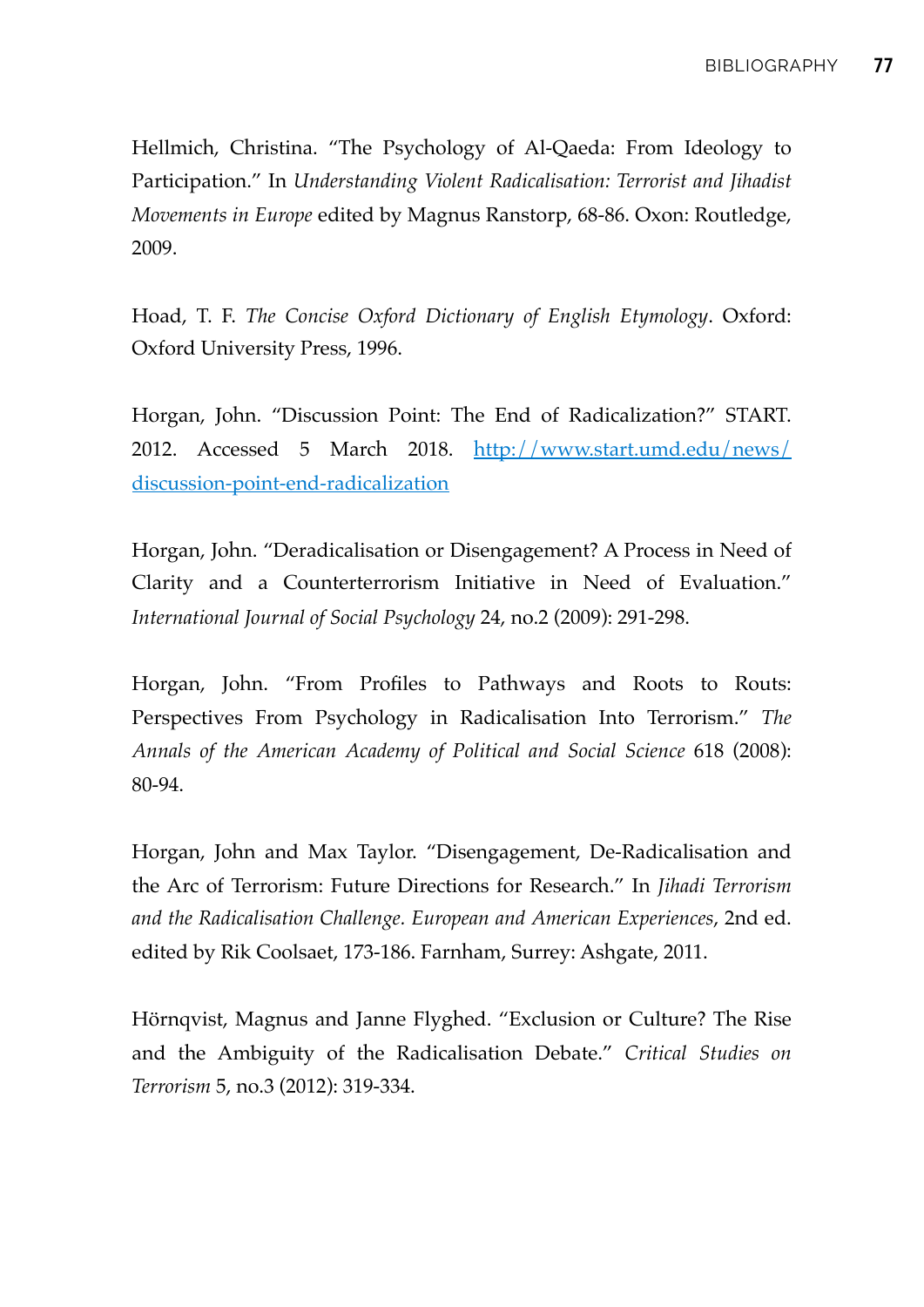Hoskins, Andrew and Ben O'Loughlin. "Media and the Myth of Radicalisation." *Media, War & Conflict* 2, no.2 (2009): 107-110.

Hoskins, Andrew and Ben O'Loughlin. "Pre-Mediating Guilt: Radicalisation and Mediality in British News." *Critical Studies on Terrorism* 2, no.1 (2009): 81-93.

Hughes, Eamonn (Ed.). *Culture and Politics in Northern Ireland. 1960-1990.* Buckingham: Open University Press, 1993.

Irwin, Nathan. "The Complexity of Responding to Home-Grown Terrorism: Radicalisation, De-Radicalisation and Disengagement." *Journal of Policing, Intelligence and Counter Terrorism* 10, no.2 (2015): 166-175.

Jones, David Martin and M. L. R. Smith. "Curbing the Enthusiasm: Why De-Radicalisation Programs Get Fanaticism Wrong," War on the Rocks. 2015. Accessed 28 March 2018. [https://warontherocks.com/2015/12/](https://warontherocks.com/2015/12/curbing-the-enthusiasm-why-de-radicalization-programs-get-fanaticism-wrong/) [curbing-the-enthusiasm-why-de-radicalization-programs-get-fanaticism](https://warontherocks.com/2015/12/curbing-the-enthusiasm-why-de-radicalization-programs-get-fanaticism-wrong/)[wrong/](https://warontherocks.com/2015/12/curbing-the-enthusiasm-why-de-radicalization-programs-get-fanaticism-wrong/)

Jones, David Martin and M. L. R. Smith. "Paris Attacks: Is 'Radicalisation' Really the Problem?" The Telegraph. 2015. Accessed 27 March 2018. [https://www.telegraph.co.uk/news/uknews/terrorism-in-the-uk/](https://www.telegraph.co.uk/news/uknews/terrorism-in-the-uk/11997784/Paris-attacks-Is-radicalisation-really-the-problem.html) [11997784/Paris-attacks-Is-radicalisation-really-the-problem.html](https://www.telegraph.co.uk/news/uknews/terrorism-in-the-uk/11997784/Paris-attacks-Is-radicalisation-really-the-problem.html)

Jurgensmeyer, Mark. "Religion." In *Addressing the Causes of Terrorism. The Club de Madrid Series on Democracy and Terrorism vol.1* edited by Club de Madrid, Safe Democracy, 27-33. 2005. Accessed 26 June 2018. [http://safe](http://safe-democracy.org/docs/CdM-Series-on-Terrorism-Vol-1.pdf)[democracy.org/docs/CdM-Series-on-Terrorism-Vol-1.pdf](http://safe-democracy.org/docs/CdM-Series-on-Terrorism-Vol-1.pdf)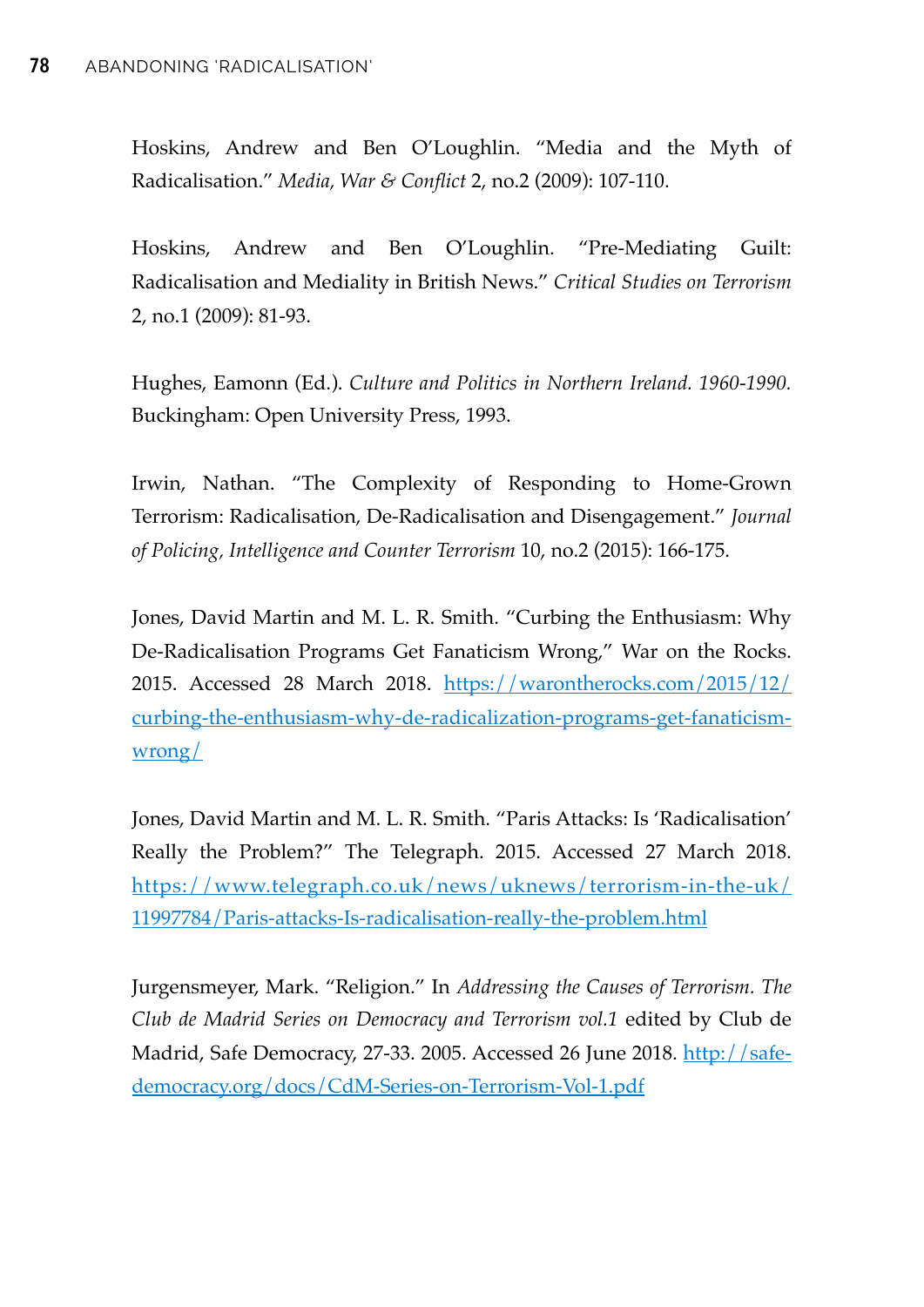Kellen, Konrad. "Ideology and Rebellion: Terrorism in West Germany." In *Origins of Terrorism. Psychologies, Ideologies, Theologies, States of Mind,*  edited by Walter Reich, 43-58. New York: Cambridge University Press, 1990.

King, Michael and Donald M. Taylor. "The Radicalization of Homegrown Jihadists: A Review of Theoretical Models and Social Psychological Evidence." *Terrorism and Political Violence* 23, no.4 (2011): 602-622.

Kundnani, Arun. "Radicalisation: The Journey of a Concept." In *Counter-Radicalisation: Critical Perspectives* edited by Christopher Baker-Beall, Charlotte Heath-Kelly and Lee Jarvis, 14-35. Abingdon, Oxfordshire: Routledge, 2015.

Maher, Shiraz. "How We Can Rid Britain of Violent Extremism." The New Statesman. 2007. Accessed 19 February 2018. [https://](https://www.newstatesman.com/politics/2007/07/islam-extremism-terrorism) [www.newstatesman.com/politics/2007/07/islam-extremism-terrorism](https://www.newstatesman.com/politics/2007/07/islam-extremism-terrorism)

Maher, Shiraz and Martin Frampton. *Choosing Our Friends Wisely: Criteria For Engagement with Muslim Groups*. London: Policy Exchange, 2009.

Maher, J. and J. Groves. *Introducing Chomsky.* New York: Totem Books, 1996.

Mandel, David R. "Radicalization: What does it mean?" In *Home-Grown Terrorism: Understanding and Addressing the Root Causes of Radicalisation Among Groups With an Immigrant Heritage in Europe* edited by T.M. Pick, A. Speckhard and B. Jacuch, 101-113. Amsterdam: IOS Press, 2010.

Martin, Thomas. "Governing an Unknowable Future: The Future of Britain's Prevent Policy." *Critical Studies on Terrorism* 7, no.1 (2014): 62-78.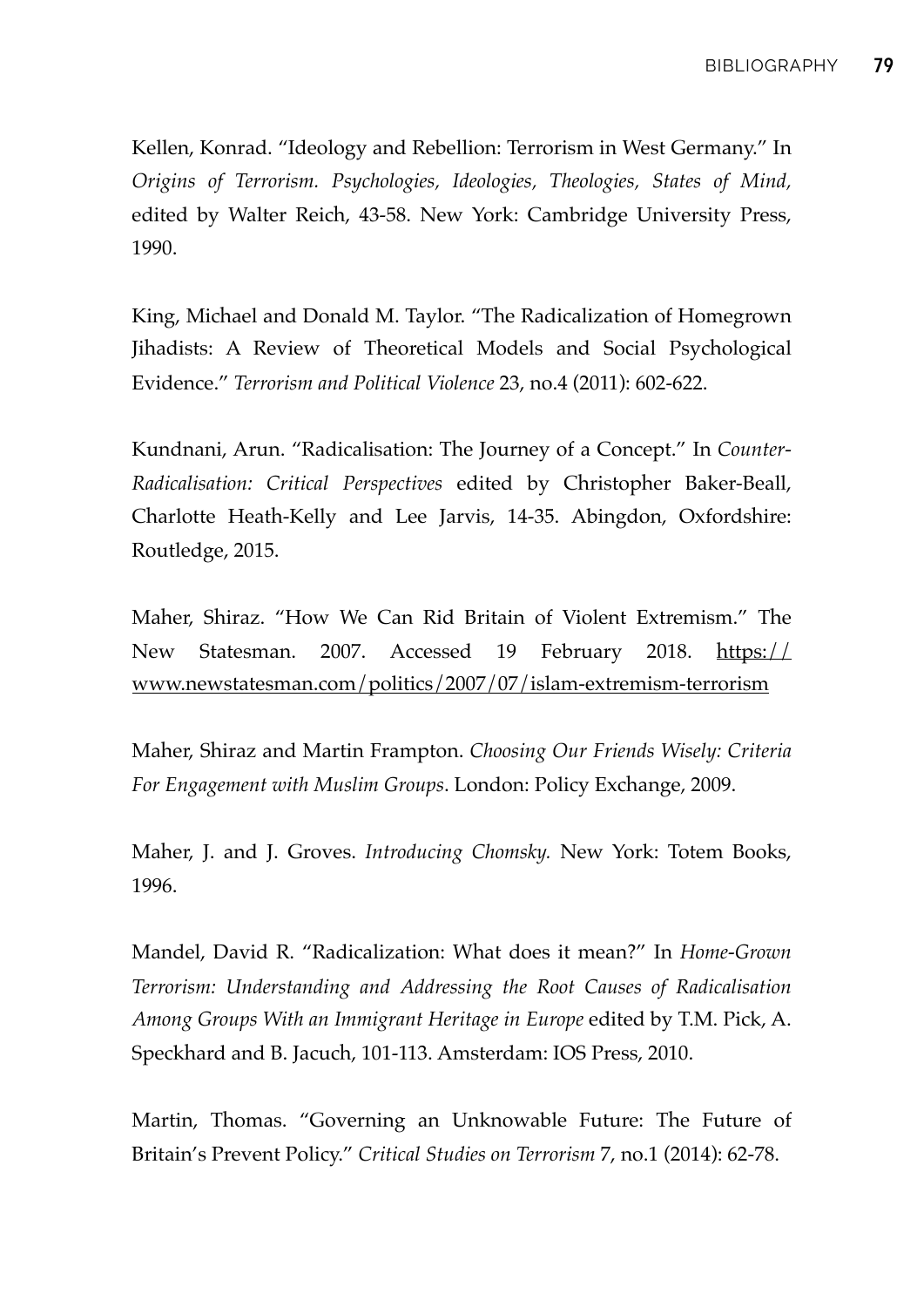McCauley, Clark and Sophia Moskalenko. *Friction. How Conflict Radicalizes Us and Them.* New York: Oxford University Press, 2017.

McCauley, Clark and Sophia Moskalenko. "Understanding Political Radicalisation: The Two-Pyramids Model." *American Psychologist* 72, no.3 (2017): 205-216.

McCauley, Clark and Sophia Moskalenko. "Measuring Political Mobilization: The Distinction Between Activism and Radicalism." *Terrorism and Political Violence* 21, no.2 (2009): 239-260.

McCauley, Clark and Sophia Moskalenko. "Mechanisms of Political Radicalization: Pathways Toward Terrorism." *Terrorism and Political Violence* 20, no.3 (2008): 415-433.

Merari, Ariel. "The Readiness to Kill and Die: Suicidal Terrorism in the Middle East." In *Origins of Terrorism. Psychologies, Ideologies, Theologies, States of Mind,* edited by Walter Reich, 192-207. New York: Cambridge University Press, 1990.

Moghaddam, F. M. *From the Terrorists' Point of View: What They Experience and Why They Come to Destroy.* Westport, Conn: Praeger Security International, 2006.

Monaghan, Jeffrey and Adam Molnar. "Radicalisation Theories, Policing Practices, and 'The Future of Terrorism?'" *Critical Studies on Terrorism* 9, no.3 (2016): 393-413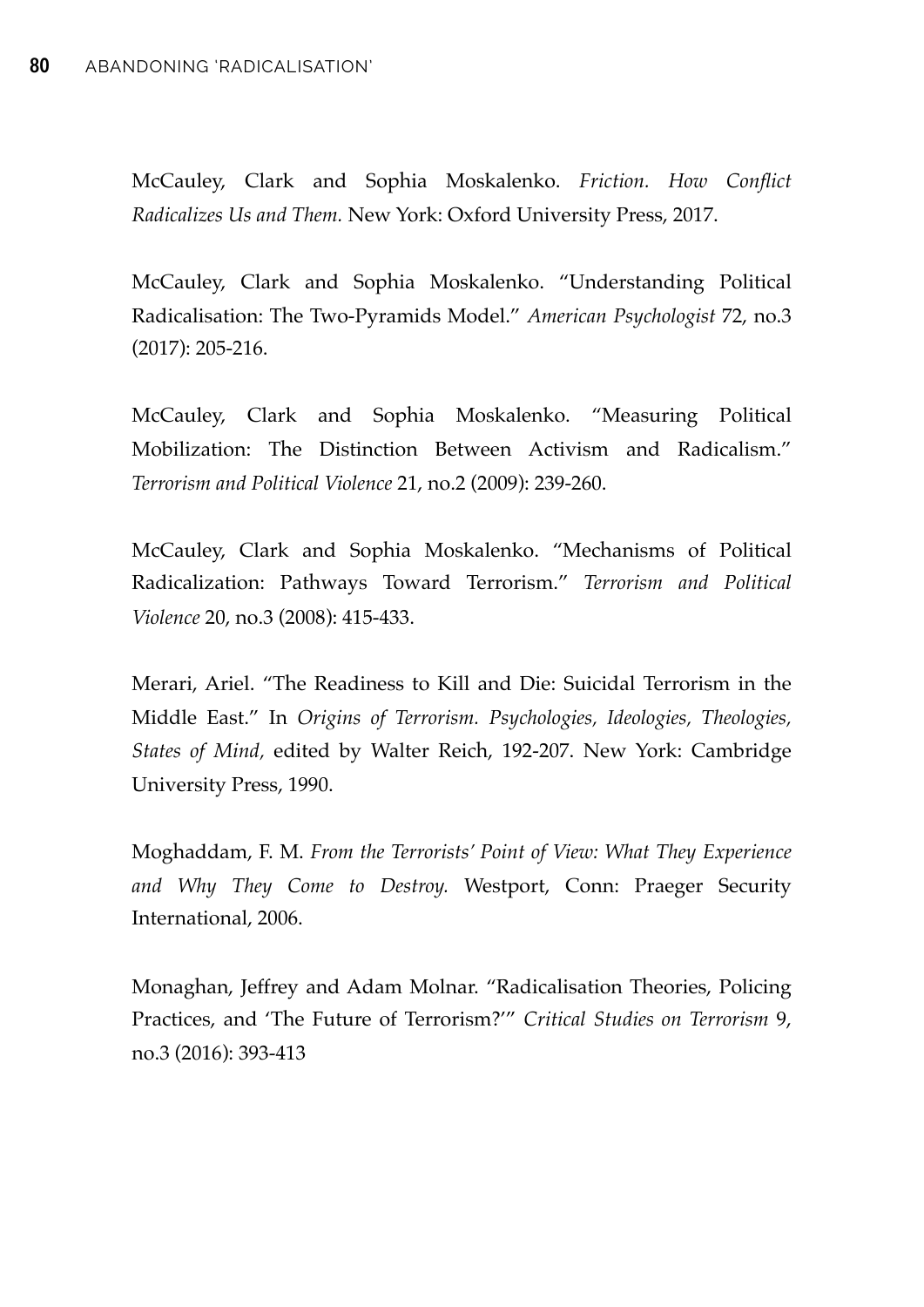Moyano, Maria Jose. "Going Underground in Argentina: A Look at the Founders of a Guerrilla Movement." *International Social Movement Research* 4 (1992): 105-129.

Nasser-Eddine, Minerva, Bridget Garnham, Katerina Agostino and Gilbert Caluya. *Countering Violent Extremism (CVE) Literature Review*. Canberra: Australian Government, Department of Defence, March 2011.

Neidhardt, F. and D. Rucht. "The Analysis of Social Movements: The State of the Art and Some Perspective for Further Research." In *Research on Social Movements: The State of the Art in Western Europe and the USA* edited by D. Rucht. Frankfurt: Campus and Westview Press, 1990).

Neumann, Peter R. "The Trouble With Radicalization." *International Affairs* 89, no.4 (2013): 873-893.

Neumann, Peter. *Joining Al-Qaeda: Jihadist Recruitment in Europe*. Abingdon, U.K.: Routledge, 2008.

Neumann, Peter. "Introduction." In *Perspectives on Radicalisation and Political Violence: Papers From the First International Conference on Radicalisation Political Violence* edited by Peter R. Neumann, Jacob Stoil and Dina Esfandiary*.* London: ICSR, 2008. Available at [https://](https://www.nonviolent-conflict.org/wp-content/uploads/2016/11/Perspectives-on-Radicalisation-Political-Violence.pdf) [www.nonviolent-conflict.org/wp-content/uploads/2016/11/](https://www.nonviolent-conflict.org/wp-content/uploads/2016/11/Perspectives-on-Radicalisation-Political-Violence.pdf) [Perspectives-on-Radicalisation-Political-Violence.pdf](https://www.nonviolent-conflict.org/wp-content/uploads/2016/11/Perspectives-on-Radicalisation-Political-Violence.pdf)

Neumann, Peter. "A Crisis of Identity and the Appeal of Jihad," The New York Times. 2007. Accessed 8 February 2018. [http://www.nytimes.com/](http://www.nytimes.com/2007/07/05/opinion/05iht-edneuman.1.6509818.html) [2007/07/05/opinion/05iht-edneuman.1.6509818.html](http://www.nytimes.com/2007/07/05/opinion/05iht-edneuman.1.6509818.html)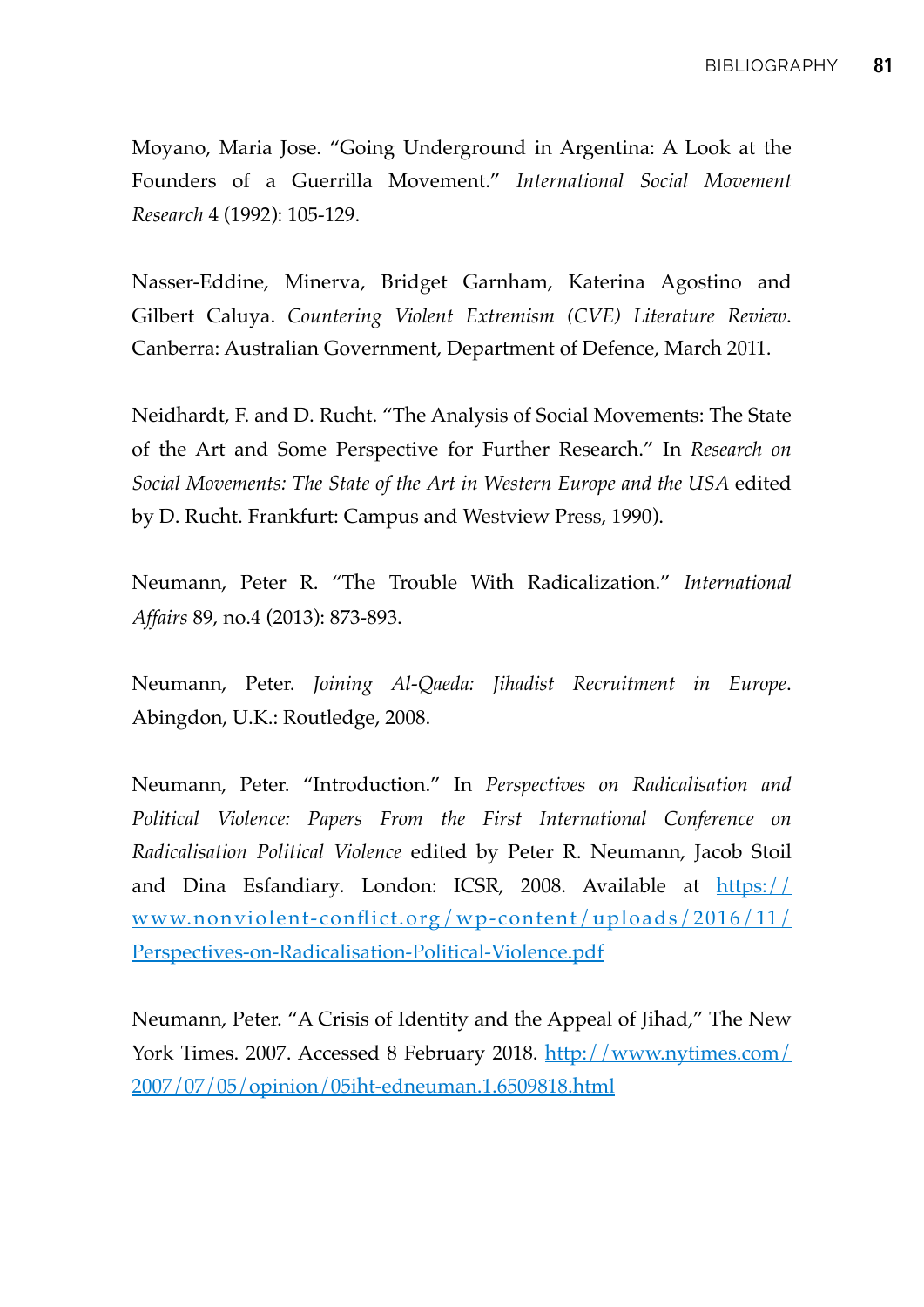Neumann, Peter and Scott Kleinmann. "How Rigorous is Radicalisation Research?" *Democracy and Security* 9, no.4 (2013): 360-382.

Neumann, Peter and Shiraz Maher. "The London Attack: How Are UK Extremists Radicalised?" BBC. 2017. Accessed 8 February 2018. [http://](http://www.bbc.co.uk/news/uk-40161333) [www.bbc.co.uk/news/uk-40161333](http://www.bbc.co.uk/news/uk-40161333)

Neumann, Peter R., Jacob Stoil and Dina Esfandiary (Eds.). *Perspectives on Radicalisation and Political Violence: Papers From the First International Conference on Radicalisation Political Violence.* London: ICSR, 2008. Available at [https://www.nonviolent-conflict.org/wp-content/uploads/](https://www.nonviolent-conflict.org/wp-content/uploads/2016/11/Perspectives-on-Radicalisation-Political-Violence.pdf) [2016/11/Perspectives-on-Radicalisation-Political-Violence.pdf](https://www.nonviolent-conflict.org/wp-content/uploads/2016/11/Perspectives-on-Radicalisation-Political-Violence.pdf)

Oxford English Dictionary. "Radical." OED. 2008. Accessed 24 August 2018. [http://www.oed.com/view/Entry/157251?](http://www.oed.com/view/Entry/157251?rskey=Q0g6Yp&result=1&isAdvanced=false%22%20%5Cl%20%22eid) [rskey=Q0g6Yp&result=1&isAdvanced=false#eid](http://www.oed.com/view/Entry/157251?rskey=Q0g6Yp&result=1&isAdvanced=false%22%20%5Cl%20%22eid)

Passerini, Louisa. "Lacerations in the Memory: Women in the Italian Underground Organizations." *International Social Movement Research* 4 (1992): 161-212.

Pick, T. M., A. Speckhard and B. Jacuch (Eds.). *Home-Grown Terrorism: Understanding and Addressing the Root Causes of Radicalisation Among Groups With an Immigrant Heritage in Europe*. Amsterdam: IOS Press, 2010.

Post, Jerrold M. "Terrorism Psycho-Logic: Terrorist Behaviour as a Product of Psychological Forces." In *Origins of Terrorism. Psychologies, Ideologies, Theologies, States of Mind,* edited by Walter Reich, 25-40. New York: Cambridge University Press, 1990.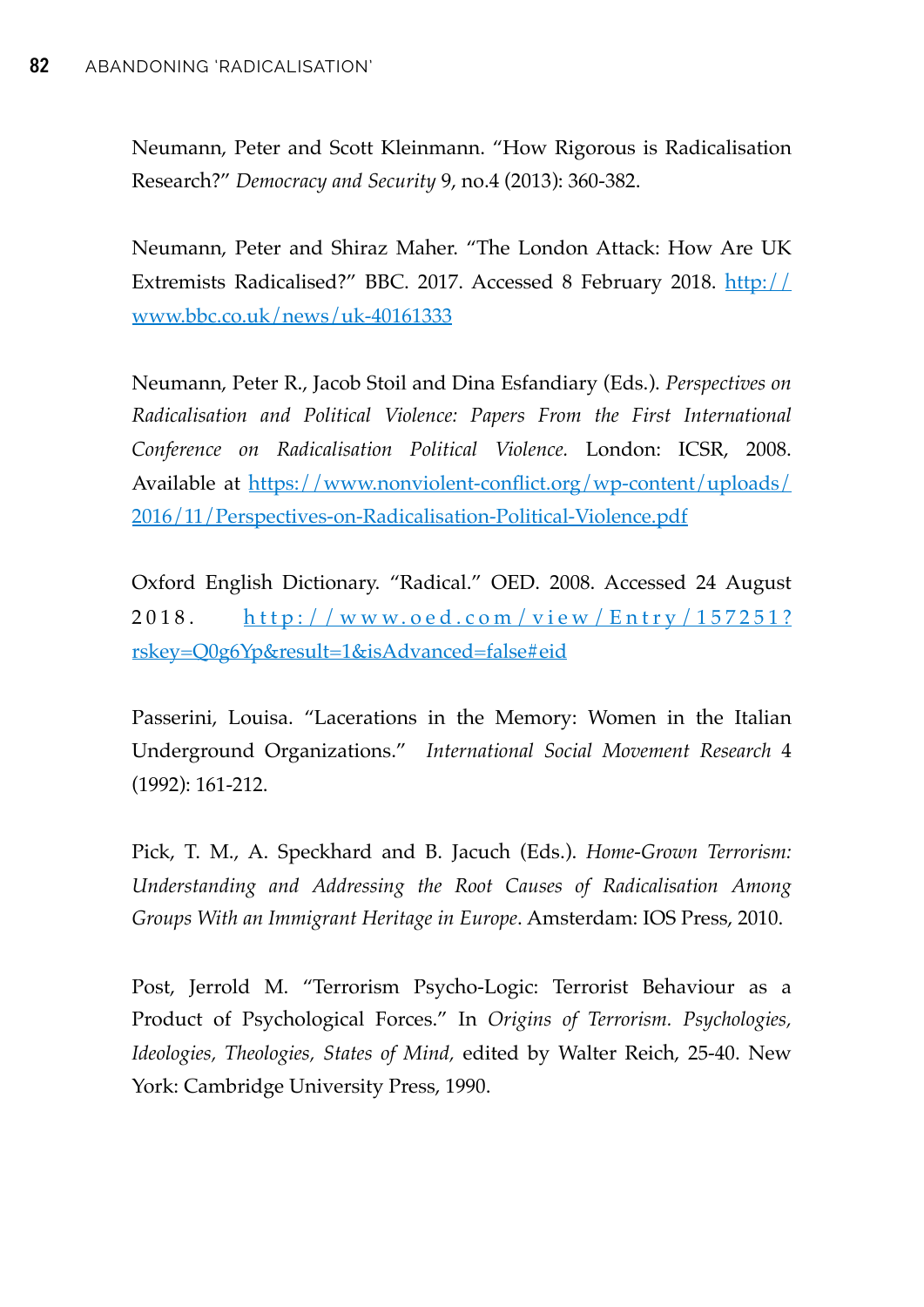Post, Jerrold M. "Group and Organisational Dynamics of Political Terrorism: Implications for Counterterrorist Policy." In *Contemporary Research on Terrorism* edited by Paul Wilkinson and A. M. Stewart, 307-317. Aberdeen: Aberdeen University Press, 1987.

Ranstorp, Magnus (Ed.). *Understanding Violent Radicalisation. Terrorist and Jihadist Movements in Europe.* Oxon: Routledge, 2009.

Reich, Walter (Ed.). *Origins of Terrorism. Psychologies, Ideologies, Theologies, States of Mind.* New York: Cambridge University Press, 1990.

Sageman, Marc. *Misunderstanding Terrorism.* Philadelphia: University of Pennsylvania Press, 2017.

Sageman, Marc. "The Stagnation in Terrorism Research." *Terrorism and Political Violence* 26, no.4 (2014): 565-580.

Sageman, Marc. *Leaderless Jihad: Terror Networks in the Twenty-First Century.* Philadelphia: University of Pennsylvania Press, 2008.

Sageman, Marc. *Understanding Terror Networks.* Philadelphia: University of Pennsylvania Press, 2004.

Sartori, Giovanni. "Comparing and Miscomparing." In *Concepts and Method in Social Science: The Tradition of Giovanni Sartori, edited by David* Collier and John Gerring, 151-164. Abington, Oxon: Routledge, 2009.

Sartori, Giovanni. "Concept Misinformation in Comparative Politics." In *Concepts and Method in Social Science: The Tradition of Giovanni Sartori,*  edited by David Collier and John Gerring, 13-43. Abington, Oxon: Routledge, 2009.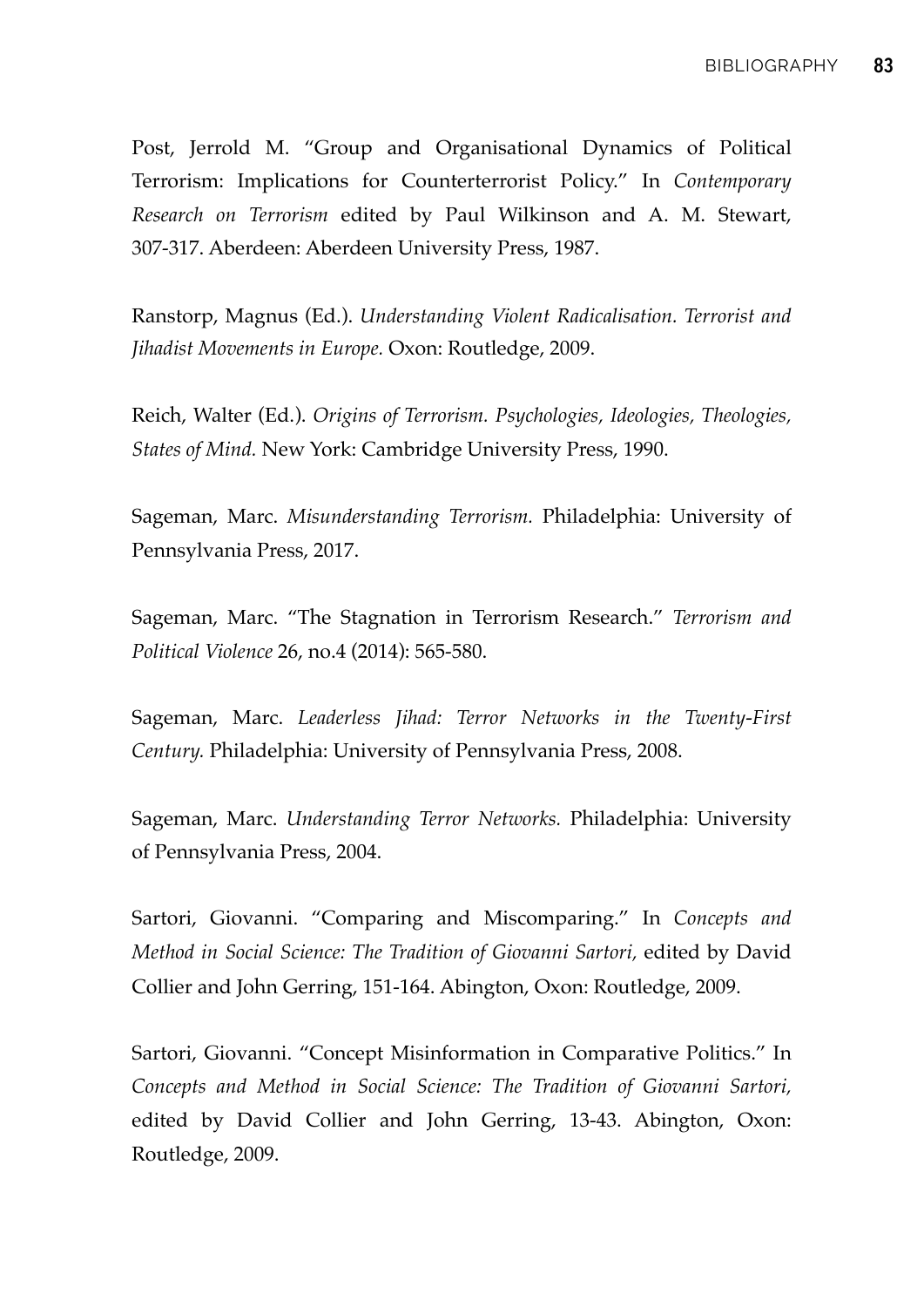Sartori, Giovanni. "Guidelines for Concept Analysis." In *Concepts and Method in Social Science: The Tradition of Giovanni Sartori,* edited by David Collier and John Gerring, 97-150. Abington, Oxon: Routledge, 2009.

Sartori, Giovanni. "The Tower of Babel." In *Concepts and Method in Social Science: The Tradition of Giovanni Sartori,* edited by David Collier and John Gerring, 61-96. Abington, Oxon: Routledge, 2009.

Schmid, Alex P. *Violent and Non-Violent Extremism: Two Sides of the Same Coin?* The Hague: ICCT, 2014.

Schmid, Alex P. *Radicalisation, De-Radicalisation, Counter-Radicalisation: A Conceptual Discussion and Literature Review*. The Hague: ICCT, 2013.

Sedgwick, Mark. "The Concept of Radicalization as a Source of Confusion." *Terrorism and Political Violence* 22, no.4 (2010): 479-494.

Silber, Mitchell D. and Arvin Bhatt. "Radicalization in the West: The Homegrown Threat," NYPD. 2007. Accessed 24 August 2018.  $\frac{http://}{http://}$  $\frac{http://}{http://}$  $\frac{http://}{http://}$ [www.asisnn.org/uploads/2/9/0/9/2909193/nypd\\_report](http://www.asisnn.org/uploads/2/9/0/9/2909193/nypd_report-radicalization_in_the_west.pdf)[radicalization\\_in\\_the\\_west.pdf](http://www.asisnn.org/uploads/2/9/0/9/2909193/nypd_report-radicalization_in_the_west.pdf)

Smelser, Neil. *The Faces of Terrorism: Social and Psychological Dimensions*. Princeton, N.J.: Princeton University Press, 2007.

Sprinzak, Ehud. "The Psychological Formation of Extreme Left Terrorism in a Democracy: The Case of the Weathermen." In *Origins of Terrorism. Psychologies, Ideologies, Theologies, States of Mind,* edited by Walter Reich, 65-85. New York: Cambridge University Press, 1990.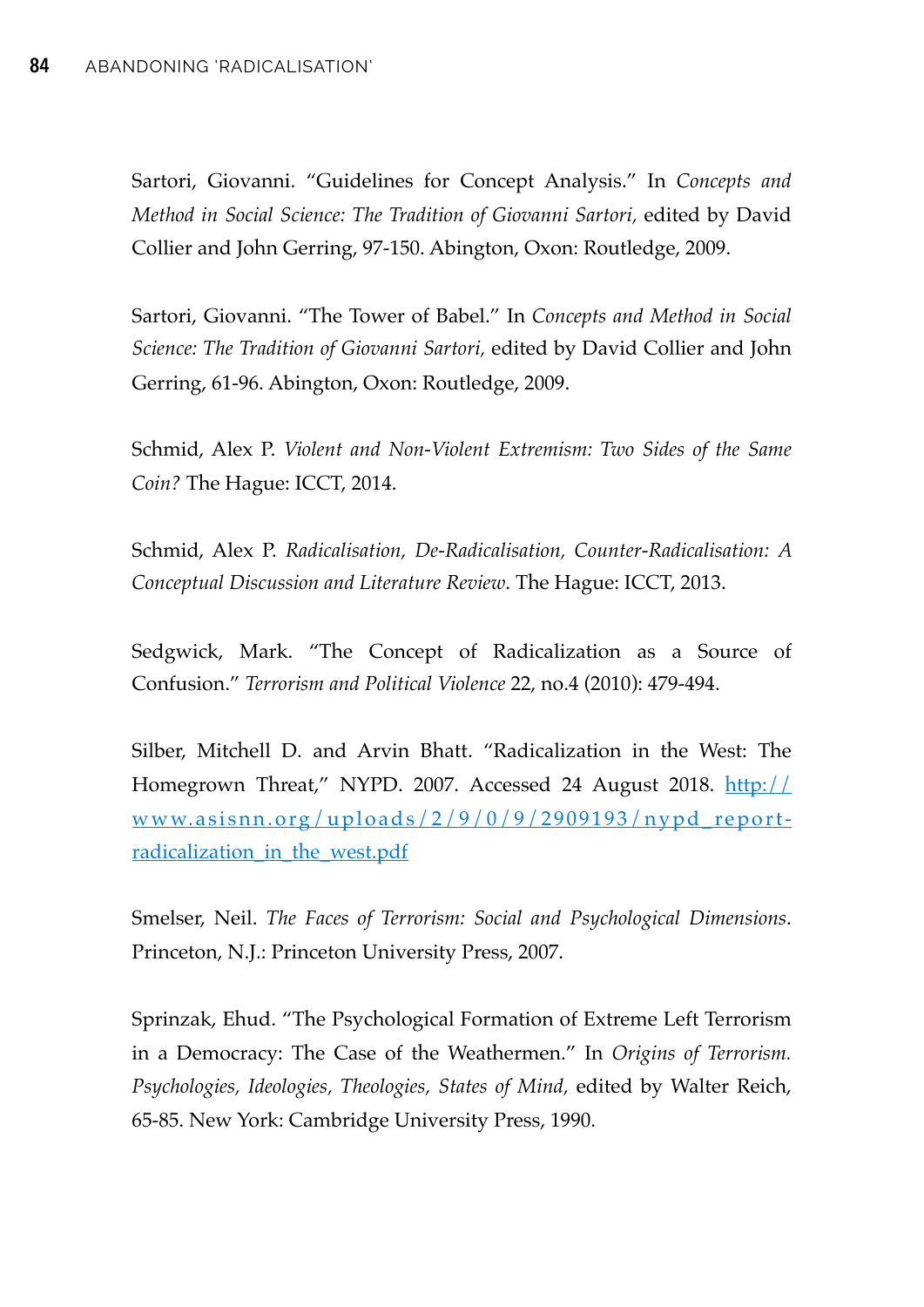Stern, Jessica. "Culture." In *Addressing the Causes of Terrorism. The Club de Madrid Series on Democracy and Terrorism vol.1* edited by Club de Madrid, Safe Democracy, 35-39. 2005. Accessed 26 June 2018. [http://safe](http://safe-democracy.org/docs/CdM-Series-on-Terrorism-Vol-1.pdf)[democracy.org/docs/CdM-Series-on-Terrorism-Vol-1.pdf](http://safe-democracy.org/docs/CdM-Series-on-Terrorism-Vol-1.pdf)

The Change Institute. *Studies Into Violent Radicalisation; Lot 2. The Beliefs, Ideologies and Narratives*. London: The Change Institute, 2008.

Veldhuis, Tinka and Jørgen Staun. *Islamist Radicalisation: A Root Cause Model*. The Hague: Netherlands Institute of International Relations Clingendael, 2009.

Venhaus, Matt. "Why Youth Join Al-Qaeda," United States Institute of Peace. 2010. Accessed 26 June 2018. [https://www.usip.org/sites/](https://www.usip.org/sites/default/files/SR236Venhaus.pdf) [default/files/SR236Venhaus.pdf](https://www.usip.org/sites/default/files/SR236Venhaus.pdf) 

Waldmann, Peter. "Ethnic and Sociorevolutionary Terrorism: A Comparison of Structures." *International Social Movement Research* 4 (1992): 237-257.

Wiktorowicz, Quintan. *Radical Islam Rising. Muslim Extremism in the West*. Lanham: Rowman & Littlefield Publishers, 2005.

White, Robert W. "Political Violence by the Nonaggrieved: Explaining the Political Participation of Those with No Apparent Grievances." *International Social Movement Research* 4 (1992): 79-103.

Zwerman, Gilda. "Conservative and feminist images of women associated with armed, clandestine organizations in the United States." *International social movement research* 4 (1992): 133-159.